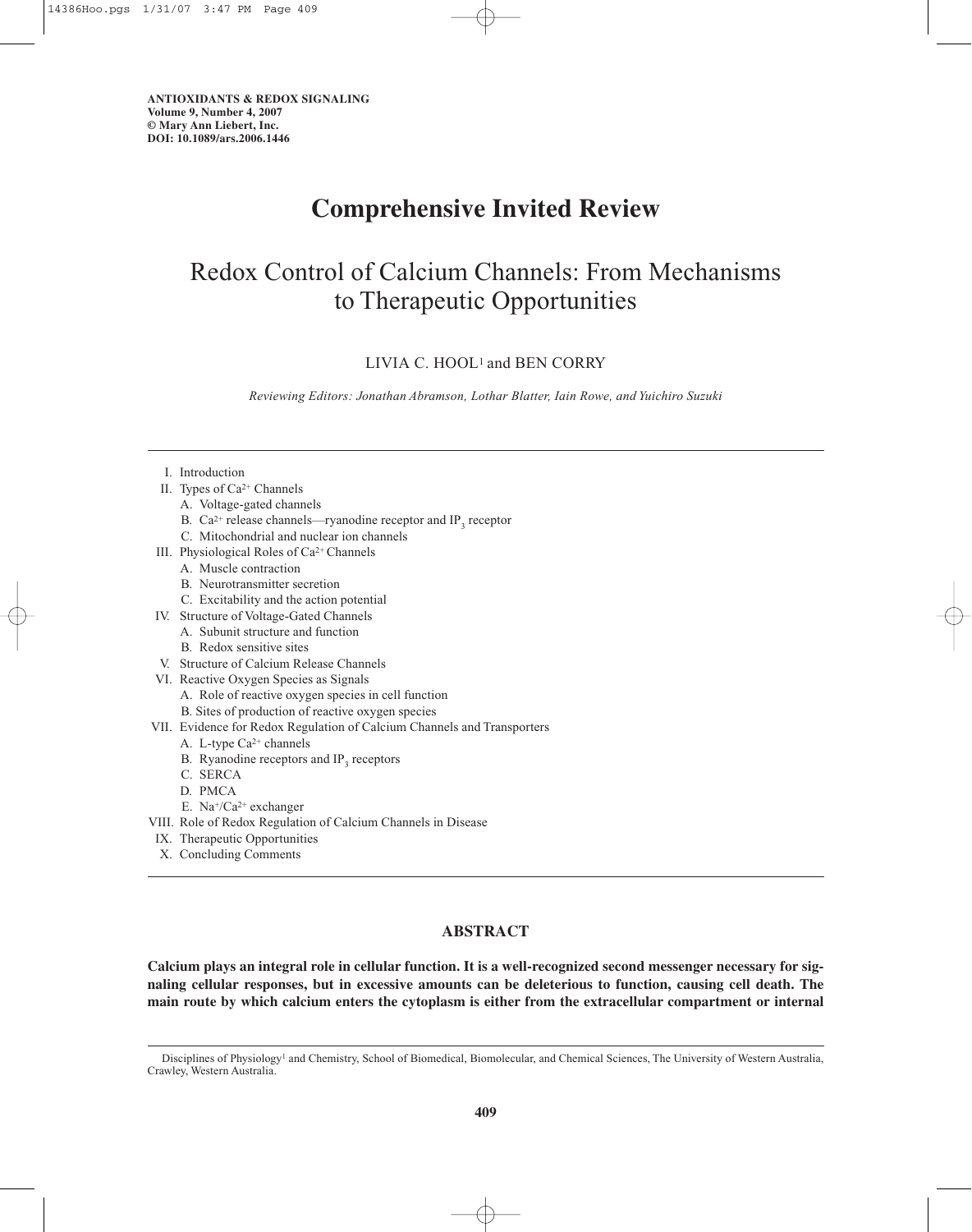**stores via calcium channels. There is good evidence that calcium channels can respond to pharmacological compounds that reduce or oxidize thiol groups on the channel protein. In addition, reactive oxygen species such as hydrogen peroxide and superoxide that can mediate oxidative pathology also mediate changes in channel function via alterations of thiol groups. This review looks at the structure and function of calcium channels, the evidence that changes in cellular redox state mediate changes in channel function, and the role of redox modification of channels in disease processes. Understanding how redox modification of the channel protein alters channel structure and function is providing leads for the design of therapeutic interventions that target oxidative stress responses.** *Antioxid. Redox Signal.* 9, 409–435.

## **I. INTRODUCTION**

**I**ON channels underlie the electrical activity of cells. Cal-<br>cium channels have a unique functional role, because not only do they participate in this activity, they form the means by which electrical signals are converted to responses within the cell. Calcium concentrations in the cytoplasm of cells are maintained at a low level, and calcium channels activate quickly such that the opening of ion channels can rapidly change the cytoplasmic environment. Once inside the cell, calcium acts as a 'second messenger' prompting responses by binding to a variety of calcium-sensitive proteins. Calcium channels play an important role in stimulating muscle contraction, in neurotransmitter secretion, gene regulation, activating other ion channels, controlling the shape and duration of action potentials, and many other processes. Since calcium plays such an important functional role, and since excessive quantities can be toxic, its movement is tightly regulated and controlled through a large variety of mechanisms.

Oxygen is the substrate for the generation of reactive species that play an important role in modulating cell function. Reactive oxygen species (ROS) are, generally speaking, oxygen molecules in different states of reduction. Although once thought to play a role primarily in inducing cell death, ROS such as hydrogen peroxide are believed to interact with cell signaling pathways by way of modification of key thiol groups on proteins that possess regulatory functions. One of these proteins is the calcium channel.

In this review we look at what is known about redox modification of calcium channels and the functional implications. We have first outlined the variety of different calcium channels that are utilized in biological organisms, highlighting their differences, nomenclature and function, and recent research. Next we give an overview of the role of calcium in stimulating muscle contraction, neurotransmitter secretion, and controlling electrical excitability. We then discuss the structure of different calcium channels, highlighting possible redox sensitive sites and the experimental evidence for redox modification of calcium channels and transporters. The regulation of calcium channel function by reactive oxygen species and how this occurs during pathological states is examined. Finally, we present opportunities for drug design in therapeutics. Because this is an emerging area and still relatively young in terms of understanding how redox modifications of the channel can alter function, we hope that the overview of structure and function and where the field is now in terms of roles of calcium channels in disease states will stimulate further research and insights into mechanisms for modifying redox-dependent responses.

## **II. TYPES OF Ca2+ CHANNELS**

To understand how calcium signaling can be altered by redox control, it is important first to summarize our knowledge of the proteins that control calcium movement. There are a variety of calcium channels that respond to differing stimuli and carry out a number of physiological roles. Broadly speaking, calcium channels are distinguished into two classes: those that are voltage activated, and those that respond to the binding of calcium or other agonists to allow conduction of calcium ions or release calcium from intracellular stores. Here we introduce the different types of  $Ca^{2+}$ channels, noting the names applied to them and the functions they fulfil.

#### *A. Voltage-gated channels*

Most cell types express voltage-gated Ca<sup>2+</sup> channels that play an integral role in calcium influx and regulate intracellular processes such as contraction, secretion, neurotransmission, and gene expression. They are members of a gene superfamily of transmembrane ion channel proteins that includes voltage-gated  $K^+$  and  $Na^+$  channels.  $Ca^{2+}$  channels share structural similarities with  $K^+$  and  $Na^+$  channels in that they possess a pore-forming  $\alpha_1$  subunit comprising four repeats of a domain with six transmembrane-spanning segments that include the voltage-sensing S4 segment and the pore forming (P) region. The  $\alpha_1$  subunit is large (190–250) kDa) and incorporates the majority of the known sites regulated by second messengers, toxins, and drugs. This subunit is usually complexed with at least three auxiliary subunits,  $\alpha_{2}^2$ ,  $\delta$ ,  $\beta$ , and  $\gamma$ , with the  $\alpha_2$  and  $\delta$  subunits always linked by a disulfide bond (Fig. 1).

Nomenclature for the Ca2+ channels has evolved over the decades. Initially  $Ca^{2+}$  channels were classified according to their ability to be activated by a large or small depolarization and whether the response was rapid or slow and persistent. For example, L-type Ca<sup>2+</sup> channels are a member of the HVA or high voltage activation type because the channels are activated by strong depolarizations, typically to  $0$  or  $+10$  mV and are long-lasting in that they are slow to inactivate. In addi-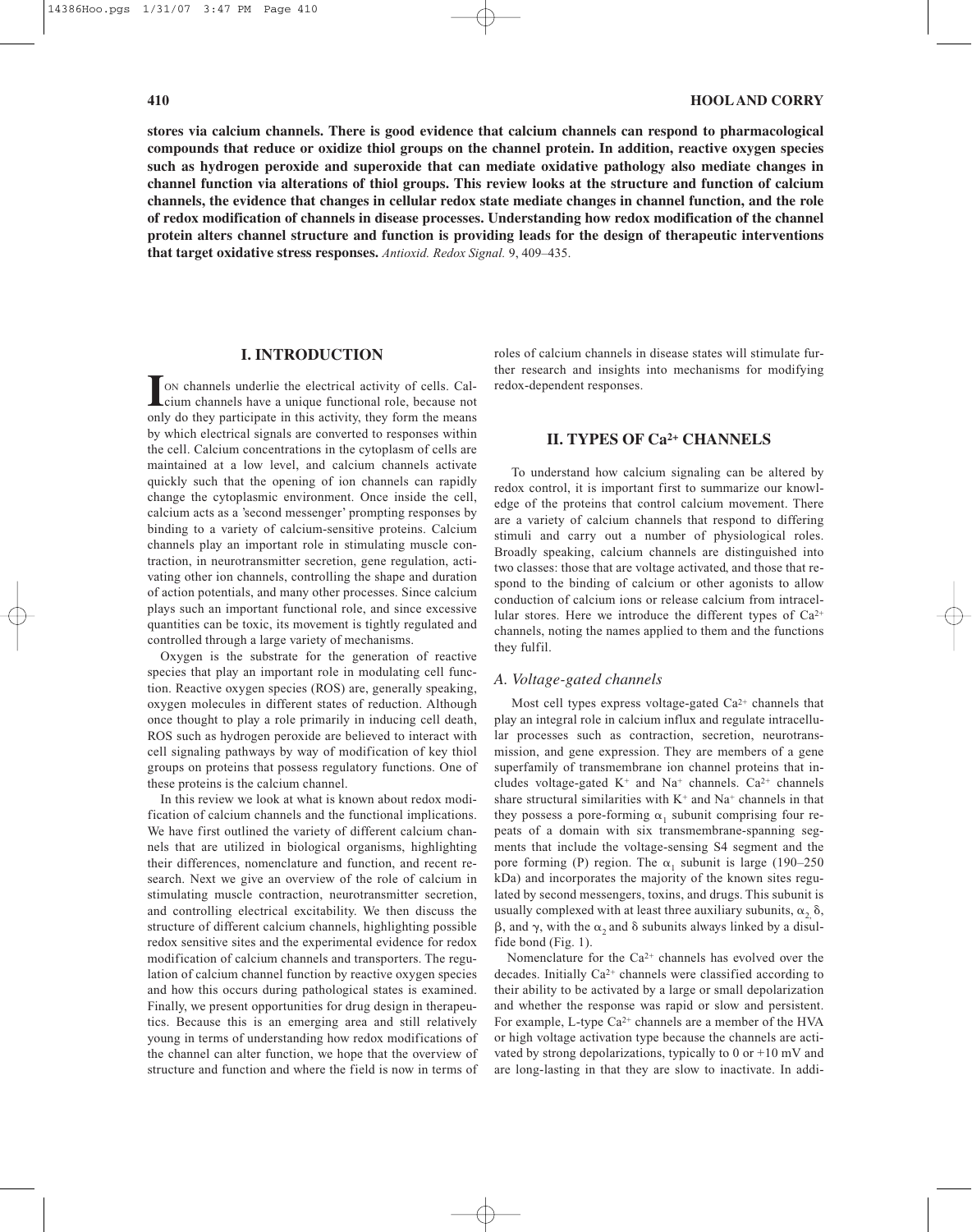

FIG. 1. Subunits of Ca<sub>v</sub> channels show**ing the four homologous domains of the**  $\alpha_1$  **subunit, and auxiliary**  $\beta$ **,**  $\gamma$ **, and**  $\alpha_2$  $\delta$  subunits. Predicted alpha helices are depicted as cylinders. AID, alpha interacting domain where the  $\beta$  subunit is proposed to interact with the  $\alpha$  subunit (see text).

tion, they are blocked by the lipid-soluble 1,4-dihydropyridines such as nifedipine and the (+)-ve enantiomer of Bay K8644 (the (-)-ve enantiomer has agonist properties). T-type  $Ca<sup>2+</sup> channels, on the other hand, are transiently activated at$ low membrane potentials and are insensitive to dihydropyridines and fall into the class of low voltage activated (LVA) channels. Taking into consideration the functional and pharmacological differences, Tsien and colleagues (258) devised a nomenclature based on single letters that continues to be used today. In addition to the L-type (long-lasting currents) and T-type (transient currents) channels mentioned above, a number of other channel types were found with single channel conductances between T- and L-types that were resistant to the dihydropyridines. These channels were predominant in neurons and could be blocked by the  $\omega$ -conotoxin GVIA from cone snails. They were named N-type (191). P-type (161), Qtype  $(210)$ , and R-type Ca<sup>2+</sup> channels have been identified and characterized according to activation and inactivation characteristics and sensitivity to toxins (211).

Channel types were then classified according to distinct hybridization patterns of mRNA on Northern blot analysis and grouped as A, B, C, or D (235). Genes subsequently identified were classified E through I except the skeletal muscle isoform that was referred to as  $\alpha_{1S}$  (29). In 2000, Ertel *et al.* (75) suggested a nomenclature based on that used to classify K+ channels, with Ca as the permeating ion followed by the physiological regulator v for voltage in subscript and the gene subfamily in order of discovery. The  $Ca<sub>v</sub>1$  subfamily comprises the L-type Ca<sup>2+</sup> currents, Ca<sub>2</sub>2 subfamily comprises the P/Q, N, and R type  $Ca^{2+}$  currents, and  $Ca^{3}$  subfamily the Ttype Ca2+ currents as shown in Fig. 2. Detailed listings of voltage-dependent Ca2+ channel nomenclature as approved by the Nomenclature Committee of the International Union of Pharmacology, including structure–function relationships, are available (47, 48).

Although the main characteristics that define channel subtypes such as ion selectivity, voltage dependence, and drug binding sites reside in the alpha subunit, the auxiliary subunits also play important regulatory roles. The first  $\beta$  subunit to be identified (now termed  $Ca_{1}B1a$ ) was cloned from skeletal muscle and observed as a 54 kDa protein (246). To date, four genes have been cloned encoding human  $\beta$  subunits  $(Ca, \beta1-4)$  and there are several splice variants produced from the genes (for review, see Refs. 30 and 61). Ca  $\beta$  subunits are intracellularly located and bind the  $\alpha$  subunit with high affinity via the  $\alpha$  interaction domain (AID) on the I-II linker (See Fig. 1) (207). Ca $\beta$  subunits promote functional expression of  $Ca_{\alpha} \alpha$  subunits, localization, and insertion of the channel complex in the plasma membrane (28, 55). In addition,  $Ca_1B$  subunits can modify the kinetics and amplitude of current, including increasing the channel open probability and altering the inactivation rate (56).

The  $\alpha_2$ 8 subunit is highly glycosylated and encoded by a single gene. The  $\delta$  segment spans the plasma membrane and connects to the extracellular  $\alpha$ , protein via a disulfide bridge formed between a number of cysteines present on both pro-



**FIG. 2. Family tree of mammalian voltage-gated Ca2+ channels and nomenclature.** Adapted from Jones (131).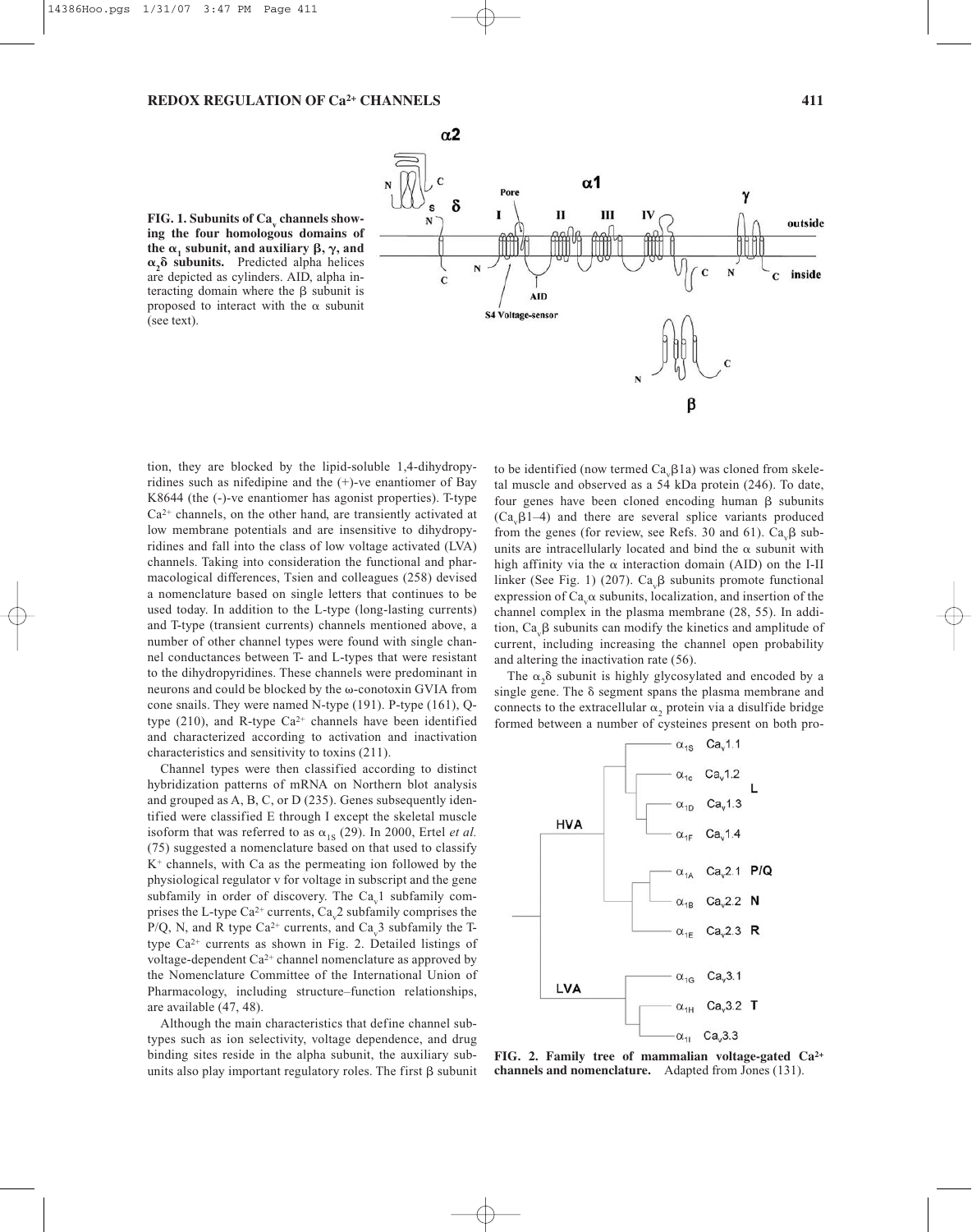teins. To date, four genes have been identified that encode  $\alpha_2$ 81–4 subunits (74, 145, 208). The  $\alpha_2$  protein has been shown to influence channel stimulation and the  $\delta$  protein alters voltage-dependent activation and inactivation kinetics (86).

In some tissues a fourth auxiliary subunit is expressed, the  $\gamma$  subunit. At least eight genes are known to encode for  $\gamma$  subunits (Ca  $\nu$ 1–8), the first known subunit being cloned from skeletal muscle with a mass of 25 kDa (128). Co-expression studies reveal the subunit can modulate peak current and activation/ inactivation kinetics (230).

# *B. Ca2+ release channels—ryanodine receptor and IP<sub>3</sub> receptor*

The Ca-release channels that are responsible for the release of calcium from intracellular stores are inositol triphosphate receptors (IP<sub>3</sub>R) and ryanodine receptors (RyR). IP<sub>3</sub>Rs and RyRs serve to release calcium into the cytoplasm from the sarcoplasmic reticulum and endoplasmic reticulum of muscle, but they are also expressed in many other cell types including neurons where they play a role in calcium-dependent neurotransmission. In skeletal and cardiac muscle, the activation of  $IP_3Rs$  and  $RyRs$  is an important step in the process of muscle contraction, allowing intracellular calcium levels to increase and bind to troponin C that then switches on the contractile apparatus. During the course of a single muscle contraction, free intracellular calcium increases from resting concentrations (typically 10–300 n*M*) to micromolar levels (44). In smooth muscle, calcium is bound to calmodulin and phosphorylation of myosin II by Ca2+/calmodulin-dependent myosin light-chain kinase is necessary for intitiation of contraction (183).

Three receptor types or isoforms of RyR and  $IP_3Rs$  have been isolated and combinations of isoforms are co-expressed in different muscle types (88, 184). RyRs are localized within membranes of organelles with stores of calcium (such as the sarcoplasmic reticulum), but  $IP<sub>3</sub>Rs$  have been identified in the plasma membrane, endoplasmic reticulum, Golgi apparatus, and nuclear membranes (139, 153). There is good evidence that both  $RyR$  and  $IP<sub>3</sub>Rs$  share common calcium stores and can interact with each other (176). Activation of both receptor types is  $Ca^{2+}$  dependent and varies with isoform. RyRs are activated at micromolar concentrations of calcium while  $IP<sub>3</sub>Rs$  are generally activated at submicromolar concentrations (27). Therefore, the local release of calcium by one receptor can be amplified by activating a nearby receptor. The dependence of activation on calcium concentration, however, is often bell-shaped so that high concentrations of calcium also have inhibitory effects on channel function. This is the case for type I IP<sub>3</sub>Rs where it has been proposed that the bellshaped-dependence supports oscillations in cytosolic calcium, but not for type III IP<sub>3</sub>Rs where an increase in cytosolic calcium causes a further increase in calcium that is suited to signal initiation (108). Both IP<sub>3</sub>Rs and RyRs exhibit a high divalent versus monovalent ion selectivity  $(P_C/P_K)$  of approximately 7) but have a higher ionic conductance for monovalent cations over divalent cations (26, 160, 234, 254). IP<sub>3</sub>Rs mediate calcium release in response to activation of G protein or tyrosine kinase-coupled plasma membrane receptors. Agonist binding leads to stimulation of phospholipase C, resulting in production of diacylglycerol, an activator of protein kinase C, and IP<sub>3</sub>. IP<sub>3</sub> is a highly diffusible second messenger that binds to  $IP<sub>3</sub>Rs$  on membranes of intracellular organelles. There is evidence, at least in neurons, that IP<sub>2</sub>Rs may be directly activated by  $G\beta\gamma$  subunit following activation of a G<sub>i</sub> protein (297).

Equally important to the release of calcium is the reuptake of calcium into intracellular stores to allow relaxation. The sarcoplasmic reticulum is capable of accumulating millimolar concentrations of calcium and this is returned after release by way of ATP-dependent pumps known as SERCA pumps (sarcoplasmic reticulum, endoplasmic reticulum Ca2+ AT-Pase).The SERCA family of genes encode five isoforms that are all sensitive to the inhibitor thapsigargin (170). Like the plasma membrane Ca2+ ATPase and Na+/K+ ATPase, SERCA utilize the energy produced from the hydrolysis of ATP to drive the pumping of calcium back into sarcoplasmic reticulum stores. Other means of removing calcium from the cytoplasm and restoring resting intracellular calcium also exist, such as sarcolemmal Na<sup>+</sup>/Ca<sup>2+</sup> exchange and mitochondrial calcium uptake (Fig. 3).

In nonexcitable cells the predominant mechanism for release of store-operated calcium (SOC) is by calcium release activated current (CRAC) channels. The best characterized SOC influx channel is the CRAC channel expressed in T lymphocytes that is essential to the immune response including the regulation of gene expression and cell proliferation. The increase in intracellular calcium occurs in a biphasic manner typically with an initial transient increase due to binding of an agonist such as  $IP_3$  and release of internal stores. The depletion of intracellular calcium stores then triggers release of calcium via CRAC channels on the plasma membrane and is entirely dependent on extracellular calcium. Recent evidence



**FIG. 3. Channels and transporters responsible for regulating calcium in a cell.** ER, endoplasmic reticulum; MCU, mitochondrial calcium uniporter; Mit, mitochondria; NAADP, nicotinic acid adenine dinucleotide phosphate-sensitive calcium channel depicted here on lysosomes; NCE, Na+/Ca2+ exchanger; PTP, mitochondrial permeability transition pore; SERCA, sarcoplasmic endoplasmic reticulum ATPase; SOC, store operated channel; SR, sarcoplasmic reticulum.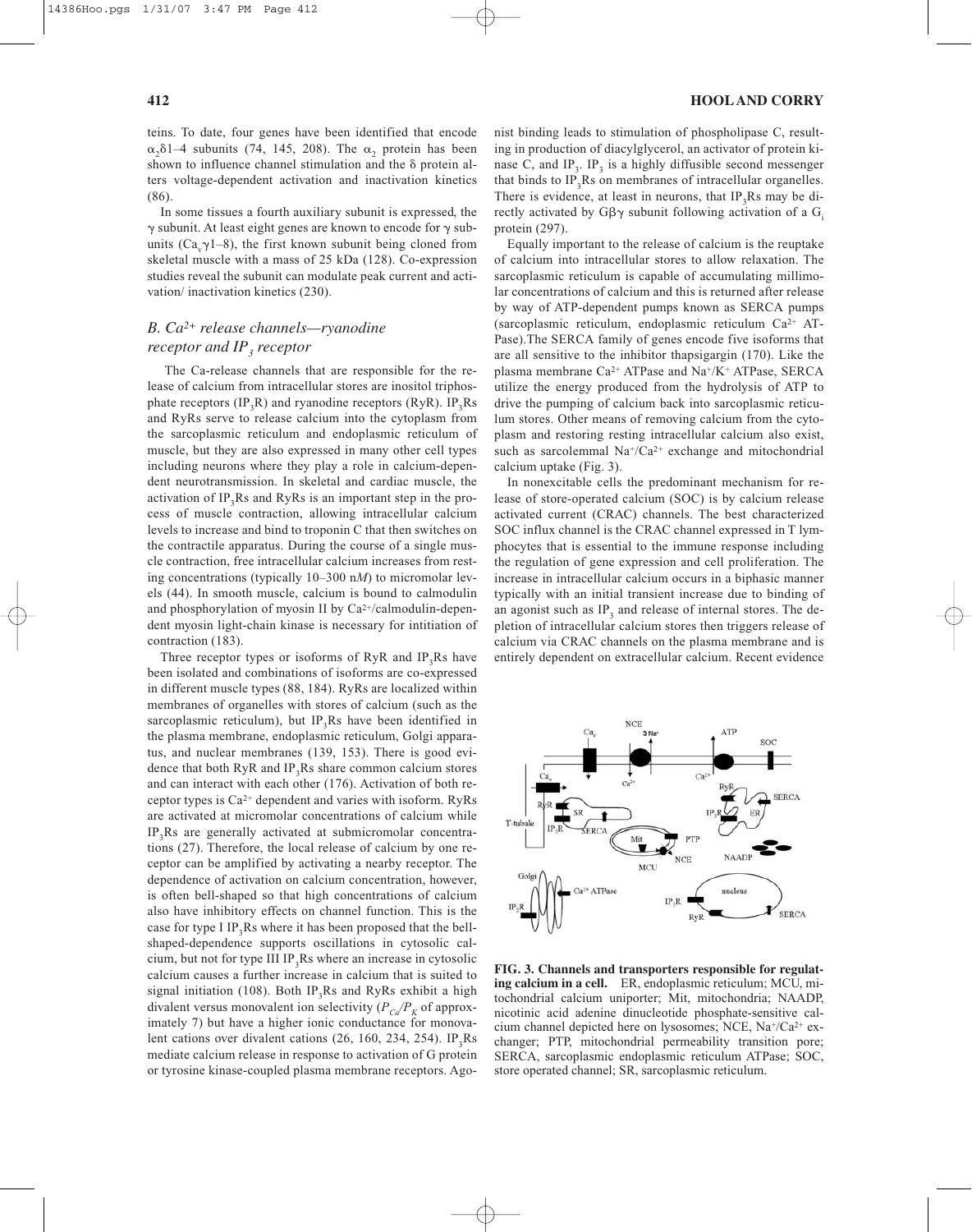indicates that a transmembrane protein with an EF hand motif (a helix-loop-helix  $Ca^{2+}$  binding motif) near the amino terminus located in the lumen of the ER termed STIM-1 is the sensor that migrates from the calcium store to the plasma membrane to activate CRAC channels (298). CRAC channels have a low single channel conductance, about 25 fS for calcium and 0.2 pS for monovalent cations. They favor opening when the cell is hyperpolarized (301).

#### *C. Mitochondrial and nuclear ion channels*

Many organelles other than the sarcoplasmic reticulum and endoplasmic reticulum are able to take up calcium and impose strict control over its movement to regulate organelle function. As mentioned above, the Golgi complex expresses  $IP<sub>3</sub>Rs$ . It also contains SERCA-type pumps known as secretory pathway Ca2+-ATPase that are located in close proximity to the nuclear membrane and hence may be involved in calcium signaling with the nucleus (281). Calcium uptake into Golgi may occur by thapsigargin-sensitive and thapsigargininsensitive mechanisms. Interestingly, only the *cis-*Golgi express IP3Rs unlike the *trans-*Golgi, suggesting that the role of the *trans-*Golgi in vesicle packaging and post-translational modification has differential requirements for calcium compared with the *cis-*Golgi that appears to play a greater contribution to spatial and temporal calcium signals (268). Calcium release channels that do not involve IP, or cADPR have been identified on lysosome-related organelles. A nicotinic acid adenine dinucleotide phosphate (NAADP)-sensitive calcium channel has been located on lysosomes in pancreatic  $\beta$  cells that requires proton exchange to assist with calcium loading (287).

It is well established that the mitochondria can accumulate calcium. Control of mitochondrial calcium is necessary for ATP production (174) and the shaping of intracellular calcium signals (133). Calcium overload is associated with the processes mediating necrosis and apoptosis (programmed cell death) (109). In addition, several of the mitochondrial enzymes require calcium as a cofactor in higher concentration in the mitochondrial matrix than the mitochondrial cytosol, therefore transport of calcium across the mitochondria must be carefully regulated (106). Calcium accumulation mainly occurs through the mitochondrial calcium uniporter (MCU) (see Fig. 3) located on the inner mitochondrial membrane. Calcium transport through MCU requires several hundred nanomolar calcium for activation (half maximal activation of 30 µ*M*) (215, 222). Recently, the MCU was identified as a calcium channel with extremely high calcium affinity (pore binding dissociation constant  $\leq 2$  n*M*) and biophysical characteristics that included an inwardly rectifying current suited to calcium uptake into mitochondria and inhibition by ruthenium red (143). Calcium may exit the mitochondria via the permeability transition pore (PTP) that is more frequently associated with the collapse of the membrane potential and influx of proteins that lead to cell death (109, 110). PTP opening is thought to occur when a protein, cyclophilin D, binds to the matrix side of the PTP. Calcium is required for the binding of cyclophilin D. Calcium efflux from the mitochondria also occurs via the  $Na^{\dagger}/Ca^{2+}$  exchanger that, similar to the plasma membrane exchanger, transports one calcium ion out of the mitochondria in exchange for three sodium ions. In addition in some cell types, calcium is extruded from the mitochondria via a  $Ca^{2+}/H^+$  exchanger that can be inhibited by cyanide (105). Mitochondrial calcium uptake is also necessary for production of reactive oxygen species by the mitochondria. This will be discussed in further detail in Section VI.

Although it is recognized that regulation of calcium within the nucleus is vital for many functions including gene transcription, little is understood about the regulatory processes involved. The nuclear membrane consists of an envelope with a luminal space capable of storing calcium. It also possesses the components necessary to regulate calcium levels such as SERCA, IP<sub>3</sub>Rs, and RyRs (96). Both IP<sub>3</sub>Rs and RyRs are located on inner and outer nuclear membranes and the nucleus can generate its own  $IP<sub>3</sub>$ . The outer nuclear membrane is continous with the ER and the inner nuclear membrane with the SR such that they regulate the filling and emptying of the nuclear envelope calcium pool (172). There is also evidence that the nucleus contains its own stores (termed nucleoplasmic reticulum) that may physically associate with the mitochondria, suggesting a cooperative role in regulating calcium signals (167).

## **III. PHYSIOLOGICAL ROLES OF Ca2+ CHANNELS**

#### *A. Muscle contraction*

In the heart, calcium influx across the plasma membrane through L-type Ca<sup>2+</sup> channels in contractile cells that contain well-developed t-tubules is essential for triggering calcium release from the sarcoplasmic reticulum, a process known as calcium-induced calcium release. This occurs as a result of a close physical association between dihydropyridine receptors (L-type Ca2+ channels) and transverse or T-tubules that communicate directly with RyRs on the sarcoplasmic reticulum (Fig. 3). Because the activation kinetics of L-type  $Ca^{2+}$  channels in skeletal muscle is 100-fold slower than in cardiac muscle, the process of calcium influx is too slow to initiate contraction. In skeletal muscle, therefore, a depolarization of the plasma membrane is the trigger for release of calcium from SR stores rather than the influx of calcium itself. Therefor, L-type  $Ca^{2+}$  channels serve as the voltage sensor used to trigger the release of  $Ca^{2+}$  from intracellular store for initiating contraction as calcium influx across the plasma membrane is not a requirement (92). In addition, a hormone-induced calcium release can initiate contraction through release of calcium from internal stores via binding to IP<sub>2</sub>Rs.

Cytosolic calcium must be removed to allow for the relaxation of muscle fibers. The majority of cytosolic calcium uptake occurs by the SR  $Ca<sup>2+</sup>-ATPase$ , with the remaining calcium being extruded from the cell either by  $Na^{\dagger}/Ca^{2+}$ exchange or a small amount being taken up by the mitochondria via the MCU. Na+/Ca2+ exchange is voltage dependent and reversible with high intracellular calcium favoring calcium efflux, while a positive membrane potential and high intracellular Na<sup>+</sup> favors Na<sup>+</sup> efflux (60). Under physiological conditions, Na+/Ca2+ exchange works mostly to extrude cal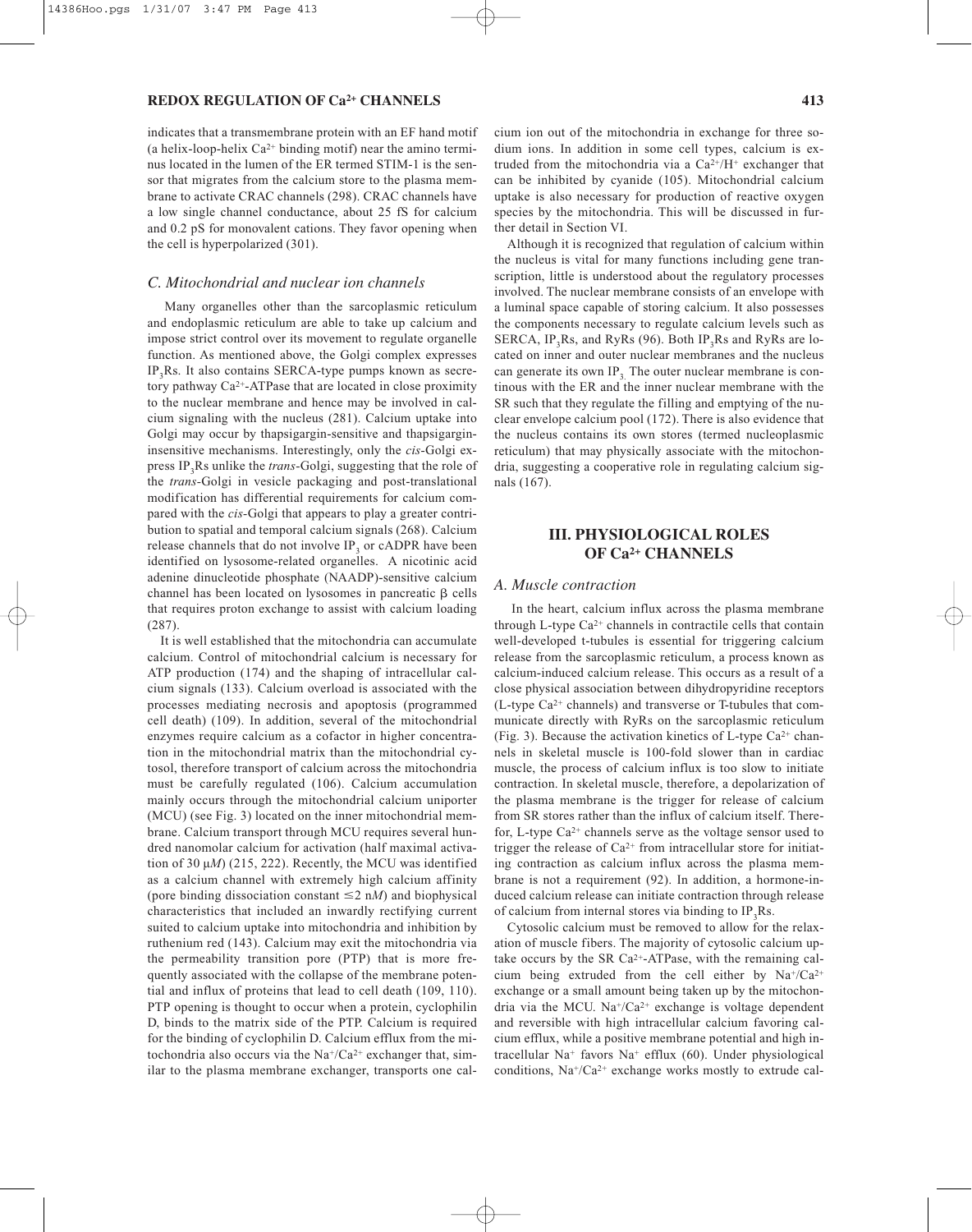cium driven by the intracellular calcium transient. It is also a secondary active transport process driven by the  $Na^+/K^+AT^-$ Pase that extrudes three  $Na<sup>+</sup>$  ions in exchange for two  $K<sup>+</sup>$  ions while hydrolyzing one molecule of ATP. If the Na+/K+ ATPase is partially inhibited, calcium influx through  $Na^+$ -Ca<sup>2+</sup> exchange is increased. This is the basis for the increased force of muscle contractions induced by cardiac glycosides in the heart.

IP<sub>3</sub>Rs are the main trigger of calcium release from SR and  $ER$  in smooth muscle. Generally, calcium release from  $IP_3Rs$ stimulates further calcium release in a cooperative fashion, but with high calcium concentrations inhibiting channel function. This creates the classical oscillatory pattern of calcium release typically seen in innervated smooth muscle such as that resulting in peristalsis in the bowel or agonist mediated calcium release pathways.

RyRs inactivate in one of two ways. They either do not reopen until they recover (223, 227), or they relax to a lower open probability but can still be reactivated at high calcium levels, a process known as adaptation and also common to IP<sub>3</sub>Rs (107). It was originally proposed that adaptation of RyRs enabled a graded calcium-induced calcium release for contraction in muscle. However, it has been argued that the adaptation response reported by Györke and Fill (107) that was elicited by flash photolysis experiments is inconsistent with a number of recent studies and cannot explain rapid changes in calcium that occur *in vivo* (151, 223, 231).

#### *B. Neurotransmitter secretion*

Another important physiological process involving calcium is neurotransmission at nerve terminals. Within the presynaptic terminal of neurons, hormones, neurotransmitters, or other peptides are stored in vesicles. When an action potential depolarizes the membrane, the vesicles fuse with the plasma membrane and the contents are released into the extracellular space where they can bind with receptors and initiate chemical activity in nearby cells. The process of neurotransmission is calcium-dependent in that secretion requires extracellular calcium to enter the presynaptic cell and is inhibited by extracellular  $Mg^{2+}$  (65). Intracellular calcium influences the inactivation rate and inhibition of L-type  $Ca^{2+}$ channels and activates large conductance K+ channels (BK(Ca)) that terminate neurotransmitter release in the presynaptic terminal by hyperpolarizing the membrane (217, 238). Calcium-dependent chloride channels also contribute to membrane potential hyperpolarization along with the BK(Ca) channels in neurons (173).

The release of neurotransmitters is steeply calcium dependent, and a decrease in calcium channel activity contributes to presynaptic inhibition (70). An example of presynaptic inhibition is the block of transmission of sensory fibres that occurs with opiates such as morphine. This occurs as a result of rapid coupling of G protein  $\beta\gamma$  subunits to Ca<sub>2</sub> family of calcium channels, causing a slowing of activation of the channels (62). Several modulatory transmitters such as acetylcholine, norepinephrine, adenosine, and GABA contribute to depression of calcium channels at presynaptic terminals through the G protein-dependent mechanism.

Both presynaptic and postsynaptic calcium stores are involved in long-term depression in the developing hippocampus (43). However, presynaptic RyRs appear to be important in determining the strength of synaptic transmission induced by *N*-methyl-D-aspartate (NMDA) receptors (262). Activation of presynaptic NMDA, kainate, and nicotinic acetylcholine receptors can lead to calcium-induced calcium release from RyR stores similar to that reported in heart muscle that acts to inhibit or regulate secretion. Although still controversial, calcineurin may interact with IP<sub>2</sub>Rs and RyRs to modulate intracellular calcium release and synaptic plasticity (38).

Calcium can also play a role in building synaptic connections. Rapid changes in synaptic strength are mediated by posttranslational modifications of pre-existing protein, but enduring changes are dependent on gene expression and the synthesis of a variety of proteins required for synaptic transmission. One of the key mediators of gene expression involved in synaptic plasticity is the transcription factor cAMP response element binding protein (CREB). This transcription factor plays an important role in behavioral adaptations to changes in the environment and complex processes such as learning and memory. Both short- and long-term memory are believed to be a result of a process known as long-term potentiation. The mechanism of long-term potentiation involves phosphorylation and activation of NMDA glutamate receptors by Ca2+/calmodulin-dependent protein kinases (CaM kinases) II and IV and MAP kinase. This results in an increase of Ca2+ entry into postsynaptic neurons. In addition CaM kinase IV and MAPK increase phosphorylation of CREB and expression of c-Fos (181). Phosphorylation of CREB is also important in proliferation and differentiation in developing vertebrates. Calcium influx through L-type Ca<sup>2+</sup> channels or NMDA receptors is required for phosphorylation and activation of CREB (146). Another transcription factor responsible for shaping long-term changes in neurons is the NFAT (nuclear factor of activated T cell) family, and similar to regulation of CREB, activation of NFAT is dependent upon calcium influx through L-type  $Ca^{2+}$  channels. Interactions of calcium with PDZ domain proteins (PSD-95, Discs-large, ZO-1 domain proteins that often function as scaffolding proteins and have been shown to play important roles in signal transduction) appear to be necessary for the coupling of L-type  $Ca^{2+}$ channels to NFAT as does CREB activation (276). Neurotrophins, such as the brain-derived neurotrophic factor, have also been implicated in the activation of NFAT-dependent transcription. Initiating such transcriptions leads to further increase in brain derived neurotrophic factor mRNA and protein as positive feedback (104).

#### *C. Excitability and the action potential*

Calcium plays an important role in shaping the action potential of muscle and neurons. One example where the shape and duration of the action potential must be carefully controlled is in cardiac pacemaker activity. The spontaneous activity of pacemaker cells is attributed to a phase of the atrial action potential known as the slow diastolic depolarization (phase 4; Fig. 4). During this phase, the membrane potential slowly depolarizes following termination of an action poten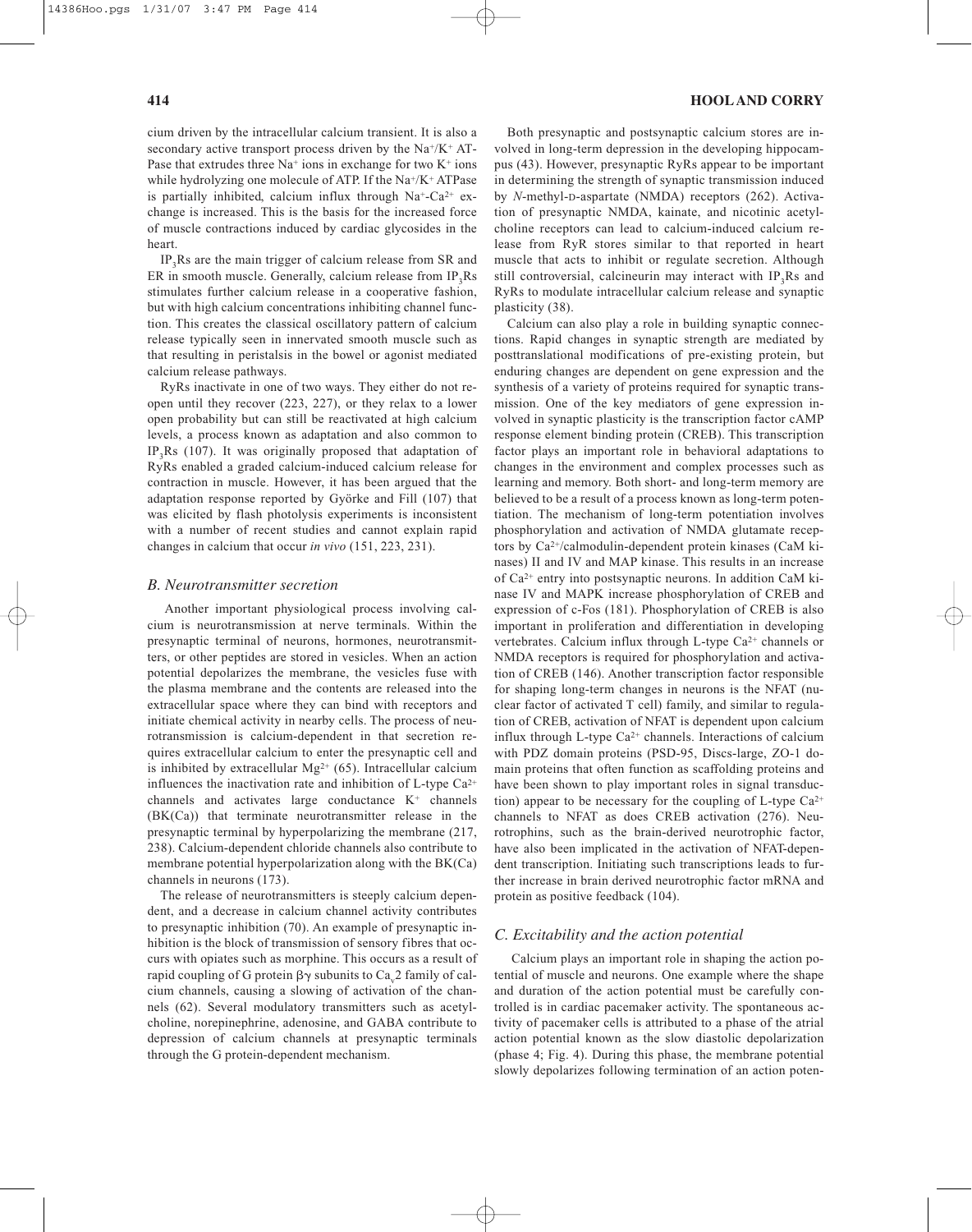**FIG. 4. Action potentials in the heart.** The atrial action potential is shown at *left* (*dashed lines*) and ventricular action potential at *right*. Names of the classes of channels that contribute to each phase are also shown. The three phases of the atrial action potential are indicated in *italics*. I<sub>f</sub> hyperpolarization activated or "funny" channel;  $I_{Ca-T}$ , T type calcium channel;  $I_{Ca-L}$ , L type Ca<sup>2+</sup> channel;  $I_K$ ,  $I_f$ delayed rectifier K<sup>+</sup> channel;  $I_{N_a}$ , fast inward sodium channel;  $I_{\text{to}}$ , transient outward K<sup>+</sup> channel;  $I_{Kr}$ , rapid component of delayed rectifier  $\bar{K}^+$  channel;  $I_{Ks}$ , slow component of delayed rectifier K<sup>+</sup> channe;  $I_{\kappa}$ ; inward rectifying  $K^+$  channel (for more detail, see text and Ref. 189). (For interpretation of the references to color in this figure legend, the reader is referred to the web version of this article at www. liebertonline.com/ars.)



tial until the threshold for a new action potential is reached. It is well accepted that the electrical activity of cardiac pacemakers is thought to depend exclusively on voltage-dependent ion channels within the plasma membrane of nodal cells. These include the hyperpolarization-activated inward current  $(I_f)$ , the time-dependent decay of  $K^+$  conductance, inward Ltype and T-type  $Ca^{2+}$  currents, and the lack of background  $K^+$ conductance. The hyperpolarization-activated channel carries  $Na<sup>+</sup>$  and  $K<sup>+</sup>$  ions inwards and activates upon hyperpolarization. However, interventions that affect intracellular Ca<sup>2+</sup> can also affect pacemaker activity (158). A rise in intracellular  $Ca^{2+}$  results in activation of the Na<sup>+</sup>/Ca<sup>2+</sup> exchanger. This produces an inward current that is sufficient to induce diastolic depolarization and pacemaker activity (134). Activation of Ttype Ca2+ channels has been implicated in the increase in intracellular Ca<sup>2+</sup> (126). The importance of Ca<sup>2+</sup> in contributing to pacemaker firing is further supported by studies that show that embryonic stem cell-derived cardiomyocytes do not show increased beating rate with differentiation when they lack ryanodine receptors (289).

The rate of change in membrane potential during the upstroke is much slower in sino-atrial node cells than in ventricular cells. This is because depolarization of the membrane during the rapid upstroke (phase 0) of a slow response action potential in pacemaker cells is caused by an increase in the  $Ca<sup>2+</sup>$  conductance due to activation of L-type  $Ca<sup>2+</sup>$  channels. Nodal cells have fewer Na<sup>+</sup> channels than ventricular cells and because the membrane potential in phase 0 is depolarized, changes in Na<sup>+</sup> conductance do not contribute. Pacemaker cells do not have a pronounced plateau phase. Action potential duration is determined by a balance between Ca2+ and K+ conductances.

In ventricular myocytes the prolonged phase 2 (plateau phase) of the action potential is characterized by slow inward current produced by L-type  $Ca^{2+}$  channels (see Fig. 4). This is a distinguishing feature of the cardiac action potential and is the necessary trigger for calcium-induced calcium release and contraction. Similarly, in smooth muscle and skeletal muscle, calcium influx through L-type  $Ca^{2+}$  channels is important in shaping the duration of the action potential; however, the duration is much shorter than that of ventricular myocytes. In smooth muscle and neurons, the calciumdependent large conductance  $K^+$  channels contribute to hyperpolarization of the membrane.



**FIG. 5. The likely structure and arrangement of the L-type channel subunits.** The pore is formed by the S5 and S6 helices and linker of the  $\alpha$ 1 subunit. The  $\beta$  subunit interacts with the linker between domains I and II of  $\alpha$ 1 and modifies gating and inactivation kinetics. The  $\delta$  and  $\gamma$  subunits lie in the membrane, while  $\alpha$ 2 is accessible to the extracellular solution. (For interpretation of the references to color in this figure legend, the reader is referred to the web version of this article at www. liebertonline.com/ars.)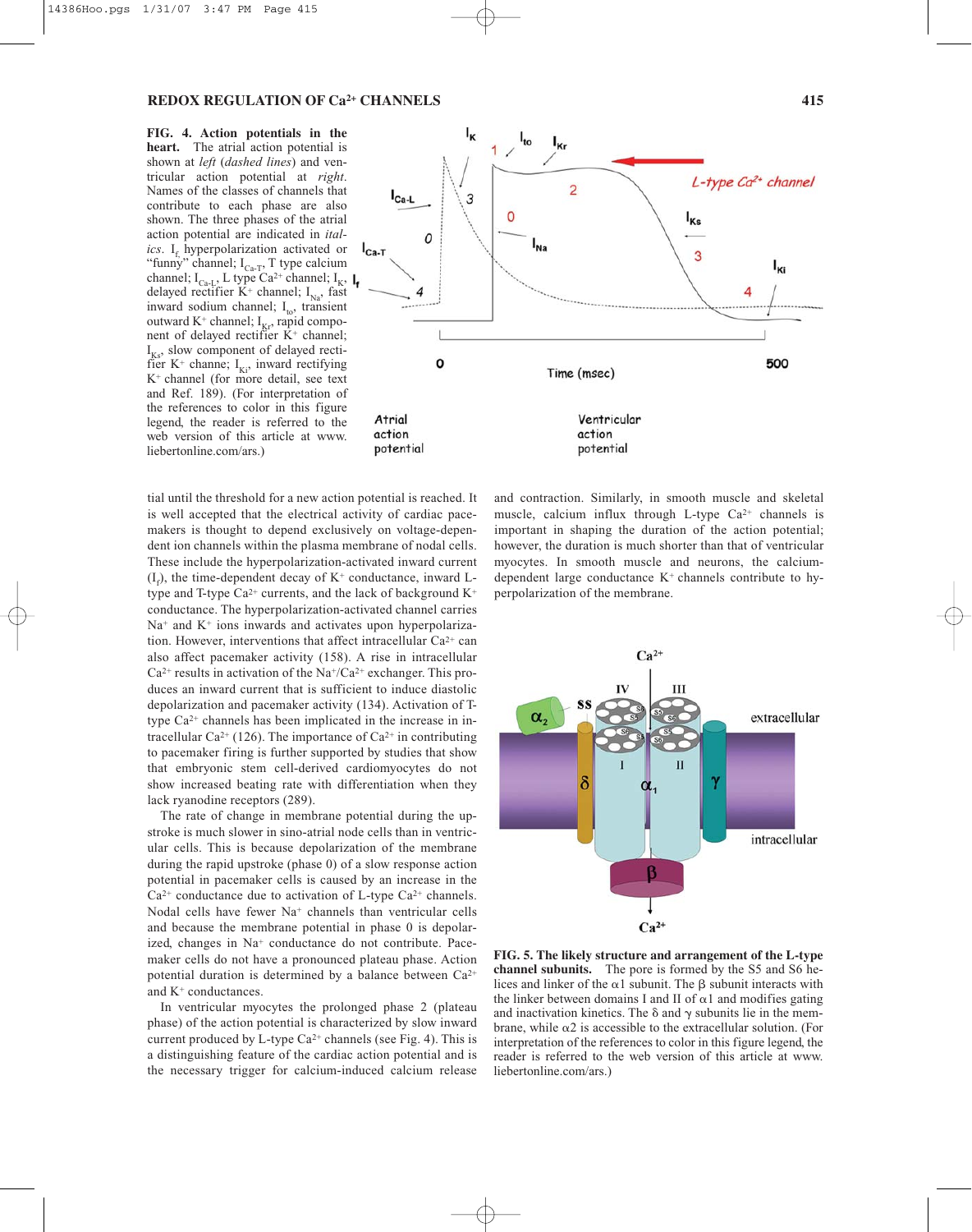## **IV. STRUCTURE OF VOLTAGE-GATED CHANNELS**

Although no atomic resolution structure has been determined for any calcium channels, we still know a great deal about the molecular structure and function of the voltagegated family. The reason for this is that these channels are closely related to the voltage-gated sodium and potassium channels and much that is learnt about one of these classes can be transferred to the others. In particular, a great deal has been learned about the structure of voltage-gated calcium channels since the recent determination of crystal structures of a number of potassium channels (66, 130, 162).

#### *A. Subunit structure and function*

Voltage-gated calcium channels are formed by the association of separate subunits, that come together to form an active channel. The variety of voltage-gated calcium channels arises from differences in the sequences of the individual subunits comprising the channel, in particular the  $\alpha$ 1 subunit. As with voltage-gated sodium channels, but unlike the potassium channels, the pore forming domain of the calcium channel protein is comprised of four regions of the one subunit rather than by separate subunits.

Calcium channels were first purified from transverse tubule membranes of skeletal muscle (57) where it was found that the channel was comprised of five subunits:  $\alpha$ 1 weighing 190 kDa and later shown to form the pore; a disulfide linked  $\alpha$ 2- $\delta$  dimer of 170 kDa; and an intracellular phosphorylated  $\beta$  subunit weighing 55 kDa; and a transmembrane  $\gamma$  subunit of 33 kDa as indicated in Fig. 5 (122, 154, 239, 246).

The  $\alpha$ 1 subunit has a structure similar to the previously cloned pore forming subunit of the voltage-gated-Na+ channels. It contains four repeated domains (I to IV) each of which includes six transmembrane segments (S1 to S6) and a membrane associated loop (the 'P-loop') between segments S5 and S6 as indicated in Figs. 1 and 5 (1). That the  $\alpha$ 1 subunit forms the ion conducting pore is supported by the fact that expression of just this subunit is enough to produce functional channels, albeit with unusual kinetics and voltage dependence (202). Each of the six transmembrane segments most likely form  $\alpha$ -helices. The four repeated domains surround the ion conducting pore, with the S5, S6, and P-loops lining the conduit. Much evidence and analogy with the potassium channels implies that ion selectivity takes place in a region surrounded by the four P-loops. Replacement of particular lysine or alanine residues in the P-loop of a voltage-gated sodium channel with glutamate residues changes the channel from being sodium selective to calcium selective (115). Not only does this suggest that this region of the pore is critical for ion selectivity, the fact that all calcium channels have conserved glutamate residues at this position suggests that it is these glutamates that are crucial for Ca2+ selectivity. Further site-directed mutagenesis indeed determined that four glutamate residues, one from each of the P-loop of the channel (often called the 'EEEE locus'), were responsible for the high affinity calcium binding site. Mutation of one or more of these had a significant effect on the channel selectivity (17, 73, 142, 200, 290).

The opening of calcium channels does not happen instantaneously after depolarization, but rather after a delay of one or more milli-seconds depending on the channel type and membrane potential as illustrated in Fig. 6. This is generally taken to mean that the channel protein must move through many closed conformations before channel opening occurs. The S4 helix contains a number of arginine residues and is believed to act as the voltage sensor  $(7, 93)$ . By similarity with  $K^+$ channels, it is expected that the channel gate lies at the internal end of the S6 helices, which most likely form a narrowing of the pore in the closed state.

#### *B. Redox sensitive sites*

Cysteine residues are generally thought to be the most likely target of redox or nitrosylation modification in proteins, as free thiols can easily react with oxygen or reactive nitrogen species and can be assisted in forming intramolecular disulfide bonds (45, 97, 159). For this reason the location of the cysteine residues is important when considering the mechanism of redox regulation of calcium channels. Voltage gated calcium channels contain many cysteines. The  $\alpha$ , subunit from L-type channels, for example, has 48 (Fig. 7) Not all of these will be susceptible to oxidation or reactions, however, as many will already be involved in disulfide bonds. As described later in Section VIII, oxygen could influence ion channels through many pathways, but it has been shown that  $Ca<sup>2+</sup>$  currents are altered by thiol reducing and oxidizing agents (54, 83, 118, 119, 150, 188, 255), demonstrating that free thiols in the protein are likely to be sensitive to the oxidation state of the cell, and furthermore that these cysteines may be sensitive to hypoxic conditions (82, 85, 118, 119). The region of the L-type channel responsible for this sensitivity was also deduced by Fearon and colleagues who demonstrated that one out of three naturally occurring splice variants, differing only in 71 amino acids near the C-terminal tail, were sensitive to oxygen in this way. Removal of a further 24 residues localized the oxygen sensitive region to a 39 amino acid region (Fig. 7) (85). The evidence for an involvement of cysteines in hypoxic responses is discussed further in Section VIII.

Another target for redox regulation of channel function is methionines. Oxidation of methionines within the pore of large conductance  $Ca^{2+}$ -activated K<sup>+</sup> channel causes an increase in channel activity (221, 250). Interestingly, thiol-specific oxidizing agents inhibit channel function, suggesting



**FIG. 6. Activation kinetics of whole cell inward calcium currents in frog sympathetic neurons.** Measurements are made with 2 m*M* Ba<sup>2+</sup>, and the largest currents are at  $-20$  mV and the largest tail currents at  $-50$  mV. Figure reproduced with permission from Ref. 131a.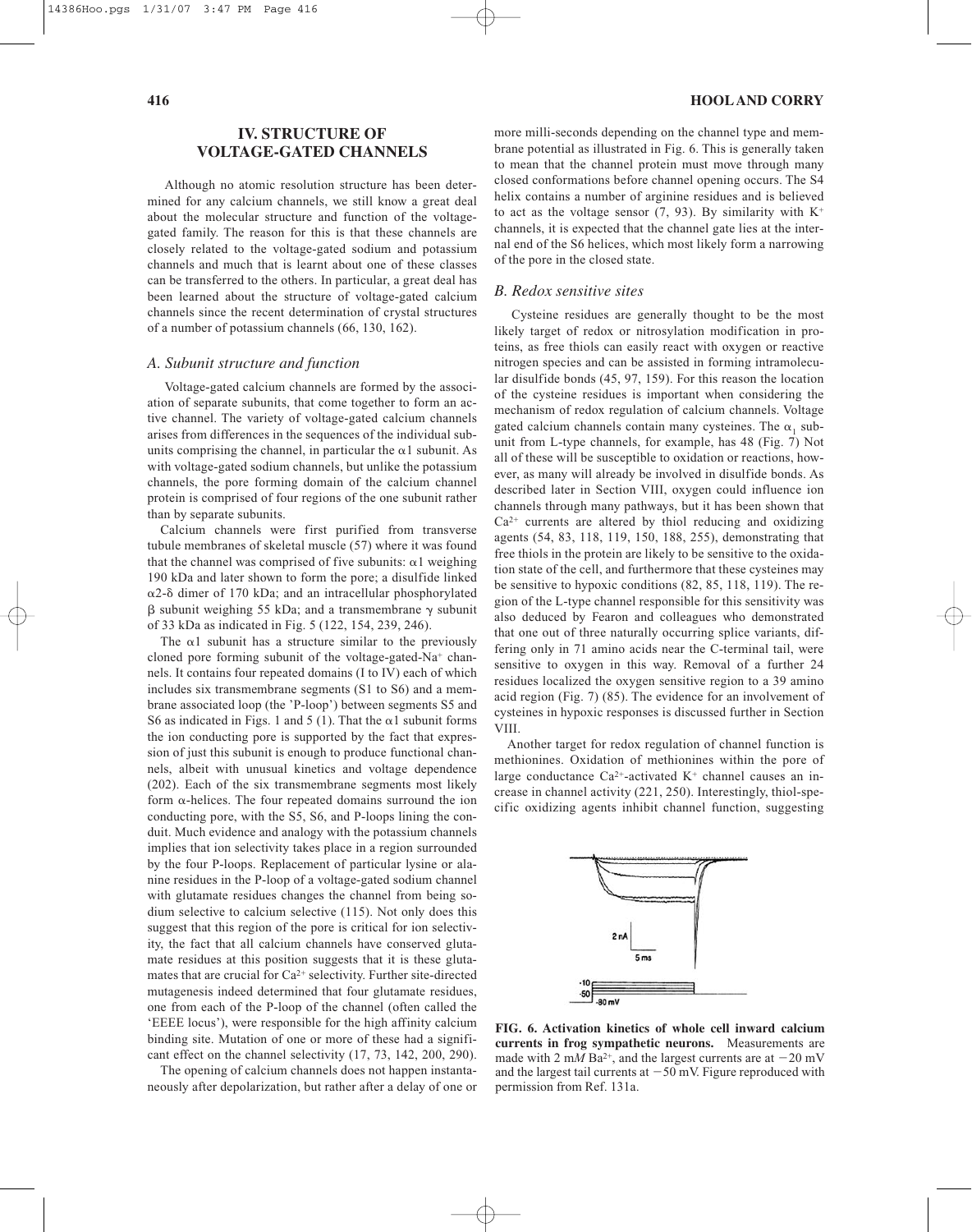

**FIG. 7. The protein sequence of alpha 1C subunit of the human L-type Ca2+ channel, with cysteines indicated in** *red***.** The region responsible for conferring sensitivity to hypoxia is *boxed* and indicated at *right* (see Ref. 85, and text for more detail). (For interpretation of the references to color in this figure legend, the reader is referred to the web version of this article at www. liebertonline.com/ars.)

that variation in responses may be due to whether methionines or cysteines are targeted and reactive. Shaker type K+ channels exhibit more rapid P/C-type inactivation due to oxidation of methionines on the channel protein (50). Oxidation of methionines on calmoldulin increases interaction of calmoldulin with RyR1 (19). Therefore, the oxidation of regulatory proteins such as calmodulin may play a more important role in altering channel function than oxidation of the channel protein itself. The role of methionines in redox regulation of many of the ion channels and transporters has yet to be determined.

## **V. STRUCTURE OF CALCIUM RELEASE CHANNELS**

In comparison to voltage-gated channels, surprisingly little is known about the structure of ryanodine and  $IP_3$  receptors, in most part due to the lack of an atomic resolution picture of these or related proteins. One of the reasons for this is the enormous size of these proteins that makes crystalization and characterization difficult. RyRs, for example, are made from subunits containing over 5,000 amino acid residues, while IP<sub>3</sub>Rs are made from subunits of over 2,700 residues. In both cases, the functional channel is formed as a homotetramer of four subunits, which for the RyRs makes a total molecular mass of ~2.3 MDa. Determining the location and function of each portion of these proteins remains an ongoing project.

All three RyR isoforms show strong sequence homology, with over 66% identity between each pair. Conversely, there are specific regions that show a large degree of sequence diversity (residues 1302–1406, 1864–1925, and 4250–4627) that may be responsible for the functional differences of the isoforms (69). The most detailed structural information comes form an 14 Å resolution picture of RyR1 from cryoelectronmicroscopy (226). The structure is described as a 'square mushroom' with a bulky cytoplasmic domain attached to a smaller transmembrane stem. The cytoplasmic domain is over 270 Å across and extends over 100 Å from the membrane. The four subunits of the protein join in a roughly square shape with the large cytoplasmic domain residing between the SR and T-tubule membranes. In skeletal muscle, the dihydropyridine receptors in the plasma membrane are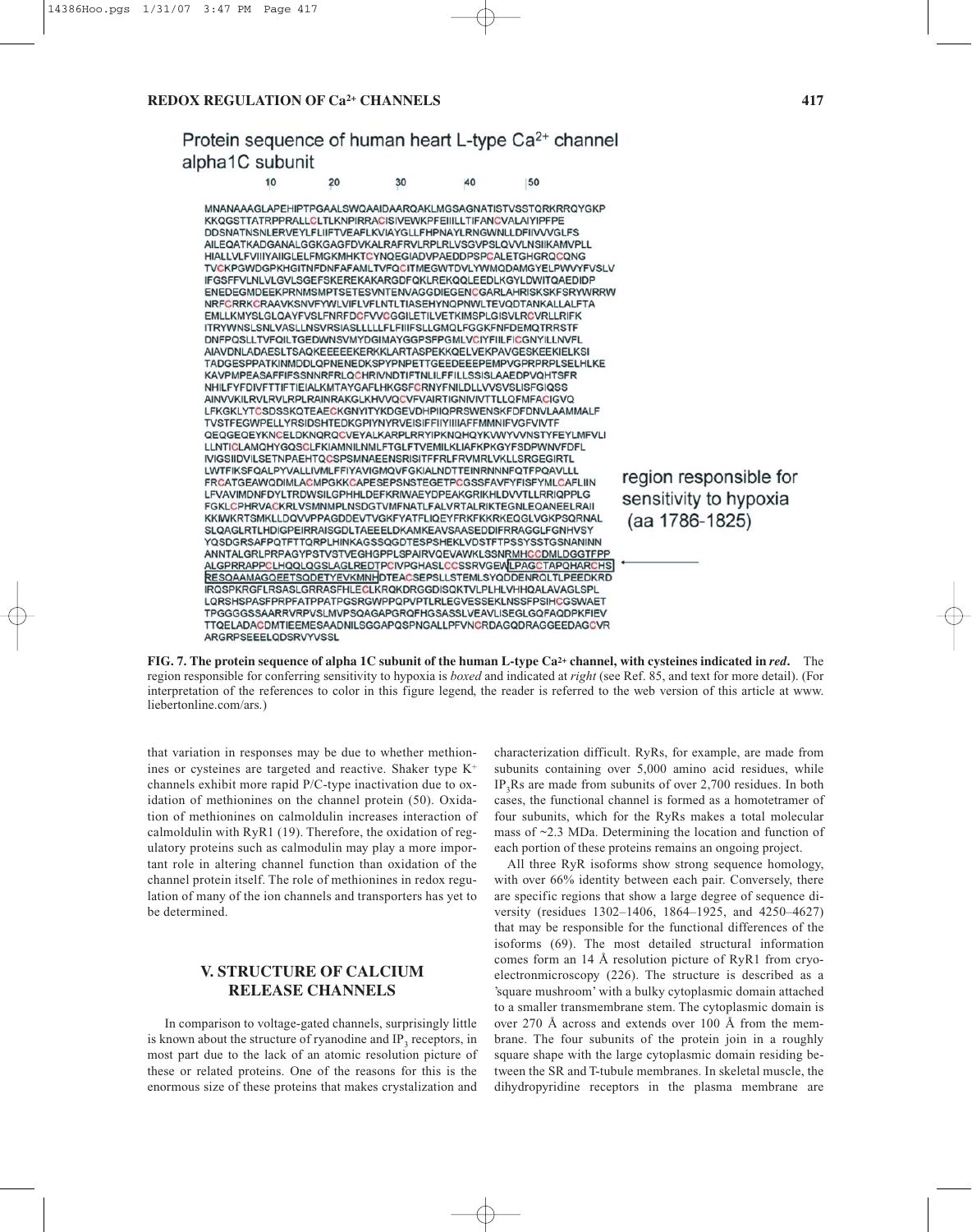arranged in regular arrays with the RyRs, with four dihydropyridine receptors facing every second RyR, where they are probably in physical contact with the large RyR cytoplasmic domains. Deletion of all but the C-terminal 1000 residues leaves a functional channel that binds ryanodine, is activated by  $Ca^{2+}$ , and retains wild-type conductance (256). Thus, there is considerable evidence that the ion conducting pathway is formed by this part of the protein.

IP<sub>3</sub>Rs have many structural similarities to the RyRs. Again the transmembrane domain is believed to be largely comprised of the C-terminal region of the protein that has relatively high sequence homology with the similar region in RyRs. The N-terminal 1,500 residues, on the other hand, show very little similarity to the RyRs. In type I IP, Rs, the  $Ca^{2+}$ -binding sites lie within the inositol triphosphate (IP<sub>3</sub>)binding core, and it has been proposed that calcium binding is negatively regulated by a conformational constraint imposed by  $IP_3$ -binding (33). A region with similar sequence to this binding core is also present in the ryanodine receptors, suggesting some commonality.

Each of the homologous subunits in the RyRs contains about 100 cysteine residues. Therefore, there is plenty of scope for redox or nitrosylation modification (249). Of these, about 50 appear to be in the reduced state, and thus available for reactions, as deduced from reacting small fluorescent thiol-reactive molecules with the protein. In the native RyR1, about 7–12 are highly susceptible to oxidation by exogenous sulfhydryl reagents (77, 243). Furthermore, the location of seven of these hyperreactive sites within the primary sequence has been identified using mass spectrometry (270). In addition to Cys-3635 that was previously known to react with NO, cysteines at positions 1040, 1303, 2436, 2565, 2606, and 2611 have been shown to react with fluorescent sulfhydryl probes. IP<sub>3</sub>Rs also appear to be susceptible to redox modification, with about  $70\%$  of the 60 cysteines in the type 1 IP<sub>3</sub>R maintained in the reduced state. However, only a few of these appear to reside on the surface of the protein, as only a few residues in the ligand binding and central coupling domain of the receptor are accessible to bulky reagents (132).

## **VI. REACTIVE OXYGEN SPECIES AS SIGNALS**

#### *A. Role of reactive oxygen species in cell function*

Oxygen is the substrate for the generation of reactive species that play an important role in modulating cardiac cell function, and when produced at high levels induce cell death. Oxidative stress caused by reactive oxygen species (ROS), also described as free radicals, is usually considered to be directly detrimental to the health of organisms because ROS can damage key macromolecules such as DNA, proteins, and lipids (111). However, there is now compelling evidence that ROS can also act as signaling molecules able to stimulate and modulate a variety of biochemical and genetic systems. ROS have been shown to affect the regulation of signal transduction pathways, gene expression, cytokine production, differentiation, proliferation, senescence, and cell death by apoptosis (140, 216, 245, 253).

The term reactive oxygen species is a generalized description for a number of reactive oxygen molecules of biological significance (112). ROS are generally speaking oxygen molecules in different states of oxidation or reduction, as well as compounds of oxygen with hydrogen and nitrogen. Although superoxide is produced directly from the reduction of oxygen, the biologically active species are hydrogen peroxide, hydroxyl radicals, hypochlorite ion, and peroxynitrites (Fig. 8). Superoxide is produced as a result of the donation of an electron to oxygen. It is a weak base at physiological pH, highly soluble in water and therefore does not easily cross lipid membranes, although it can be transported via anion channels (199, 266). It is also a one-electron reductant of metals. Superoxide can also be protonated to hydroperoxy radical at low  $pH (pK<sub>a</sub> = 4.8)$ , but the principal fate of superoxide at physiological pH lies in its dismutation to hydrogen peroxide by superoxide dismutase. The rate of dismutation is rapid  $(k = 1.6)$  $\times$  10<sup>9</sup> *M*<sup>-1</sup>s<sup>-1</sup>) maintaining the concentration of superoxide in the picomolar-nanomolar range (25). Since superoxide does not easily cross lipid membranes, it has been argued that



**FIG. 8. Schematic showing the generation of reactive species arising from molecular oxygen**  $(O_2)$ . Reactions with chloride ion  $(Cl^-)$ , nitric oxide (NO), and iron (Fe $^{II}$ ) are as indicated. +e, addition of an electron;  $O_2$ <sup>-</sup>, superoxide anion.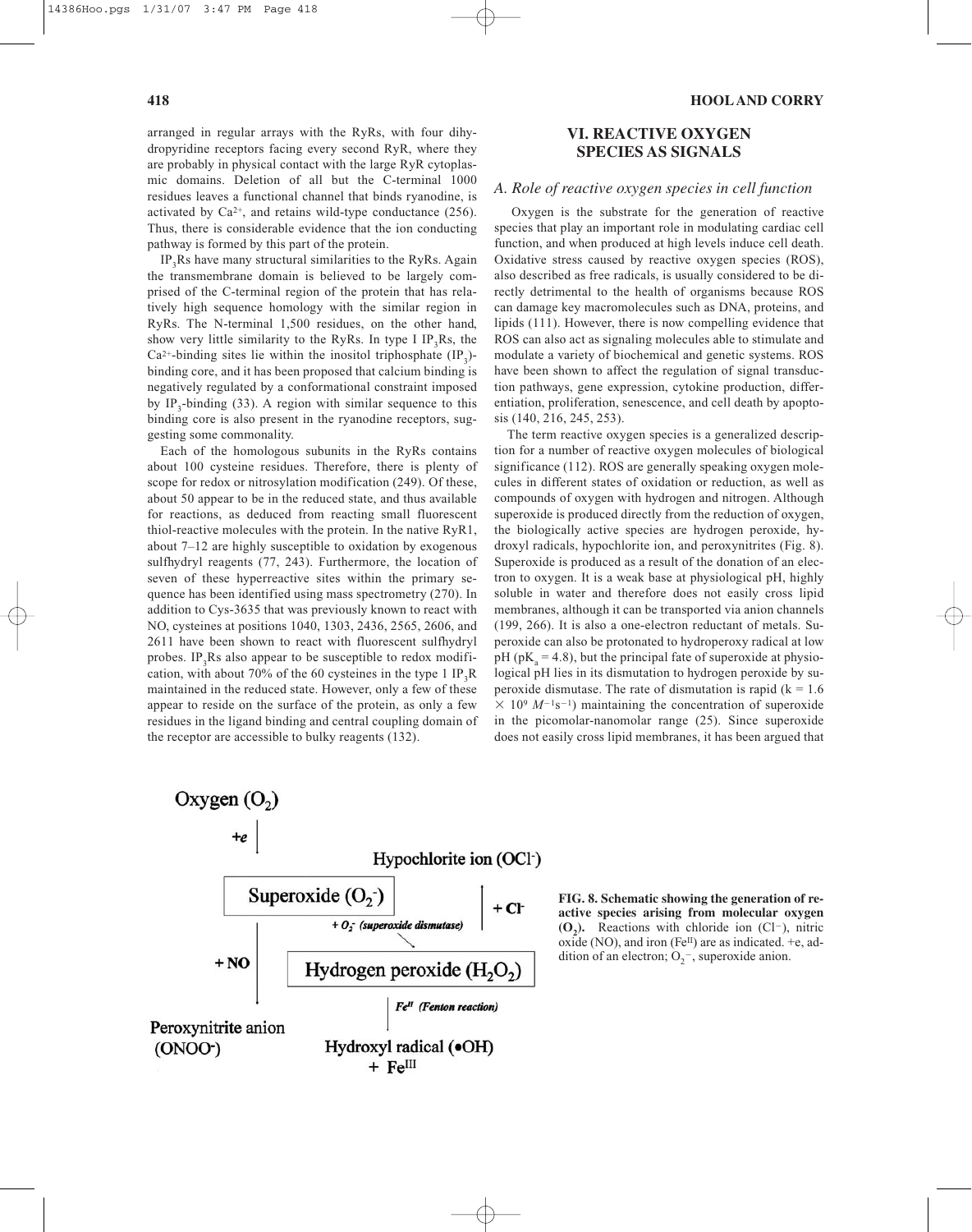its role may be limited to oxidation of proteins in the organelle in which it is produced (253).

In contrast to superoxide, hydrogen peroxide is a highly stable small molecule that freely crosses membranes as its biological diffusion properties are similar to water (11). This makes hydrogen peroxide a biologically important candidate as a ROS and signaling molecule. The naturally occurring enzyme (and antioxidant) catalase metabolizes hydrogen peroxide to water and oxygen and is principally responsible for maintaining intracellular hydrogen peroxide in the nanomolar range (11, 196, 237). Hydrogen peroxide can participate in one-electron reactions with metal ions (Fenton reaction) and generate hydroxyl radicals. A hypochlorite ion is generated when hydrogen peroxide reacts with Cl<sup>-</sup>. Both hydroxyl radical and hypochlorite ion are highly reactive (23, 280). Other reactive species are derived from nitric oxide, a well-recognized signaling molecule implicated in cardiovascular function as an important vasodilator. Nitric oxide reacts with oxygen to produce nitrogen dioxide that participates in the peroxidation of lipids and with superoxide to produce peroxynitrite, also a stable strong oxidant of lipids implicated in vascular disease (185, 279).

Hydrogen peroxide is believed to interact with cell signaling pathways by way of modification of key thiol groups on proteins that possess regulatory functions. These proteins may be second messengers such as serine/threonine, tyrosine, and MAP kinases, growth factors, and transcription factors such as NF- $\kappa$ B (253). Hydrogen peroxide precisely regulates the catalytic activity of enzymes by redox modification of cysteine residues (20). These include tyrosine phosphatase activity (220, 265), the translocation and activation of serine/threonine kinases such as protein kinase C (248), and the induction of gene expression (20).

Under certain circumstances an excess of ROS is beneficial to the host when defending against microorganisms or pathogens in plants (197). Although ROS may be required for cell signaling and normal cellular function, excessive production of ROS is deleterious to the mammalian cell. ROS have been implicated in a variety of pathophysiological conditions including senescence and aging, ischemia–reperfusion injury, atherosclerosis, hypertension, and diabetes (see section below). Therefore, understanding the role that ROS play in mediating pathology provides insight into mechanisms of disease and ways to abrogate the progression of disease.

#### *B. Sites of production of reactive oxygen species*

A number of sites within the cell are known to participate in the production of ROS. Some organelles such as the endoplasmic reticulum and peroxisomes in the liver and kidney produce hydrogen peroxide and superoxide, but because most of the ROS do not cross the membranes of the organelles, their roles are limited to local oxidation of proteins (253). Xanthine oxidase utilizes hypoxanthine, xanthine, and NADH to form superoxide and  $H_2O_2$  in cardiac myocytes and vascular smooth muscle cells (171). The ratio of xanthine oxidase to xanthine dehydrogenase can be used as an indicator of oxidative stress in a cell. Recently it was established that xanthine oxidase is a physiological regulator of cyclooxygenase 2 expression, further establishing a link between inflammatory responses and vascular cell injury in cardiovascular disease (192).

A significant source of ROS in vascular smooth muscle, phagocytes, endothelial cells, and cortical neurons is the plasma membrane-bound nicotinamide adenine dinucleotide phosphate (NAD(P)H)-oxidase. This complex is a plasma membrane-associated enzyme that reduces  $O<sub>2</sub>$  to superoxide with the transfer of one electron from NADH or NAD(P)H. Superoxide is then converted to  $H<sub>2</sub>O<sub>2</sub>$  by superoxide dismutase. The orientation and subunit composition of the enzyme appears to vary in different tissues (40). The phagocytic oxidase appears to produce large amounts of superoxide on the external surface of the plasma membrane as defense against inflammatory cells. The vascular oxidases appear to generate a low basal level of superoxide in the absence of cellular stimuli although a number of stimuli increase the activity and expression of the oxidase (102). The NAD(P)H oxidase complex is composed of the electron transfer components (gp91phox and p22phox) and the regulatory p67phox and p47phox subunits. The low molecular weight G protein rac also regulates function of the enzyme. In vascular cells it has been implicated in the mechanisms mediating hypertension and cell growth and inflammation associated with atherosclerosis (102). NAD(P)H oxidases are also regulated by growth factors and cytokines. Angiotensin II is a potent regulator of oxidase function in vascular smooth muscle and the heart (209, 293). In addition, physical factors such as stretch and shear stress increase ROS production via activation of the oxidase (40).

Another source of production of superoxide is the NADH oxidase decribed in skeletal muscle and the heart. The NADH oxidase is closely associated with the sarcoplasmic reticulum and its activity is coupled to activation of calcium release from SR in skeletal muscle through type I RyR (283). In cardiac myocytes, however, NADH inhibits RyR2 mediated calcium-induced calcium release and significantly decreases RyR2 open probability (53). Although the molecular identity of this oxidase has not yet been determined, the oxidase appears to be functionally distinct from the plasma membraneassociated NAD(P)H oxidase. Photoaffinity labeling with [3H](trifluoromethyl)diazirinyl-pyridaben identified a single 23 kDa PSST-like protein in cardiac junctional SR . NADH ubiquinone oxidoreductase in mammalian mitochondria possesses a nuclear-encoded PSST subunit with a binding site for pyridaben. The PSST-like protein appears to co-localize with NADH-oxidase in SR of RyR2 complex in the heart but not RyR1 in skeletal muscle (53).

A major source of production of ROS in mammalian cells are the mitochondria. This appears to be the price that eukaryotes pay for oxygen-dependent metabolism. Electron transport within the mitochondria is generally very efficient. However, a small leakage of single electrons can participate in the reduction of oxygen to superoxide. Most of the generation of superoxide and some hydroperoxy radical occurs at the ubisemiquinone site in complex III, but complex I may also be a source of ROS when electrons flow backwards from complex II (259, 260). In addition, superoxide production has been shown to be dependent on mitochondrial membrane potential (236). Generally speaking, ROS production is maximal when the electrochemical potential due to the gradient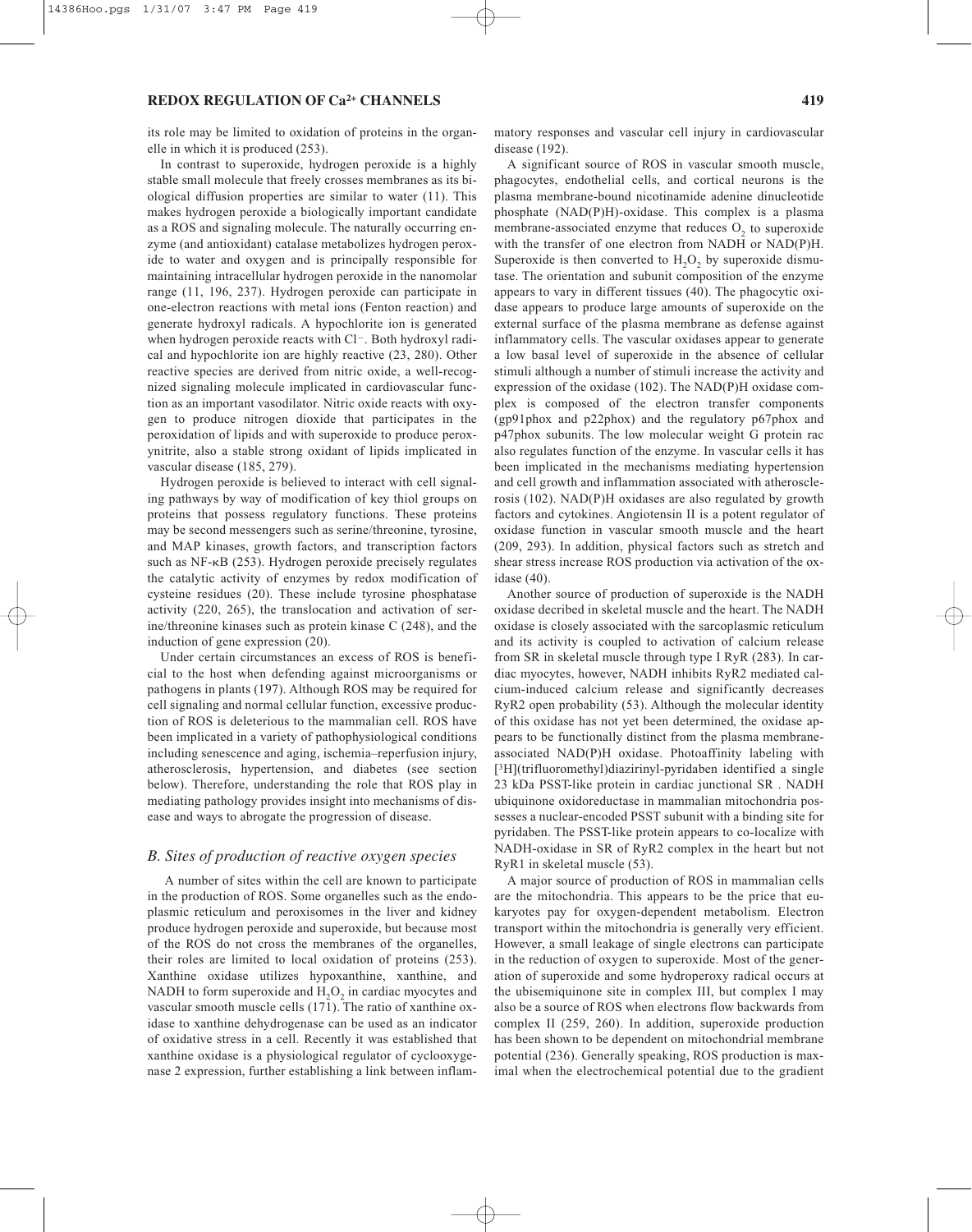

**FIG. 9. Effects of SF6847 (a mitochondrial membrane potential uncoupler) on respiration, mito**chondrial membrane potential  $(\Delta\Psi)$ , and  $H_2O_2$ **production by rat heart mitochondria.** SF6847 caused a small decrease in membrane potential (about 13%), a 2.2-fold increase in respiration rate, and about 80% inhibition of  $H_2O_2$  production. Incubation mixture: 250 m*M* sucrose, 1 m*M* EGTA, 10 m*M* KCl, 10 m*M* MOPS (pH 7.3), 6 m*M* succinate, rat heart mitochondria (0.8 mg protein/ml), 16 µ*M* safranin O, 1.6 µ*M* scopoletin, horseradish peroxidase (10 U). For H  $_2O_2$  production measurements, safranin O was omitted, and mitochondrial protein was 1 mg/ml.  $H_2O_2$  production and  $\Delta\Psi$  levels in samples without SF6846 were taken as 100%. Reproduced with permission from Ref. 147.

of protons across the inner mitochondrial membrane is maximal. A small decrease in the protonic potential causes a significant decrease in ROS production without affecting energy production (Fig. 9) (147, 236). Partially uncoupling the mitochondrial membrane potential with the addition of 2 n*M* carbonyl cyanide *p*-(trifluromethoxy)phenyl-hydrazone (FCCP) to adult guinea pig ventricular myocytes produces a 31% decrease in the rate of dihydroethidium (DHE) signal (121). Oligomycin, an inhibitor of ATP synthase, alone does not affect superoxide production but addition of 0.5 n*M* FCCP causes a 68% decrease in DHE signal. This is good evidence that mitochondria are a significant source of ROS, and ROS production is dependent upon mitochondrial membrane potential in the absence of ATP depletion. ROS are also produced as a result of the  $NAD(P)^+$ -linked substrate dehydrogenases in the mitochondrial matrix and the activity of the matrix pyridine nucleotides such as monoamine oxidase (10).

An important determinant of cellular redox state is the cell's antioxidant defense (Fig. 10). As mentioned above, the principal fate of superoxide lies in its rapid dismutation at physiological pH to hydrogen peroxide by superoxide dismutase. In vascular tissue a copper–zinc form of superoxide dismutase is predominantly expressed and active in the cytosol, whereas mitochondria possess a manganese form of the enzyme. The presence of these forms of superoxide dismutase ensure that intracellular superoxide concentrations are maintained within physiological concentrations (280). The naturally occurring enzyme (and antioxidant) catalase metabolizes hydrogen peroxide to water and oxygen (196). Hydrogen peroxide can also be converted to water and oxygen by glutathione peroxidase. The ratio of reduced to oxidized glutathione is often used as a biochemical marker of cellular oxidative stress. Less than 5–10% of total cellular glutathione should normally be in the oxidized form (111). Reduced and oxidized glutathione can be assayed spectrophotometrically using the fluorimetric probe *o*-phthalaldehyde (225).

# **VII. EVIDENCE FOR REDOX REGULATION OF CALCIUM CHANNELS AND TRANSPORTERS**

Having discussed the importance of calcium channels in cellular function and indicated that ROS can modulate cell function, we next highlight the evidence that ROS can directly regulate the function of calcium channels and transporters.



**FIG. 10. Antioxidant defense in cells.** Superoxide dismutase rapidly dismutates superoxide to hydrogen peroxide, and hydrogen peroxide is broken down to water and oxygen by catalase or glutathione peroxidase. Oxidized glutathione is converted to reduced glutathione by glutathione reductase (see text for more detail).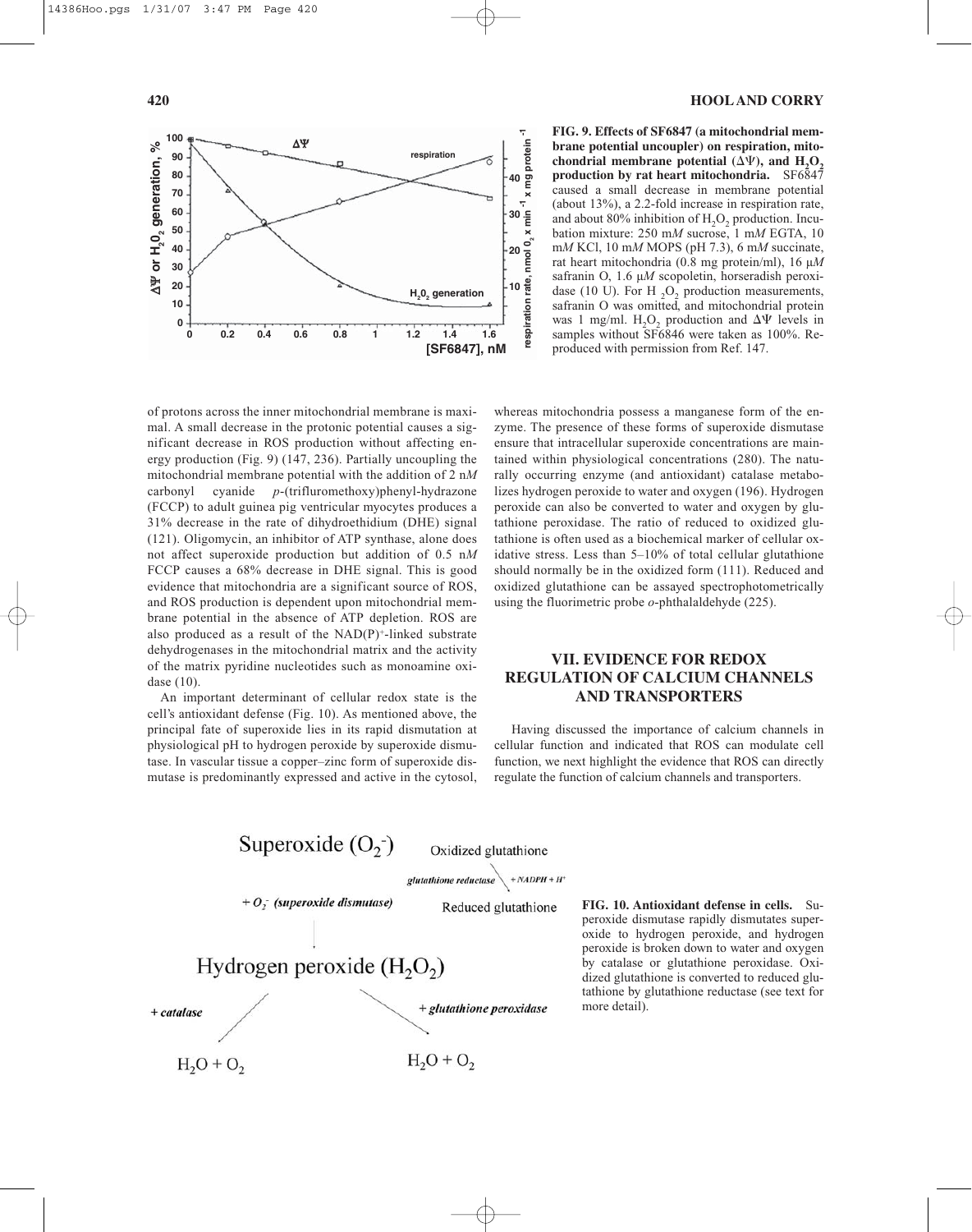#### *A. L-type Ca2+ channels*

Redox regulation of calcium channels is believed to involve an alteration in the reduction/oxidation state of the channel that results in a functional change in the protein. In the native cell, the target may be the channel protein itself or a regulatory intermediate (such as a G protein or serine-threonine/tyrosine kinase). To determine whether cysteines on the channel protein may be affected by changes in redox state, thiol-specific reducing or oxidizing compounds have been applied to the channel and changes in channel activity recorded. In guinea pig ventricular myocytes, the thiol-reducing agent dithiothreitol decreases basal native L-type  $Ca^{2+}$ current while 5,5-dithio-bis[2-nitrobenzoic acid] (DTNB), a thiol-specific oxidizing agent increases basal current (119). Similarly in frog ventricular myocytes, thiol oxidizing agents increase L-type  $Ca^{2+}$  current (286). The effect can be prevented by dithiothreitol but is unaffected by an inhibitor of cAMP or application of GDPS indicating that the response is independent of cAMP production or G protein stimulation. In contrast, the mercury compound *p*-hydroxy-mercuricphenylsulphonic acid (PHMPS) has been reported to decrease basal L-type  $Ca^{2+}$  current (150). In cloned rabbit smooth muscle L-type  $Ca^{2+}$  currents are inhibited by 2,2'-dithiodipyridine (DTDP), a specific lipophilic oxidizer of sulfhydryl groups and dithiothreitol reverses this effect (54). Dithiothreitol has no effect on human cardiac L-type Ca2+ channels expressed in HEK 293 cells but reverses the inhibitory effects of another oxidizing agent thimerosal (83). It is evident that thiol reducing or oxidizing compounds can alter channel function but the response appears to vary depending on the cell type. These contradictory responses may be due to a contribution by the auxiliary subunits of the native channel present in native cells but absent in the expressed (cloned) channel in which only the  $\alpha$  subunit is present. For  $Ca<sup>2+</sup>$ -dependent K<sup>+</sup> channels, there is evidence to suggest that the auxiliary  $\beta$ , subunit participates in movement of ions through the  $\alpha$  subunit by forming gates that block pore access (297). This gating mechanism is abolished by reduction of extracellular disulfide linkages. Therefore, auxiliary subunits may play important regulatory roles where thiol groups are modified by redox agents. Alternatively, the activity of a regulatory protein such as protein kinase A that can be altered by hydrogen peroxide, thiol-specific reducing or oxidizing agents may then influence channel function (35, 124, 125).

How does thiol modification translate into physiological or pathologically relevant alteration in ion channel function? In the case of the native L-type  $Ca^{2+}$  channel, dithiothreitol mimics the effects of acute hypoxia (PO $2$  17 mm Hg) and DTNB attenuates the hypoxic inhibition of basal channel activity (119). This allows some insight into how acute hypoxia influences L-type  $Ca^{2+}$  channel function and the mechanisms for the triggering of calcium-mediated arrhythmias associated with decreased oxygen delivery to cardiac myocytes. In the case of sensory neurons, thiol-reducing agents induce thermal hyperalgesia via increased T-type  $(Ca, 3.2)$  channel activity but do not affect NMDA receptors or voltage-dependent Na<sup>+</sup> or K<sup>+</sup> channels (188, 255). This may occur as a result of direct redox modification of the channel as recombinant Ca<sub>v</sub>3.2 channel activity was also increased by dithiothreitol. However, in rat cortical neurons oxidized glutathione inhibits NMDA receptor activity via an effect on a redox modulatory extracellular site (241), suggesting that peripheral and central neurons are regulated differentially by redox state. Oxidation by hydrogen peroxide enhances L-type and P/Q type calcium channel activity (120, 123, 155). The enhanced calcium influx suggests oxidation of the channels may play an important role in the oxidative stress response. Membrane lipid peroxidation induced by application of 4-hydroxy-2,3-nonenal increases neuronal cell death as a result of enhanced calcium influx through NMDA channels (166). Although the source of calcium may be debated, these data emphasize the relationship between calcium influx through calcium channels and the role of calcium in cell viability during oxidative stress.

A number of contradictory observations have been reported regarding the role of nitric oxide in the regulation of  $Ca<sup>2+</sup>$  channels. Nitric oxide is generated from L-arginine by one of the three isoforms of nitric oxide synthase (endothelial, neuronal, or inducible NOS). In ferret heart, nitric oxide can regulate L-type Ca<sup>2+</sup> channels either through direct redox-dependent activation or indirectly via cGMP-dependent inhibition (45). Nitric oxide augments P/Q type channels  $(Ca<sub>2</sub>,1)$  and dithiothreitol attenuates the effect, suggesting that nitric oxide or a reactive nitrogen species may be acting directly to alter channel function in neurons (51). However, in rat insulinoma cells,  $P/Q$  type and L-type  $Ca^{2+}$  channels are inhibited by nitric oxide (101). It is now recognized that the divergent views may be a result of spatial localization of nitric oxide synthases, indirect effects of secondary pathways such as cGMP-dependent protein kinase, and the role of reactive nitrogen species (21, 100, 141).

## *B. Ryanodine receptors and IP<sub>3</sub> receptors*

There is good evidence to suggest that the redox state of cysteines on the RyR is responsible for altered channel function. The RyR is a tetramer approximately 2.3 MDa in size. Each monomer contains approximately 100 thiols. Although most of these will not be free for covalent modification as they may be already bound to proteins through disulfide links or buried within the structure of the receptor, it is estimated that up to half are free thiols (68, 243). Early studies showed binding of heavy metals or thiol oxidizing compounds caused calcium release from SR and increased contraction in skeletal muscle as a result of oxidation of critical thiol groups on the calcium release channel (2, 257, 295). Hydroxyl radical also activates calcium release through RyRs (12). The reactive thiols can respond differentially (inhibit or activate the channel) depending on whether the residues are located on the luminal or cytoplasmic side of the protein (4, 72). In addition, thiol oxidizing agents have reported to sensitize the RyR to activation by calcium while desensitizing inhibition by magnesium (63, 116). Exposing the channel to increased levels of reduced glutathione decreases the binding affinity of ryanodine for its receptor (292). The cardiac RyR appears to be very sensitive to nitrosylation and is nitrosylated *in vivo*. *S*-nitrosylation of up to 12 thiols on the tetramer results in channel activation but oxidation of thiols does not influence channel function unless additional thiols are oxidized that then leads to loss of control (irreversible activation) (78, 285). Molecu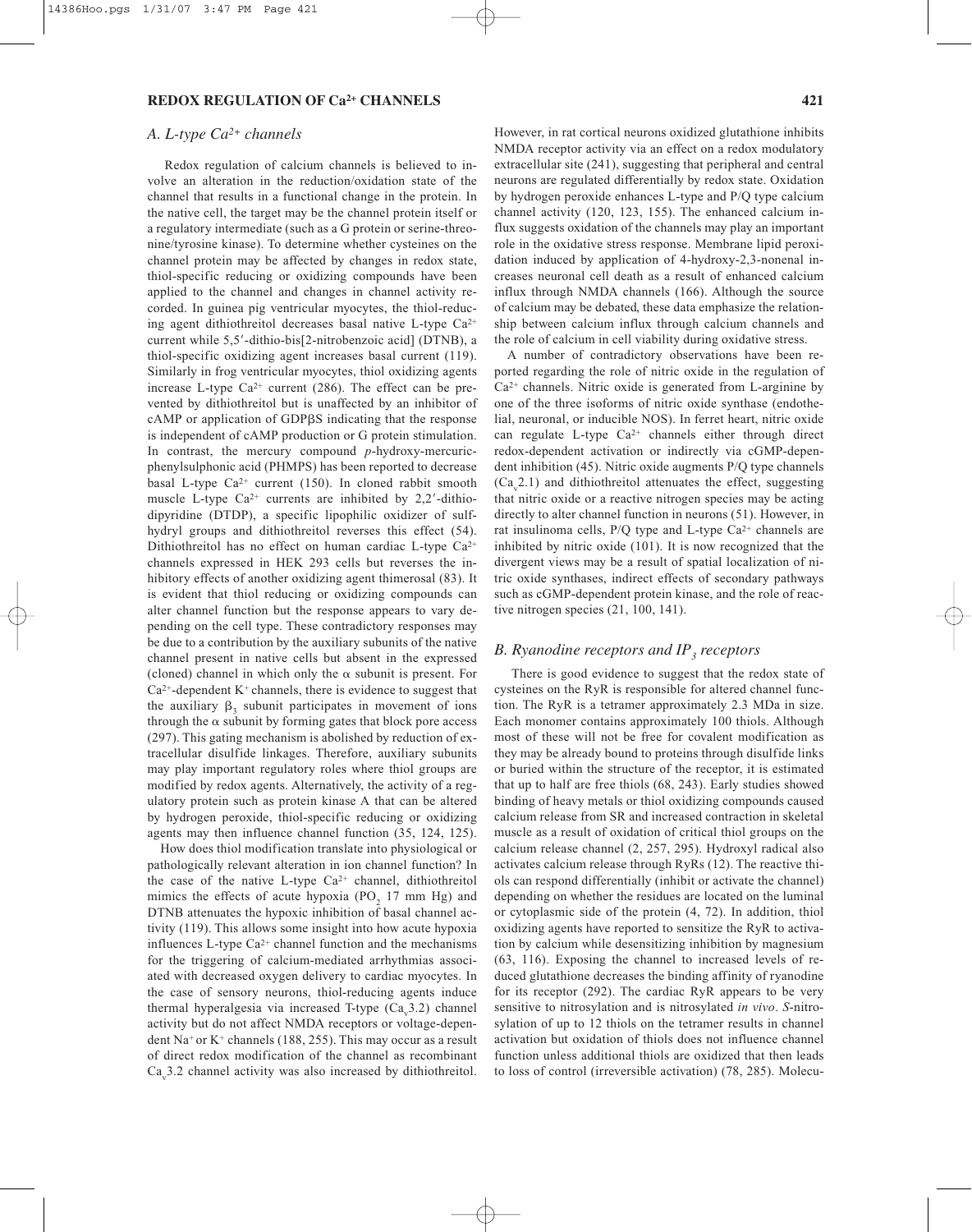lar oxygen tunes the response of the channel to nitric oxide and activation during *S*-nitrosylation is dependent on calmodulin at least for the RyR type 1 isoform in skeletal muscle (77). In addition, Favero and colleagues found that hypochlorous acid was more potent at activating RyRs in skeletal muscle than hydrogen peroxide (79). The way in which the RyR responds to channel inhibitors and activators is through a well-defined redox sensor intrinsic to the receptor protein (282). Calcium channel activators such as calcium and caffeine lower the redox potential of the protein that favors the oxidation of thiols and the opening of the channel while magnesium increases the redox potential, favors the reduction of disulfides, and the closure of the release protein. The redox sensor confers tight regulation of channel activity in response to changes in transmembrane redox potential produced by the levels of glutathione (87). The reader is referred to a number of excellent reviews on this topic (113, 182, 193, 203, 219)

 $IP<sub>3</sub>$  receptor function may also be regulated by reactive oxygen species but the conclusions are less clear than for the RyR. Oxidized glutathione and thimerosal increase the affinity of IP<sub>3</sub> for its receptor in retinal cells (165), while other reports state that thimerosal sensitizes the IP<sub>3</sub> receptor to IP<sub>3</sub> (32). The effects of oxidized glutathione on  $IP_3R$ 's have been suggested to be indirect (213). Superoxide generated from hypoxanthine and xanthine oxidase stimulates  $IP_3$ -induced calcium release from SR in vascular smooth muscle by inhibiting degradation of IP<sub>3</sub> (244). Recent work has identified calcium entry through plasma membrane  $IP_3$  receptors (58). These receptors may yet provide another target for regulation of calcium entry into cells under conditions of oxidative stress.

## *C. SERCA*

Reversible *S*-glutathionylation of cysteine residues on SERCA pumps are believed to be involved in nitric oxide-dependent smooth muscle relaxation. Nitric oxide-derived peroxynitrite activates SERCA through oxidation of Cys674 (3). Other studies report inhibition of SERCA activity by hydrogen peroxide that can be attenuated with dithiothreitol (212), suggesting that hydrogen peroxide and nitric oxide may differentially regulate the activity of SERCA. Biological aging that is associated with a partial loss in SERCA activity, is also associated with a loss in oxidation sensitive cysteines on the SERCA protein (228).

#### *D. PMCA*

Oxidation of PMCA results in loss of activity. The loss of activity is proposed to occur as a result of altered coupling between the ATP binding domain and the autoinhibitory domain (195). This is considered to be an adaptive response to minimize ATP use during conditions of cellular stress. The inactivation of PMCA is also proposed to involve calmodulin. Following oxidation of methionine 144 and 145 on calmodulin, there is an enhanced binding affinity between the amino-terminal domain and the CaM-binding sequence of the PMCA that stabilizes PMCA in an inactive conformation (9, 49). Therefore, it has been proposed that calmodulin functions as sensor of oxidative stress. In addition, calmodulin is believed to protect PMCA from oxidation as binding of calmodulin to

PMCA before exposure to hydrogen peroxide protected PMCA from oxidation suggesting that calmodulin can induce a conformational state resistant to oxidation (294).

## *E. Na+/Ca2+ exchanger*

Reactive oxygen species are associated with depressed myocardial contractility. This involves altered calcium handling that includes increased  $Na^{\dagger}/Ca^{2+}$  exchange activity (99). However, the effects of reactive oxygen species on cardiac exchanger activity under conditions of oxidative stress may be indirect as mutant exchangers that do not contain the 15 endogenous cysteines behave like wild-type exchangers (190). An oxidative stress insult significantly decreases  $Na^{+}/Ca^{2+}$  exchange activity in synaposomal and microsomal brain preparations (152). However, for the brain  $K^+$ -dependent Na+/Ca2+ exchanger, reduction of Cys395 located in the large intracellular loop stimulates the activity of the exchanger (42).

## **VIII. ROLE OF REDOX REGULATION OF CALCIUM CHANNELS IN DISEASE**

Calcium is central to normal cellular function. It also plays a significant role in mediating pathology. In addition, ROS can interact with signaling pathways that possess regulatory function and have been implicated in mechanisms mediating disease. Therefore, understanding the effect of cellular redox state on calcium-dependent processes provides insight into mechanisms of disease that involve altered calcium homeostasis and altered ROS production. For example, an initial step in the development of atherosclerosis is the uptake of oxidized low density lipoprotein that then further stimulates the production of ROS and apoptosis (94). Under these circumstances, oxidative stress plays a part in the formation of nitric oxide-containing species that prevent vascular relaxation (and increase thrombosis). This process may be further exacerbated by calcium influx through L-type  $Ca^{2+}$ channels since dihydropyridine calcium channel blockers inhibit plasma and LDL oxidation in carotid and middle cerebral arteries of stroke-prone hypertensive rats (186). Calcium channel blockers also increased survival in the rats. Whether calcium influx through L-type calcium channels is a cause or consequence of increased ROS production and LDL oxidation under these circumstances is unclear but calcium participates in the pathophysiology. Oxidized LDL has been shown to increase calcium influx through the recombinant  $\alpha_{1C}$  subunit of the L-type Ca<sup>2+</sup> channel via enhanced production of ROS by the mitochondria (80). The enhanced production of ROS is proposed to occur as a result of effects of lysophosphatidylcholine on mitochondrial metabolism.

Hypoxic pulmonary vasoconstriction is an important mechanism by which pulmonary blood flow matches perfusion to ventilation and optimizes systemic oxygenation. Vasoconstriction occurs as a result of inhibition of  $K^+$  channels by hypoxia that then results in a depolarization-mediated calcium influx through L-type  $Ca^{2+}$  channels, although a direct effect of hypoxia on a Ca<sup>2+</sup>-dependent K<sup>+</sup> channel has been postulated (14, 205, 277).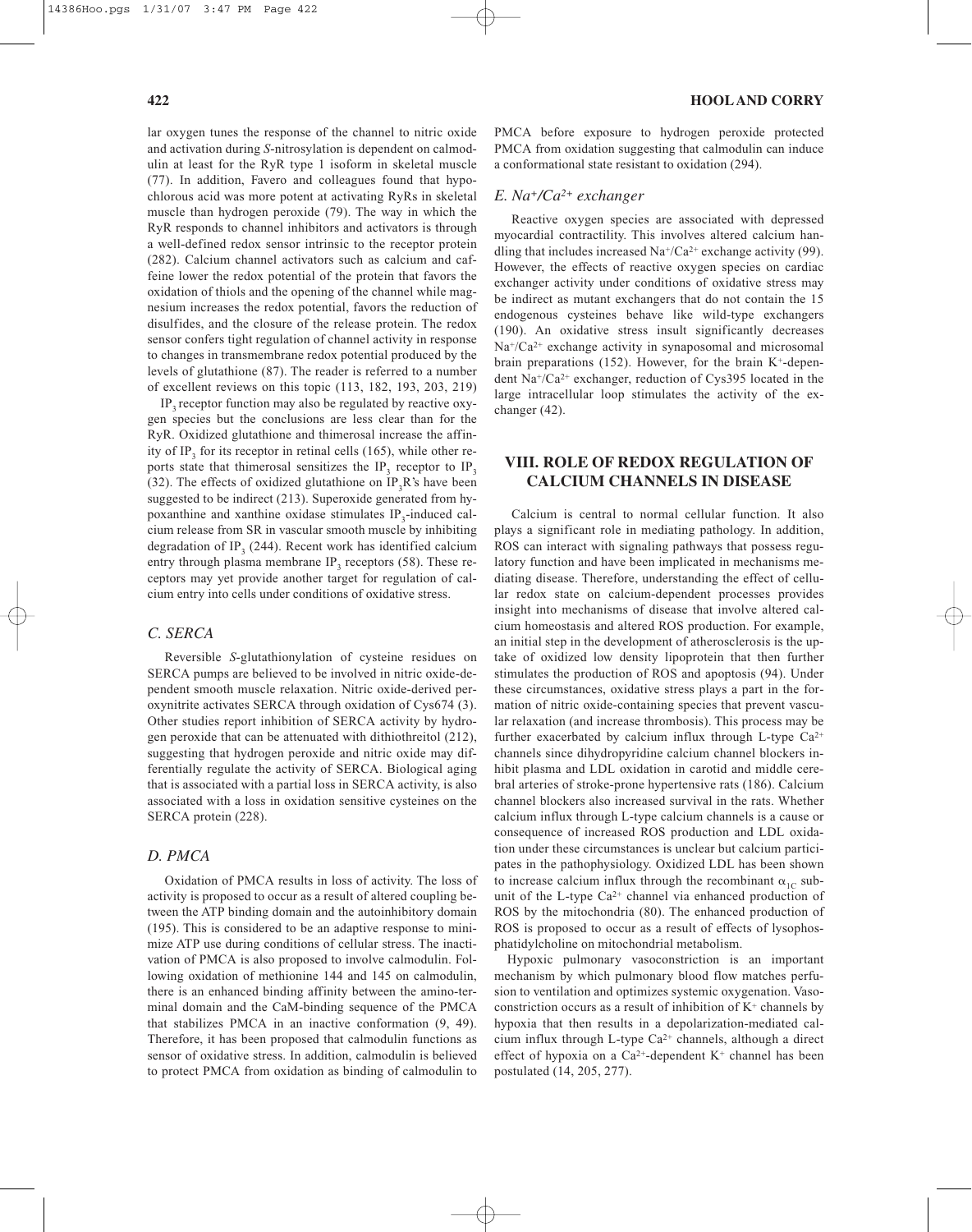#### **REDOX REGULATION OF Ca2+ CHANNELS 423**

Acute hypoxia (rapidly decreasing  $O<sub>2</sub>$  pressure to approx 15 mm Hg without depletion of cellular ATP) causes a decrease in basal L-type  $Ca^{2+}$  current in cardiac myocytes (Fig. 11) (118, 119, 120, 121, 232). This has also been demonstrated in systemic arterial myocytes and the recombinant  $\alpha_{1C}$ subunit of the L-type Ca<sup>2+</sup> channel, and the recombinant  $\alpha_{1H}$ and  $\alpha_{11}$  subunits of the T-type Ca<sup>2+</sup> channel (18, 82, 83, 85, 91). However, acute hypoxia potentiates calcium channels in a subset of resistance: pulmonary myocytes, the carotid body, and hippocampal neurons (18, 82, 83, 84, 90, 91, 119, 120, 163, 168, 169, 232, 242, 263). The reasons for the differential response by Ca2+ channels to acute hypoxia are unclear unless we examine the physiological significance. In carotid bodies, an influx of calcium through calcium channels is necessary for the release of neurotransmitter that signals the cardiorespiratory centre to increase respiratory rate and prevent systemic hypoxemia, while constriction of resistance pulmonary artery myocytes diverts blood to poorly oxygenated areas of the lungs to prevent ventilation perfusion mismatch (164). In cardiac myocytes, a decrease in calcium influx during the plateau phase of the action potential may be necessary to prevent arrhythmias associated with prolongation of the QT interval during hypoxia (46). In addition, a number of different splice variants are expressed in the heart. When identifying the hypoxia sensitive region, Fearon *et al.* found that only one variant was sensitive to hypoxia (Fig. 12) (85) Differential expression of hypoxia-sensitive splice variants may also explain why not all calcium channels display the same redox sensitivity. However, hypoxia also increases the sensitivity of the Ltype  $Ca^{2+}$  channel to the  $\beta$ -adrenergic receptor agonist isoproterenol and this may not be beneficial to the cell (119, 120,  $121$ ).  $\beta$ -Adrenergic receptor stimulation is known to increase channel activity through activation of cAMP and subsequent protein kinase A-dependent phosphorylation of the  $\alpha_{1C}$  subunit of the channel (175). This increases the mode 2 state of channel openings (long openings). An increase in the sensitivity of the channel to  $\beta$ -adrenergic receptor stimulation may explain the increased incidence of early afterdepolarizations associated with hypoxia and ischemia (119, 251). The increase in sensitivity of the channel to isoproterenol can be mimicked by dithiothreitol (119) and perfusing cells intracellularly with catalase (120). Consistent with this, exposing myocytes to the sulfhydryl oxidant phenylarsine oxide, is associated with a decrease in sensitivity of the channel to isoproterenol (229).

Even if the functional endpoint can be justified, the mechanisms by which acute hypoxia differentially regulate a calcium channel with the same molecular identity are unclear. It has been proposed that differential expression of mitochondrial electron chain components may explain the diversity in  $K^+$ channel function and vessel response in pulmonary arteries versus renal arteries during acute hypoxia (178). In this case, the  $K<sup>+</sup>$  channels in pulmonary and renal arteries respond differentially to hypoxia due to the differences in expression of mitochondrial proteins in each cell type. This results in differences in mitochondrial production of reactive oxygen species and respiratory rate between renal and pulmonary artery myocytes. Renal artery and pulmonary artery myocytes will presumably be in different states of reduction/oxidation with differential production of reactive oxygen species





**FIG. 11. Hypoxia inhibits the basal L-type Ca2+ channel in guinea pig ventricular myocytes.** (**A**) Time course of changes in membrane current recorded during a 75 millisecond test pulse to 0 mV applied once every 10 second. Basal current recorded during exposure to hypoxic Tyrode's solution that is reversed upon switching the superfusate to Tyrode's solution containing room oxygen tension. (**B**) Membrane currents recorded at time points in protocol illustrated in **A**. (**C**) Mean  $\pm$ SE current-voltage (I-V) relationship for 5 cells exposed to hypoxia and hypoxia + nisoldipine (nisol). Reproduced with permission from Ref. 119.

as the signal for the response. In the heart, it is apparent that ROS produced from the mitochondria regulate channel function. The effect of acute hypoxia on the L-type  $Ca^{2+}$  channel can be mimicked by dithiothrietol (119), perfusing cells intracellularly with catalase or the mitochondrial inhibitors FCCP or myxothiazol (120). In addition, pre-exposure of the myocytes to hydrogen peroxide attenuates the effect of catalase and the effect of hypoxia (Fig. 13). Therefore, hydrogen peroxide appears to play a central role in modulating channel function under conditions of hypoxia.

Since catalase mimics the effect of acute hypoxia, this would suggest acute hypoxia is associated with a decrease in cellular ROS production. A number of studies support this assertion (114, 120, 121, 149, 179, 277, 278). In adult ventricular myocytes a decrease in  $O<sub>2</sub>$  pressure from 150 mm Hg (room air) to 15 mm Hg results in a 41% decrease in superox-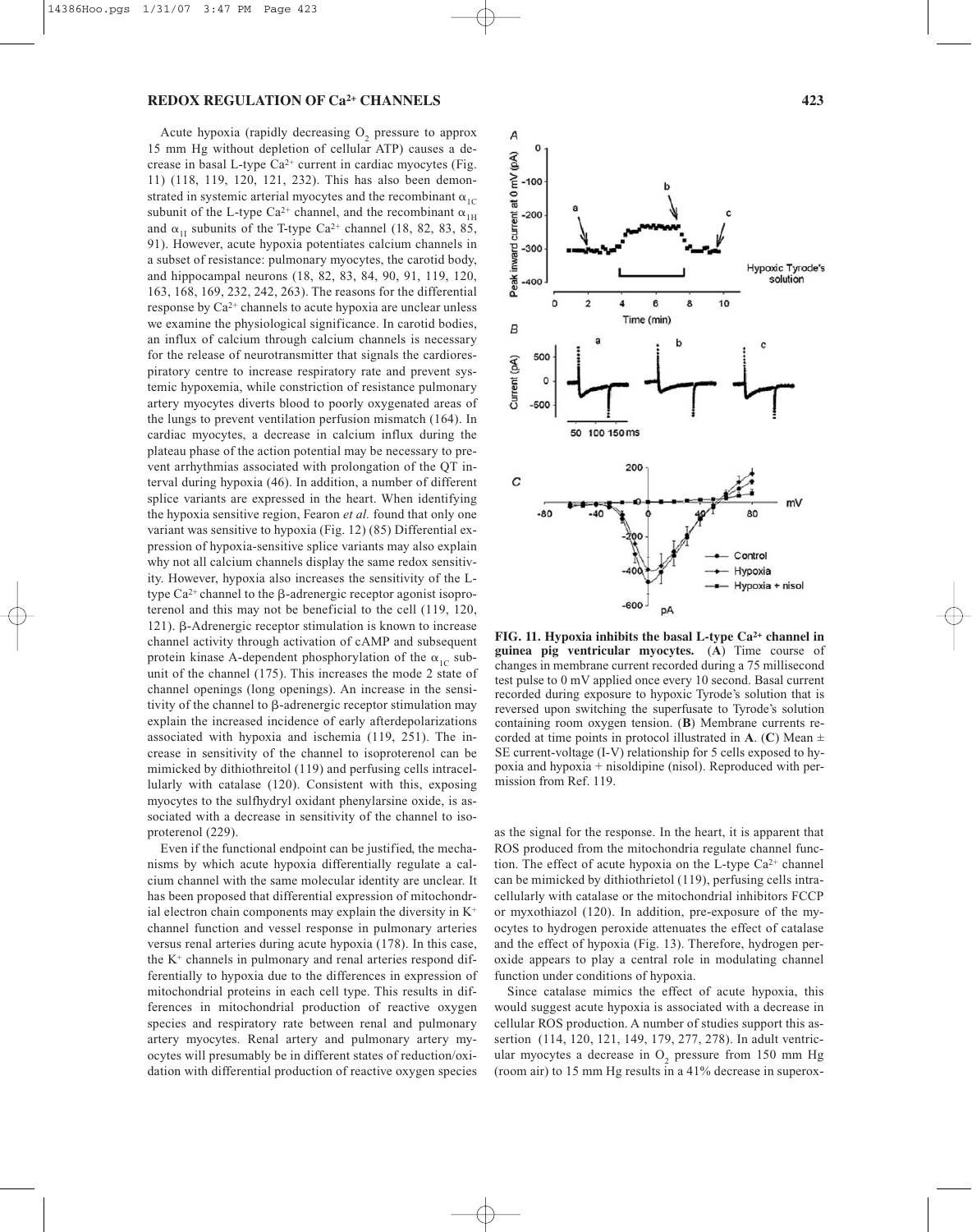

**FIG. 12. Sensitivity of the hHT, rHT, and fHT isoforms of the recombinant human L-type Ca<sup>2+</sup> channel**  $\alpha_{10}$  **subunit to hypoxia.** Time course of changes in Ba<sup>2+</sup> currents during exposure to 20 mm Hg hypoxia elicited in HEK 293 cells expressing hHT isoform (A), rHT isoform (B), and fHT isoform (C) of the  $\alpha_{1C}$  subunit evoked by voltage steps to +10 mV from a holding potential of 80 mV. The portion of C-terminal region present in the isoform is shown on the *left*. Reproduced with permission. For further detail see Ref. 85.

ide (assessed with the fluorescent indicator dihydroethidium) (Fig. 14) (121) and a significant decrease in cellular hydrogen peroxide [assessed with 5- (and 6-) chloromethyl-2,7 dichlorodihydrofluorescein diacetate acetyl ester] (120). The source of production of reactive oxygen species in cardiac myocytes, carotid body, resistance pulmonary arteries, and ductus arteriosis in response to acute hypoxia would appear to be the mitochondria and not NAD(P)H oxidase (15, 16, 119, 120, 121, 194).

However, whether hypoxia causes an increase or decrease in cellular ROS has been an area of apparent contradiction. It would appear that the conditions of hypoxia are an important determinant of ROS production. Prolonged periods of exposure of cardiac myocytes to hypoxia (>60 min) or hypoxia during contraction of myocytes (that is likely to cause severe hypoxia/anoxia or depletion of cellular ATP) appear to result in an increase in production of hydrogen peroxide and superoxide by the mitochondria (71, 95, 267). The reduced state of the electron transfer proteins, the mitochondrial membrane potential and the level and duration of hypoxia/anoxia are critical in determining production of reactive oxygen species in the mitochondria. Therefore, it is important to stress that not all hypoxic conditions are alike and cells appear to respond differentially to oxygen deprivation, depending on how ROS are generated in the cell, the cells' instrinsic requirements for oxygen, and the duration of hypoxia. Another reason for the apparent contradiction in reports regarding ROS production during hypoxia is the accurate detection of ROS. The high reactivity, variable diffusion rate across cell

membranes, and the instability of ROS make them extremely difficult to detect in cellular systems. In addition, the methods of detection carry limitations. Typically, the assessment of ROS has been made using indirect measurements relying on the oxidation of probes or detector molecules to elicit fluorescent signals. Detection of superoxide has been made feasible using chemiluminescence substrates such as lucigenin and coelenterazine that can access intracellular sites of superoxide production and are relatively nontoxic to the cell. However, as with other methods of detection of superoxide such as paraquat and nitroblue tetrazolium (see Ref. 252 for review), lucigenin is capable of increasing superoxide in the xanthine oxidase/xanthine as well as the glucose oxidase/ glucose reactions (157). Therefore, these detectors are nonspecific and rates of superoxide production may be underestimated. The two electron oxidation of dihydroethidium to the fluorophore ethidium bromide is relatively specific for superoxide but can also be oxidized by cytochrome *c*. Electron spin resonance has been used with the stable spin trap 5 diethoxyphosphoryl-5-methyl-1-pyrroline-*N*-oxide (DEPMPO) offering greater specificity for detection of superoxide. Hydrogen peroxide is typically assayed using horseradish peroxidase catalyzed assays or the fluorescence indicator 2-7-dichlorofluorescein (DCF). However, under certain conditions, these assays also lack specificity in that lipid peroxides and peroxynitrite can generate DCF fluorescence in the absence of hydrogen peroxide. Therefore, the use of more than one detection system may be necessary to yield the most reliable results.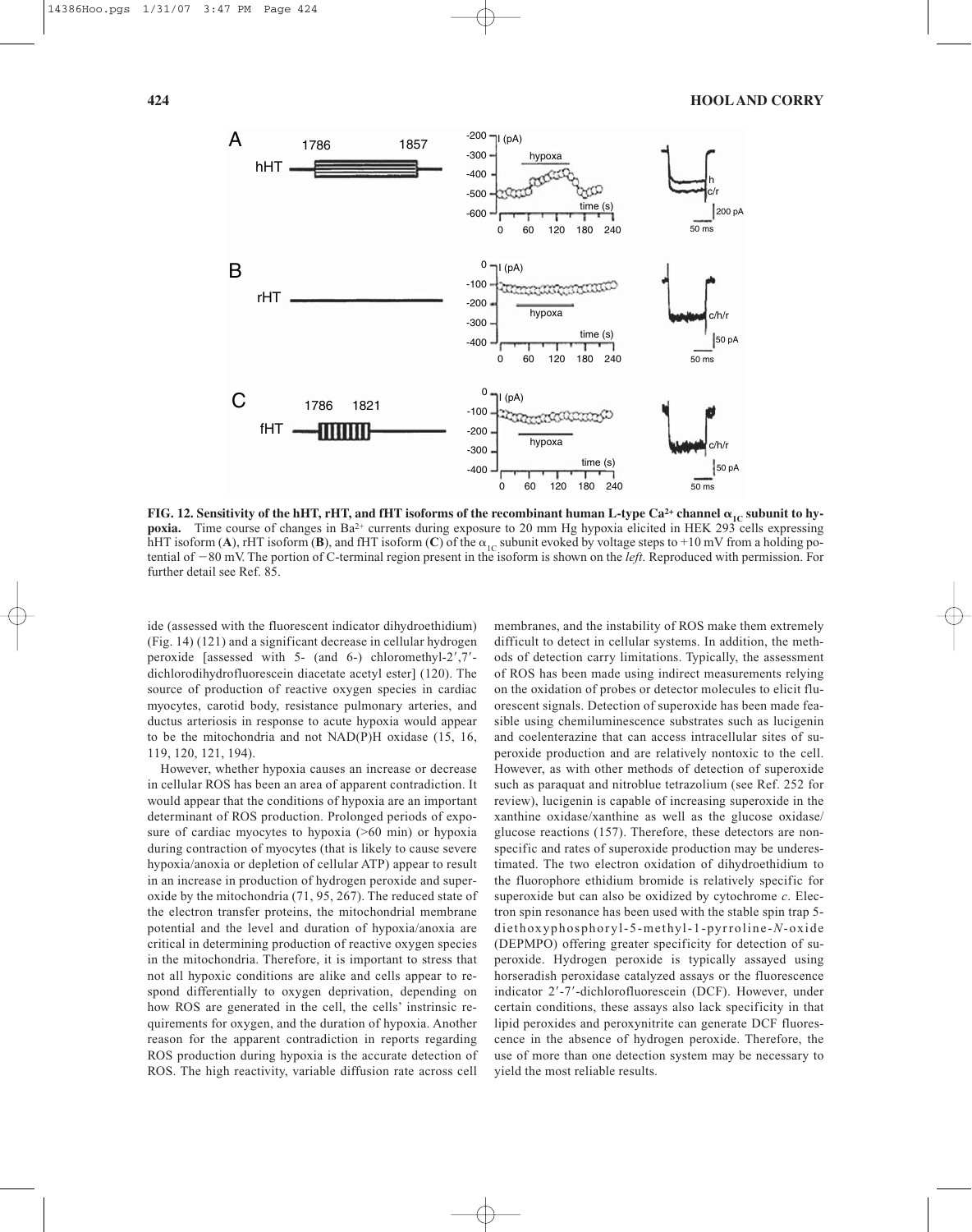**FIG. 13. Pre-exposure of guinea pig ventricular** myocytes to  $H_2O_2$  attenuates the effect of hypoxia **and the effect of catalase on the sensitivity of the**  $L$ -type  $Ca^{2+}$  channel to  $\beta$ -adrenergic receptor stimulation. During hypoxia (or when the cell is perfused intracellularly with catalase) the current produced in response to 3 n*M* isoproterenol would typically represent approximately 80% of the response elicited by a maximally stimulating concentration of the agonist  $(1 \mu M)$  within the same cell.  $(A)$  Time course of changes in membrane current recorded in a cell during exposure to isoproterenol while being dialyzed with catalase. The cell was pre-exposed to 8.8  $\mu$ *M* H<sub>2</sub>O<sub>2</sub> for at least 5 min prior to superfusion with isoproterenol in the absence of  $H_2O_2$ . Membrane currents recorded at the time points indicated are shown inset at *left*. I-V relationship in the same cell shown inset at *right.* (**B**) Time course of changes in membrane current recorded in a cell during exposure to hypoxia and isoproterenol. The cell was also pre-exposed to 8.8  $\mu$ *M* H<sub>2</sub>O<sub>2</sub> for at least 5 min prior to superfusion with isoproterenol in the absence of  $H_2O_2$ . Membrane currents recorded at the time points indicated are shown inset at *left*. I-V relationship in the same cell shown inset at *right*. Adapted from Ref.



Internal calcium stores also respond to changes in oxygen tension. Calcium release from thapsigargin-sensitive internal stores or ryanodine receptors also contribute to neurosecretory and vasoconstrictor responses during acute hypoxia (6, 22, 67, 233, 271).

Channel responses to acute hypoxia are typically rapid and easily reversible. However, chronic hypoxia induces more permanent alterations in calcium channel function through altered channel gene expression. These changes have been implicated in aging and dementia (37, 81, 201, 275). These responses are not due to a direct effect of ROS on channel function, rather ROS are involved in increased formation of amyloid peptides that then increase the trafficking of calcium channels leading to altered calcium homeostasis. However, application of hydrogen peroxide to primary cultured neurons induces cell death as a result of calcium influx through transient receptor potential 2 (TRPM2) channels (137). It has been proposed that TRPM channels may play a significant role in mediating disease states such as diabetes and Alzheimer's dementia (89, 177). Hydrogen peroxide is also proposed to modulate synaptic plasticity via calcium channels (136, 148). The association of calcium channel subunits can be altered by the cell's redox state. TRPC3 channels associate with TRPC4 channels to form a redox-sensitive channel in response to the cell's redox state in endothelial cells (206).

Rapid reperfusion of the ischemic heart during coronary occlusion is vital to minimize the amount of myocardial damage. However, the reperfusion period imposes deleterious effects due to the generation of ROS. Contractile dysfunction or "myocardial stunning" has been linked to increases in cellular generation of ROS and includes impaired sarcoplasmic reticulum calcium handling and contractile responses (8, 31). Mice with targeted disruption of superoxide dismutase are vulnerable to ischemic damage (291), while overexpression of superoxide dismutase protects from postischemic injury (272). ROS produced during the reperfusion phase can trigger the release of further ROS from the mitochondria that is considered to be proarrhythmic in the heart (5, 13, 300). Mitochondrial ROS production is also dependent upon calcium uptake into the mitochondria such that an increase in calcium uptake is associ-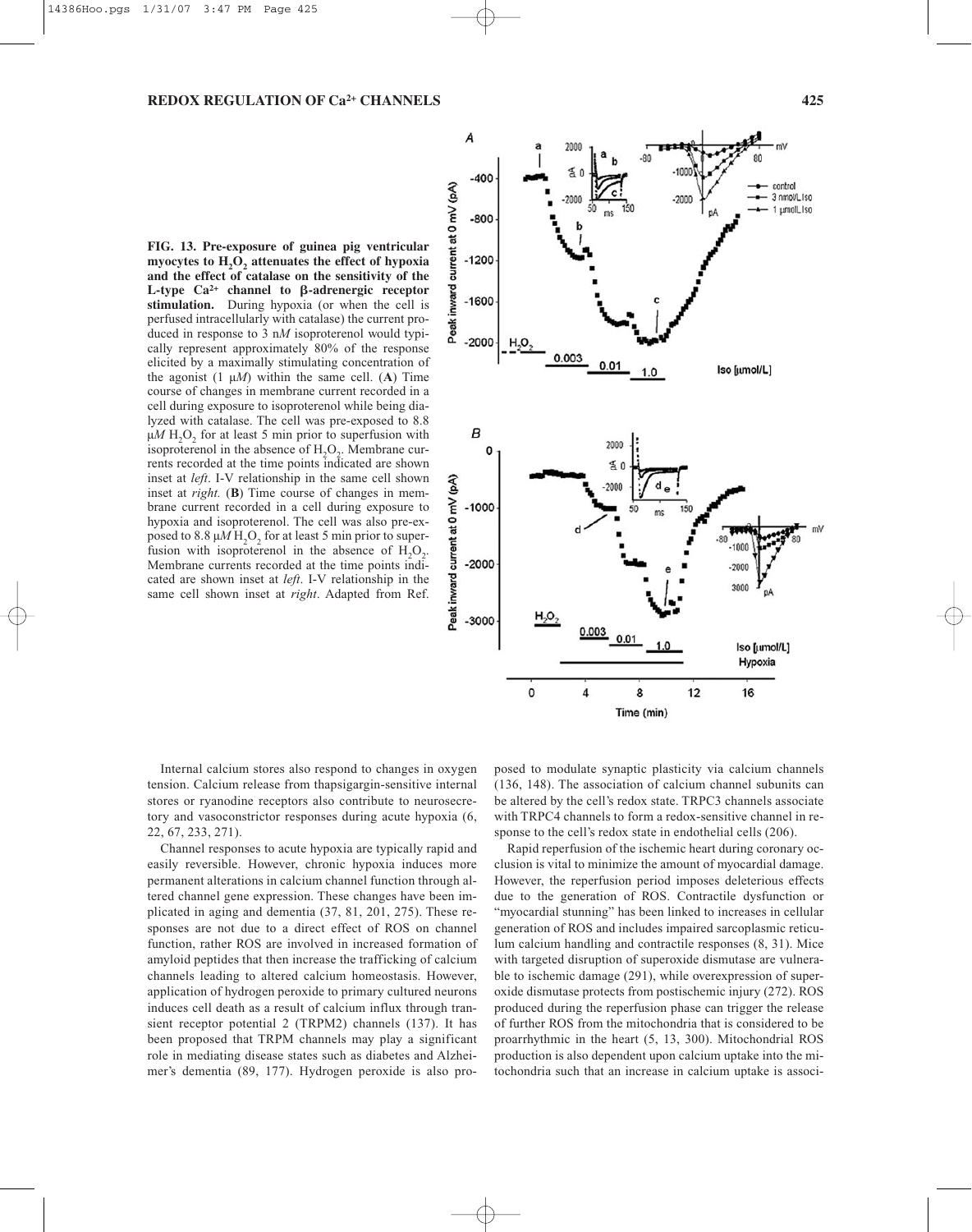

**FIG. 14. Hypoxia is associated with a decrease in cellular superoxide.** (**A**) DHE fluorescence recorded from a cell exposed to normoxia only and in another cell exposed to normoxia followed by hypoxia (normoxia/hypoxia). a.u.,arbitrary units. (**B**) Ratio of fluorescence for cells exposed to normoxia only and for cells exposed to normoxia followed by hypoxia (normoxia/hypoxia). Adapted from Ref. 121.

ated with an increase in ROS release (36). We tested whether calcium influx through the L-type  $Ca^{2+}$  channel was sufficient for increased ROS production by the mitochondria in cardiac myocytes. We activated the channel with Bay K8644 and recorded changes in cellular superoxide (assessed with DHE) in the myocytes. Bay K8644 caused a 79% increase in DHE signal that was attenuated with  $2 \mu M$  nisoldipine (Fig. 15). The increase in DHE was also attenuated with 2 µ*M* Ru 360, an inhibitor of the mitochondrial calcium uniporter. This is good evidence that calcium entry through the L-type  $Ca^{2+}$  channel is sufficient for an increase in cellular ROS. Therefore, oxidation of thiol groups on the channel may cause sufficient calcium influx to result in a further increase in cellular ROS and induction of arrhythmia in the heart (5, 13, 300).

The development of cardiac hypertrophy is associated with activation of calcium-dependent hypertrophic signaling pathways such as ERK and MAP-kinase by ROS (135, 284). The source of ROS has been linked to chronic activation of NAD(P)H oxidase (39, 156). Hydrogen peroxide can regulate the activity of specific isoforms of protein kinase C in the heart that are implicated in the development of cardiac hypertrophy (34, 247, 248), and the transition from hypertrophy to failure (127). Abnormalities in calcium handling and contraction are well recognized in cardiac failure (99). Reverse mode

Dihydroethidium



**FIG. 15. Activation of the L-type Ca2+ channel is sufficient for an increase in cellular superoxide.** DHE recorded from a cell prior to and following exposure to 2 µM Bay K8644 and in a cell prior to and following exposure to 2 µM nisoldipine, then 2 µM Bay K8644. Control, continuous recording in the absence of drugs in a cell.

Na+/Ca2+ exchange due to increased hydroxyl radicals contributes to increases in intracellular calcium and diastolic dysfunction (296). The release of calcium due to oxidation of cysteines on ryanodine receptors has been implicated in mechanisms of cardiac preconditioning and activation of calcium-dependent gene expression (52, 117).

In vascular smooth muscle it is well recognized that ROS produced as a result of activation of NAD(P)H oxidase by angiotensin II are involved in the development of vascular smooth muscle hypertrophy and hypertension (264, 293). Antioxidants preserve cardiomyocyte morphology and contractile function in vascular disease associated with chronic diabetes (41). Calcium channel blockers decrease myocardial oxidative stress by upregulating Cu/Zn superoxide dismutase in stroke-prone hypertensive rats (261). In addition, superoxide is thought to mediate the effects of angiotensin II in the brain, including central regulation of blood pressure through activation of calcium channels (299).

#### **IX. THERAPEUTIC OPPORTUNITIES**

One approach to designing a therapeutic intervention to treat pathologies arising during oxidative stress is to target the reactive oxygen species. Where excessive production of ROS and oxidative stress induces pathology such as ischemia reperfusion injury in the brain and heart, treatment with antioxidants or overexpression of antioxidant enzymes have proven to be effective in animal models. As stated previously, mice with targeted disruption of superoxide dismutase are vulnerable to ischemic damage (291), while overexpression of superoxide dismutase protects from postischemic injury (272). Superoxide dismutase-deficient mice exhibit vascular dysfunction (59) while overexpression of catalase or superoxide dismutase retards atherosclerosis (288). Oral administration of vitamin E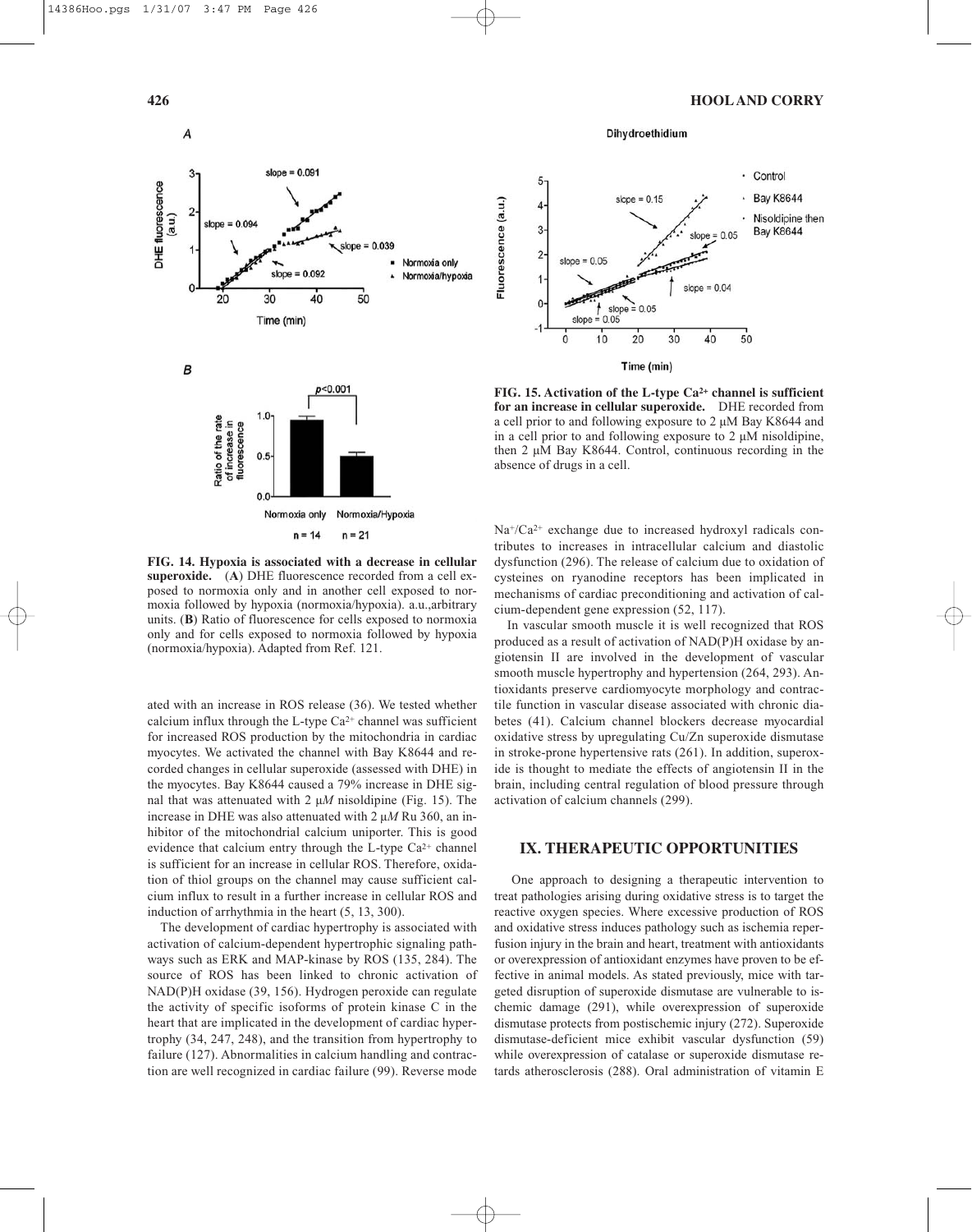$(\alpha$ -tocopherol) has been used in some trials and is attractive due to minimal side effects. However, clinical trials using antioxidant compounds have reported variable responses mostly with minimal effect (129). This may be due to an inability of antioxidants to effectively target reactive oxygen species isolated in organelles. For example, superoxide cannot cross plasma membranes and effects of the oxidant may be significant when produced in isolated organelles such as the mitochondria and Golgi or sarcoplasmic reticulum, which orally administered antioxidants cannot easily reach. The variable success of antioxidant trials may also be due to differences in risk in the patient cohort and variation in extent of disease.

Another approach to designing a therapeutic intervention is to target the source of generation of reactive oxygen species. Very effective and specific antagonists are being developed against NAD(P)H oxidase but they have only been used in experimental studies and their clinical efficacy has not been tested. One of these is the gp91ds-*tat* peptide inhibitor that prevents the formation of superoxide by uncoupling gp91phox from gp47phox (214). The inhibitor is effective in decreasing systolic hypertension associated with elevated angiotensin II in mice. Another drug readily available and used to treat raised uric acid levels is allopurinol. Allopurinol (and its active metabolite oxypurinol) prevents the production of superoxide by xanthine oxidase. Uric acid produced from the heart is considered a prognostic marker in patients with cardiac failure (218), suggesting that xanthine oxidase is active in heart failure. Consistent with this, xanthine oxidase inhibition has recently been shown to be effective in decreasing reactive oxygen species generation and calcium overload in ischemia-reperfused hearts (138) and reverse modelling in cardiomyopathic hearts (180, 240). A great deal of interest is now being directed towards developing novel xanthine oxidase inhibitors that may be useful in the treatment of cardiovascular and inflammatory disorders (103, 198). Interestingly, xanthine oxidase does not contribute to oxidative stress-associated endothelium-dependent vasodilatation with aging in humans (76). Finally, a predominant source of ROS in a number of cells is the mitochondria. However, the mitochondria would be difficult to target because much is still unknown about how and where the mitochondria produce reactive oxygen species both under normal and specific pathological conditions. In addition, complex activity, electron transport components, and mitochondrial membrane potential are intricately linked such that disrupting the activity of one component can have marked consequences on individual complex activity and oxygen consumption. Experimental interventions have been slow to develop. Therefore, a greater understanding of mitochondrial function under nonpathological conditions would help towards understanding abnormal function and designing interventional agents.

One of the challenges in designing therapeutic interventions that target channels directly is the varied responses of calcium channels to a stress. As described previously, calcium channels respond in a variety of ways to hypoxia. The response of calcium channels in one cell type may be adaptive but in other cells will be deleterious. For example, hypoxic pulmonary vasoconstriction prevents ventilation-perfusion mismatch in the lung by shunting blood to poorly perfused areas of the lung, but oxidative stress during ischemia reperfusion induces cardiac arrhythmia. Specific targeting of therapeutic agents to the cells inducing a deleterious response will be necessary to ensure that the therapy does not antagonize an adaptive response in another cell or organ. This challenge in drug delivery is being overcome with direct injection of drugs into the affected site or administration of drugs designed to allow delivery across the plasma or organelle membranes in cells. Unwanted side effects will occur if the drug is not specific in its site of action. Calcium channel antagonists are a good case in hand. They are used clinically in the treatment of hypertension, angina, and after myocardial infarction to decrease afterload. Side effects include postural hypotension, swelling in the ankles and feet, gingival hyperplasia, and constipation. In addition, calcium channel antagonists can cause cardiac arrhythmia and death by altering the duration of the action potential. The mode of action of the three classes of calcium channel antagonists, the phenalkylamines, dihydropyridines and benzothiazepines, is not clear. It is understood that the agents are use dependent and bind more effectively at depolarized potentials. Binding studies suggest they do not use the same receptor but enhance each other's binding (98). However, mutation studies suggest they all share overlapping determinants in the S6 transmembrane region of the  $\alpha_1$ , subunit (see Fig. 1). Clinical studies have shown that a combination of calcium channel blockers and antioxidants may be effective in reducing atherosclerosis (187, 224) and in the prevention and treatment of Parkinson's and Alzheimer's disease (64, 274). Calcium channel blockers were more effective than angiotensin-converting enzyme inhibitors in prevention of stroke than protection from coronary heart disease in a large study of over 179,000 patients (269). Administration of verapamil before coronary perfusion with thrombolytic therapy improved recovery of the region around the infarct (204) and was associated with lower restenosis after percutaneous coronary intervention (24) In animals studies, calcium channel antagonists have been effective in reducing myocardial oxidative stress in stroke-prone hypertensive rats (261), protecting against myocardial reperfusion injury (273) and stunned myocardium (144). Therefore, the channel represents an attractive candidate for targeting. To treat disorders that involve acute modulation of channel function during alterations in redox state, a greater understanding of how the channel protein is affected is required. If a cysteine or cysteines are altered and identified, this would provide a potential site to target and modify channel function during pathological conditions. In addition, it is important to determine whether thiol group oxidation of the channel in response to oxidative stress is reversible or not. The vast majority of reported responses would suggest that they are. This implies that the intermediate formed is sulfenic acid as formation of sulfonic acid is irreversible. The reversible inhibition of tyrosine phosphatase 1B by hydrogen peroxide is a good example. This involves the formation of a sulfenic intermediate that is rapidly converted into a previously unknown sulfenyl-amide species, in which the sulfur atom of the catalytic cysteine is covalently linked to the main chain nitrogen of an adjacent residue (220). In addition, determining whether thiolation or glutathionylation of cysteines is involved would provide information on how cysteines are modified and assist with design of drugs. However, although cys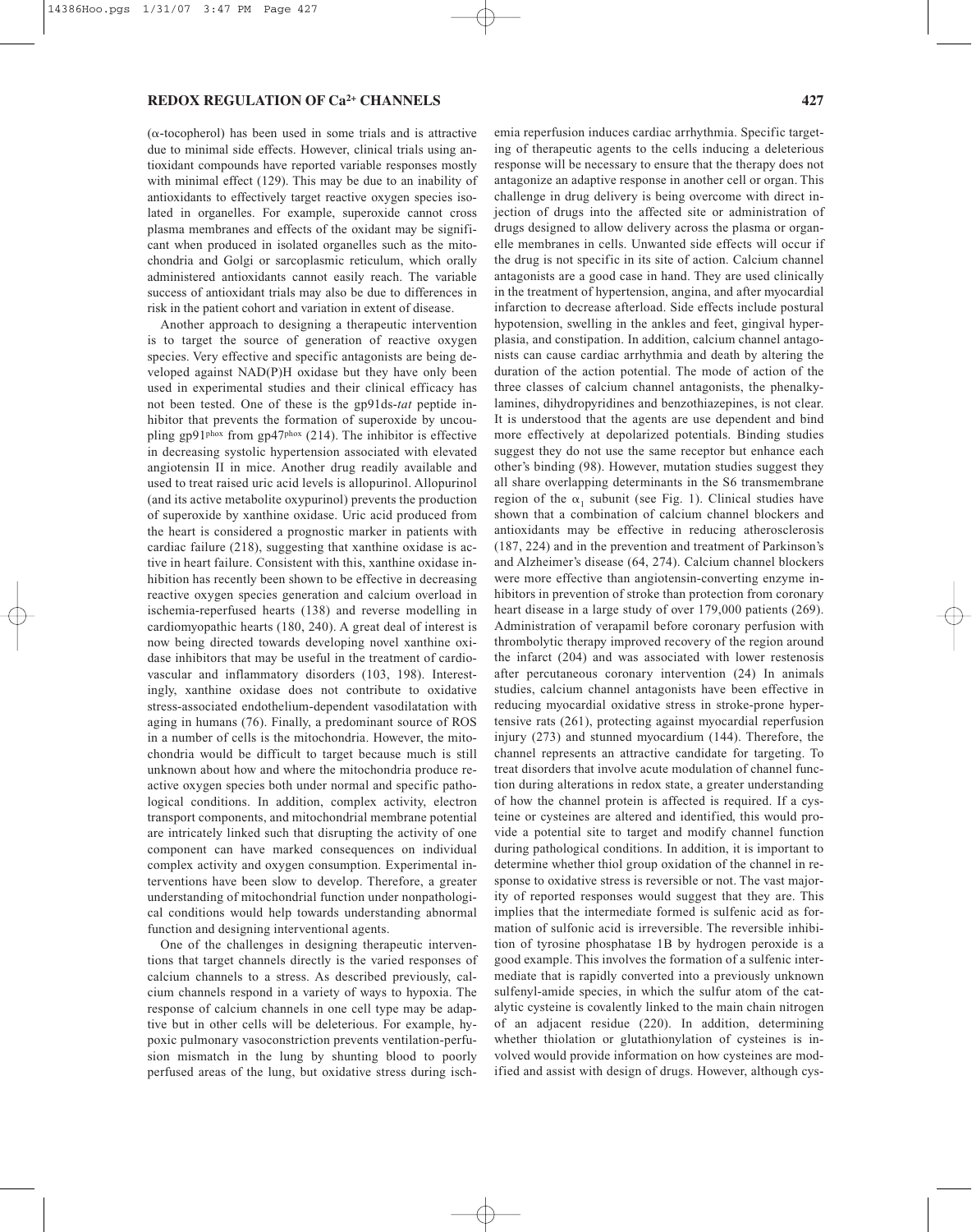teines are a likely target for redox regulation, they may not be the sole target as methionines or serines may also be sensitive to alterations in cellular redox state and confer altered channel function.

The physiological effects of an alteration in the cell's production of reactive oxygen species may be due to a direct alteration in the redox state of the channel protein or an indirect effect via alterations in the redox state of regulatory protein/s. More direct work identifying the cysteines on the channel protein that are altered as a result of a change in redox state would provide an opportunity to determine the role of the cysteine/s in channel function through site-directed mutagenesis. This would then help in designing drugs that could target specific cysteines allowing for specific modification of channel function appropriate to the pathological state.

## **X. CONCLUDING COMMENTS**

Calcium channels play a fundamental role in regulating the electrical activity of cells and initiating intracellular responses. The physiology of many of these channels can be altered by the presence of ROS that can be produced from different sites within cells. The ROS most likely alter channel function by both altering the oxidation state of cysteines on the channel protein itself and by affecting regulatory intermediate proteins. Abnormal production of ROS arises in many disease states such as atherosclerosis, heart failure, ischemiareperfusion, diabetes, hypertension, dementia, and aging. Thus, there is a significant desire to design therapeutic agents that either specifically target the ROS, the source of the ROS or the proteins (such as calcium channels) that are regulated by ROS. An understanding of the mechanisms by which ROS affect calcium channels and the sites on the protein that are involved in oxidation is only beginning to emerge. Greater knowledge of the structural details of calcium channel regulation by ROS is an important step in designing drugs that could target specific sites on the protein.

### **ACKNOWLEDGMENTS**

Work presented in this review was supported by grants from the National Health and Medical Research Council of Australia. Dr Hool is the recipient of a National Health and Medical Research Council Career Development Award. Dr Corry is an Australian Research Council Postdoctoral Fellow.

#### **ABBREVIATIONS**

cADPR, cyclic adenine dinucleotide phosphate-ribose; cAMP, cyclic adenosine monophosphate; CRAC, calcium release activated current; ER, endoplasmic reticulum; GABA, -aminobutyric acid; GDP, guanosine diphosphate; HVA, high voltage activated channels;  $IP_3R$ , inositol triphosphate receptors; LVA, low voltage activated channels; MAP kinase, mitogen actived protein kinase; MCU, mitochondrial calcium uniporter; NFAT, nuclear factor of activated T cells; NMDA, *N*-methyl-D-aspartate; P-loop, pore forming loop of the alpha subunit of the calcium channel; ROS, reactive oxygen species; RyR, ryanodine receptors; SERCA, sarcoplasmic reticulum, endoplasmic reticulum calcium ATPase; SR, sarcoplasmic reticulum.

#### **REFERENCES**

- 1. Abernethy DR and Soldatov NM. Structure-functional diversity of human L-type Ca2+ channel: perspectives for new pharmacological targets. *J Pharmacol Exper Ther* 300: 724–728; 2002.
- 2. Abramson JJ and Salama G. Sulfhydryl oxidation and Ca2+ release from sarcoplasmic reticulum. *Mol Cell Biochem* 82: 81–84; 1988.
- 3. Adachi T, Weisbrod RM, Pimentel DR, Ying J, Sharov VS, Schoneich C, and Cohen RA. *S*-Glutathiolation by peroxynitrite activates SERCA during arterial relaxation by nitric oxide. *Nat Med* 10: 1200–1207; 2004.
- 4. Aghdasi B, Zhang JZ, Wu Y, Reid MB, and Hamilton SL. Multiple classes of sulfhydryls modulate the skeletal muscle Ca2+ release channel. *J Biol Chem* 272: 3739–3748; 1997.
- 5. Akao M, O'Rourke B, Teshima Y, Seharaseyon J, and Marban E. Mechanistically distinct steps in the mitochondrial death pathway triggered by oxidative stress in cardiac myocytes. *Circ Res* 92: 186–194; 2003.
- 6. Aley PK, Porter KE, Boyle JP, Kemp PJ, and Peers C. Hypoxic modulation of Ca2+ signaling in human venous endothelial cells. Multiple roles for reactive oxygen species. *J Biol Chem* 280: 13349–13354; 2005.
- 7. Alonso I, Barros J, Tuna A, Seixas A, Coutinho P, Sequeiros J, and Silveira I. A novel R1347Q mutation in the predicted voltage sensor segment of the P/Q-type calcium-channel alpha-subunit in a family with progressive cerebellar ataxia and hemiplegic migraine. *Clin Genet* 65: 70–72; 2004.
- Ambrosio G and Tritto I. Reperfusion injury: experimental evidence and clinical implications. *Am Heart J* 138: S69–S75; 1999.
- 9. Anbanandam A, Bieber Urbauer RJ, Bartlett RK, Smallwood HS, Squier TC, and Urbauer JL. Mediating molecular recognition by methionine oxidation: conformational switching by oxidation of methionine in the carboxyl-terminal domain of calmodulin. *Biochemistry* 44: 9486–9496; 2005.
- 10. Andreyev AY, Kushnareva YE, and Starkov AA. Mitochondrial metabolism of reactive oxygen species. *Biochem (Mosc)* 70: 200–214; 2005.
- 11. Antunes F and Cadenas E. Estimation of H2O2 gradients across biomembranes. *FEBS Lett* 475: 121–126; 2000.
- 12. Anzai K, Ogawa K, Ozawa T, and Yamamoto H. Oxidative modification of ion channel activity of ryanodine receptor. *Antioxid Redox Signal* 2: 35–40; 2000.
- 13. Aon MA, Cortassa S, Marban E,and O'Rourke B. Synchronized whole cell oscillations in mitochondrial metabolism triggered by a local release of reactive oxygen species in cardiac myocytes. *J Biol Chem* 278: 44735–44744; 2003.
- 14. Archer S and Michelakis E. The mechanism(s) of hypoxic pulmonary vasoconstriction: potassium channels, redox O(2) sensors, and controversies. *News Physiol Sci* 17: 131–137; 2002.
- 15. Archer SL, Reeve HL, Michelakis E, Puttagunta L, Waite R, Nelson DP, Dinauer MC, and Weir EK. O2 sensing is preserved in mice lacking the gp91 phox subunit of NADPH oxidase. *Proc Nat Acad Sci USA* 96: 7944–7949; 1999.
- 16. Archer SL, Weir EK, Reeve HL, and Michelakis E. Molecular identification of O2 sensors and O2-sensitive potassium channels in the pulmonary circulation. *Adv Exper Med Biol* 475: 219–240; 2000.
- 17. Bahinski A, Yatani A, Mikala G, Tang S, Yamamoto S, and Schwartz A. Charged amino acids near the pore entrance influence ion-conduction of a human L-type cardiac calcium channel. *Mol Cell Biochem* 166: 125–134; 1997.
- 18. Bakhramov A, Evans AM, and Kozlowski RZ. Differential effects of hypoxia on the intracellular Ca2+ concentration of myocytes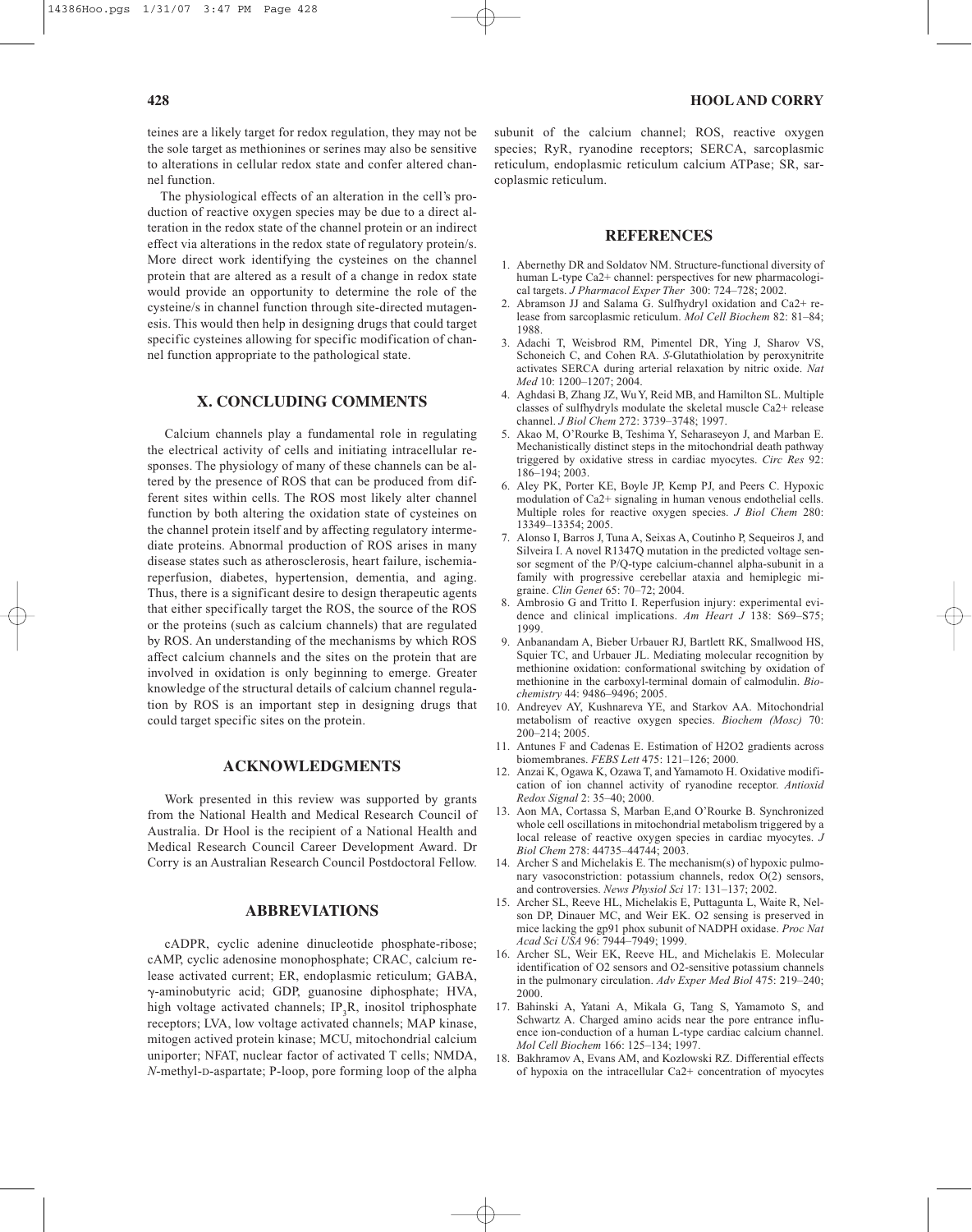isolated from different regions of the rat pulmonary arterial tree. *Exper Physiol.* 83: 337–347; 1998.

- 19. Balog EM, Norton LE, Bloomquist RA, Cornea RL, Black DJ, Louis CF, Thomas DD, and Fruen BR. Calmodulin oxidation and methionine to glutamine substitutions reveal methionine residues critical for functional interaction with ryanodine receptor-1. *J Biol Chem* 278: 15615–25621; 2003.
- 20. Barford D. The role of cysteine residues as redox-sensitive regulatory switches. *Curr Opin Struct Biol* 14: 679–686; 2004.
- 21. Barouch LA, Harrison RW, Skaf MW, Rosas GO, Cappola TP, Kobeissi ZA, Hobai IA, Lemmon CA, Burnett AL, O'Rourke B, Rodriguez ER, Huang PL, Lima JA, Berkowitz DE, and Hare JM. Nitric oxide regulates the heart by spatial confinement of nitric oxide synthase isoforms. *Nature* 416: 337–339; 2002.
- 22. Becker S, Knock GA, Snetkov V, Ward JP, and Aaronson PI. Role of capacitative Ca2+ entry but not Na+/Ca2+ exchange in hypoxic pulmonary vasoconstriction in rat intrapulmonary arteries. *Novartis Found Symp* 272: 259–268; discussion 268–279; 2006.
- 23. Bergamini CM, Gambetti S, Dondi A, and Cervellati C. Oxygen, reactive oxygen species and tissue damage. *Curr Pharm Des* 10: 1611–1626; 2004.
- 24. Bestehorn HP, Neumann FJ, Buttner HJ, Betz P, Sturzenhofecker P, von Hodenberg E, Verdun A, Levai L, Monassier JP, and Roskamm H. Evaluation of the effect of oral verapamil on clinical outcome and angiographic restenosis after percutaneous coronary intervention: the randomized, double-blind, placebo-controlled, multicenter Verapamil Slow-Release for Prevention of Cardiovascular Events After Angioplasty (VESPA) Trial. *J Am Coll Cardiol* 43: 2160–3265; 2004.
- 25. Beyer W, Imlay J, and Fridovich I. Superoxide dismutases. *Progr Nucl Acid Res Mol Biol* 40: 221–253; 1991.
- 26. Bezprozvanny I and Ehrlich BE. Inositol (1,4,5)-trisphosphate (InsP3)-gated Ca channels from cerebellum: conduction properties for divalent cations and regulation by intraluminal calcium. *J Gen Physiol* 104: 821–856; 1994.
- 27. Bezprozvanny I, Watras J, and Ehrlich BE. Bell-shaped calciumresponse curves of Ins(1,4,5)P3- and calcium-gated channels from endoplasmic reticulum of cerebellum. *Nature* 351: 751–754; 1991.
- 28. Bichet D, Cornet V, Geib S, Carlier E, Volsen S, Hoshi T, Mori Y, and De Waard M. The I-II loop of the Ca2+ channel alpha1 subunit contains an endoplasmic reticulum retention signal antagonized by the beta subunit. *Neuron* 25: 177–190; 2000.
- 29. Birnbaumer L, Campbell KP, Catterall WA, Harpold MM, Hofmann F, Horne WA, Mori Y, Schwartz A, Snutch TP, Tanabe T, and et al. The naming of voltage-gated calcium channels. *Neuron* 13: 505–506; 1994.
- 30. Birnbaumer L, Qin N, Olcese R, Tareilus E, Platano D, Costantin J, and Stefani E. Structures and functions of calcium channel beta subunits. *J Bioenerg Biomembr* 30: 357–375; 1998.
- 31. Bolli R. Causative role of oxyradicals in myocardial stunning: a proven hypothesis. A brief review of the evidence demonstrating a major role of reactive oxygen species in several forms of postischemic dysfunction. *Basic Res Cardiol* 93: 156–162; 1998.
- 32. Bootman MD, Taylor CW, and Berridge MJ. The thiol reagent, thimerosal, evokes Ca2+ spikes in HeLa cells by sensitizing the inositol 1,4,5-trisphosphate receptor. *J Biol Chem* 267: 25113– 25119; 1992.
- 33. Bosanac I, Alattia JR, Mal TK, Chan J, Talarico S, Tong FK, Tong KI, Yoshikawa F, Furuichi T, Iwai M, Michikawa T, Mikoshiba K, and Ikura M. Structure of the inositol 1,4,5-trisphosphate receptor binding core in complex with its ligand. *Nature* 420: 696–700; 2002.
- 34. Bowling N, Walsh RA, Song G, Estridge T, Sandusky GE, Fouts RL, Mintze K, Pickard T, Roden R, Bristow MR, Sabbah HN, Mizrahi JL, Gromo G, King GL, and Vlahos CJ. Increased protein kinase C activity and expression of Ca2+-sensitive isoforms in the failing human heart. *Circulation* 99: 384–391; 1999.
- 35. Brennan JP, Bardswell SC, Burgoyne JR, Fuller W, Schroder E, Wait R, Begum S, Kentish JC, and Eaton P. Oxidant-induced activation of type I protein kinase A is mediated by RI subunit interprotein disulfide bond formation. *J Biol Chem* 281: 21827– 21836; 2006.
- 36. Brookes PS, Yoon Y, Robotham JL, Anders MW, and Sheu SS. Calcium, ATP, and ROS: a mitochondrial love-hate triangle. *Am J Physiol Cell Physiol* 287: C817–833; 2004.
- 37. Brown ST, Scragg JL, Boyle JP, Hudasek K, Peers C, and Fearon IM. Hypoxic augmentation of Ca2+ channel currents requires a functional electron transport chain. *J Biol Chem* 280: 21706– 21712; 2005.
- 38. Bultynck G, Vermassen E, Szlufcik K, De Smet P, Fissore RA, Callewaert G, Missiaen L, De Smedt H, and Parys JB. Calcineurin and intracellular Ca2+-release channels: regulation or association? *Biochem Biophys Res Commun* 311: 1181–1193; 2003.
- 39. Byrne JA, Grieve DJ, Bendall JK, Li JM, Gove C, Lambeth JD, Cave AC, and Shah AM. Contrasting roles of NADPH oxidase isoforms in pressure-overload versus angiotensin II-induced cardiac hypertrophy. *Circ Res* 93: 802–805; 2003.
- 40. Cai H, Griendling KK, and Harrison DG. The vascular NAD(P)H oxidases as therapeutic targets in cardiovascular diseases. *Tr Pharmacol Sci* 24: 471–478; 2003.
- 41. Cai L, Li W, Wang G, Guo L, Jiang Y, and Kang YJ. Hyperglycemia-induced apoptosis in mouse myocardium: mitochondrial cytochrome C-mediated caspase-3 activation pathway. *Diabetes* 51: 1938–1948; 2002.
- 42. Cai X, Zhang K, and Lytton J. A novel topology and redox regulation of the rat brain K+-dependent Na+/Ca2+ exchanger, NCKX2. *J Biol Chem* 277: 48923–48930; 2002.
- 43. Caillard O, Ben–Ari Y, and Gaiarsa JL. Activation of presynaptic and postsynaptic ryanodine-sensitive calcium stores is required for the induction of long-term depression at GABAergic synapses in the neonatal rat hippocampus. *J Neurosci* 20: RC94; 2000.
- 44. Cairns SP, Westerblad H, and Allen DG. Changes in myoplasmic pH and calcium concentration during exposure to lactate in isolated rat ventricular myocytes. *J Physiol* 464: 561–574; 1993.
- 45. Campbell DL, Stamler JS, and Strauss HC. Redox modulation of L-type calcium channels in ferret ventricular myocytes. Dual mechanism regulation by nitric oxide and *S*-nitrosothiols. *J Gen Physiol* 108: 277–293; 1996.
- 46. Carmeliet E. Cardiac ionic currents and acute ischemia: from channels to arrhythmias. *Physiol Rev* 79: 917–1017; 1999.
- 47. Catterall WA, Perez–Reyes E, Snutch TP, and Striessnig J. International Union of Pharmacology. XLVIII. Nomenclature and structure-function relationships of voltage-gated calcium channels. *Pharmacol Rev* 57: 411–425; 2005.
- 48. Catterall WA, Striessnig J, Snutch TP, and Perez–Reyes E. International Union of Pharmacology. XL. Compendium of voltagegated ion channels: calcium channels. *Pharmacol Rev* 55: 579– 581; 2003.
- 49. Chen B, Mayer MU, and Squier TC. Structural uncoupling between opposing domains of oxidized calmodulin underlies the enhanced binding affinity and inhibition of the plasma membrane Ca-ATPase. *Biochem* 44: 4737–4747; 2005.
- 50. Chen J, Avdonin V, Ciorba MA, Heinemann SH, and Hoshi T. Acceleration of P/C-type inactivation in voltage-gated K(+) channels by methionine oxidation. *Biophys J* 78: 174–187; 2000.
- 51. Chen J, Daggett H, De Waard M, Heinemann SH, and Hoshi T. Nitric oxide augments voltage-gated P/Q-type Ca(2+) channels constituting a putative positive feedback loop. *Free Radic Biol Med* 32: 638–649; 2002.
- 52. Cheong E, Tumbev V, Abramson J, Salama G, and Stoyanovsky DA. Nitroxyl triggers Ca2+ release from skeletal and cardiac sarcoplasmic reticulum by oxidizing ryanodine receptors. *Cell Calcium* 37: 87–96; 2005.
- 53. Cherednichenko G, Zima AV, Feng W, Schaefer S, Blatter LA, and Pessah IN. NADH oxidase activity of rat cardiac sarcoplasmic reticulum regulates calcium-induced calcium release. *Circ Res* 94:478–86; 2004.
- 55. Chien AJ, Zhao X, Shirokov RE, Puri TS, Chang CF, Sun D, Rios E, and Hosey MM. Roles of a membrane-localized beta subunit in the formation and targeting of functional L-type Ca2+ channels. *J Biol Chem* 270: 30036–30044; 1995.
- 56. Colecraft HM, Alseikhan B, Takahashi SX, Chaudhuri D, Mittman S, Yegnasubramanian V, Alvania RS, Johns DC, Marban E, and Yue DT. Novel functional properties of Ca(2+) channel beta sub-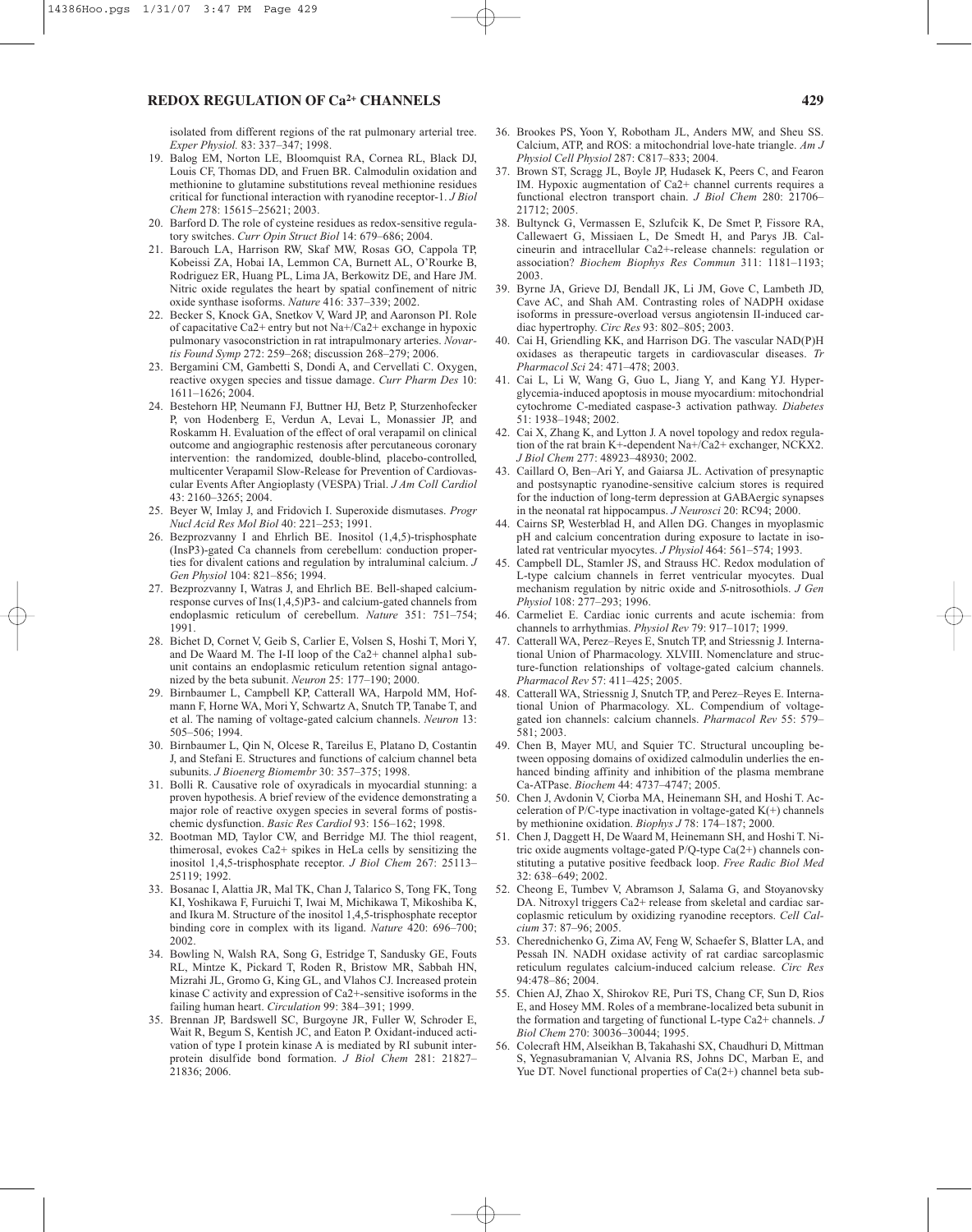units revealed by their expression in adult rat heart cells. *J Physiol* 541: 435–452; 2002.

- 57. Curtis BM and Catterall WA. Purification of the calcium antagonist receptor of the voltage-sensitive calcium channel from skeletal muscle transverse tubules. *Biochem* 23: 2113–2118; 1984.
- 58. Dellis O, Dedos SG, Tovey SC, Taufiq Ur R, Dubel SJ, and Taylor CW. Ca2+ entry through plasma membrane IP3 receptors. *Science* 313: 229–233; 2006.
- 59. Didion SP, Ryan MJ, Didion LA, Fegan PE, Sigmund CD, and Faraci FM. Increased superoxide and vascular dysfunction in CuZnSOD-deficient mice. *Circ Res* 91: 938–944; 2002.
- 60. Dipolo R and Beauge L. Sodium/calcium exchanger: influence of metabolic regulation on ion carrier interactions. *Physiol Rev* 86: 155–203; 2006.
- 61. Dolphin AC. Beta subunits of voltage-gated calcium channels. *J Bioenerg Biomembr* 35: 599–620; 2003.
- 62. Dolphin AC. Mechanisms of modulation of voltage-dependent calcium channels by G proteins. *J Physiol* 506: 3–11; 1998.
- 63. Donoso P, Aracena P, and Hidalgo C. Sulfhydryl oxidation overrides Mg(2+) inhibition of calcium-induced calcium release in skeletal muscle triads. *Biophys J* 79: 279–286; 2000.
- 64. Doraiswamy PM and Xiong GL. Pharmacological strategies for the prevention of Alzheimer's disease. *Expert Opin Pharmacother* 7: 1–10; 2006.
- 65. Douglas WW. Stimulus-secretion coupling: the concept and clues from chromaffin and other cells. *Br J Pharmacol* 34: 453–474; 1968.
- 66. Doyle DA, Morais Cabral J, Pfuetzner RA, Kuo A, Gulbis JM, Cohen SL, Chait BT, and MacKinnon R. The structure of the potassium channel: molecular basis of K+ conduction and selectivity. *Science* 280: 69–77; 1998.
- 67. Du W, Frazier M, McMahon TJ, and Eu JP. Redox activation of intracellular calcium release channels (ryanodine receptors) in the sustained phase of hypoxia-induced pulmonary vasoconstriction. *Chest* 128: 556S–558S; 2005.
- 68. Dulhunty A, Haarmann C, Green D, and Hart J. How many cysteine residues regulate ryanodine receptor channel activity? *Antioxid Redox Signal* 2: 27–34; 2000.
- 69. Dulhunty AF and Pouliquin P. What we don't know about the structure of ryanodine receptor calcium release channels. *Clin Exp Pharmacol Physiol* 30: 713–723; 2003.
- 70. Dunlap K and Fischbach GD. Neurotransmitters decrease the calcium ocmponent of sensory neurone action potentials. *Nature* 276: 837–839; 1978.
- 71. Duranteau J, Chandel NS, Kulisz A, Shao Z, and Schumacker PT. Intracellular signaling by reactive oxygen species during hypoxia in cardiomyocytes. *J Biol Chem* 273: 11619–11624; 1998.
- 72. Eager KR and Dulhunty AF. Cardiac ryanodine receptor activity is altered by oxidizing reagents in either the luminal or cytoplasmic solution. *J Membr Biol* 167: 205–214; 1999.
- 73. Ellinor PT, Yang J, Sather WA, Zhang JF, and Tsien RW. Ca2+ channel selectivity at a single locus for high-affinity Ca2+ interactions. *Neuron* 15: 1121–1132; 1995.
- 74. Ellis SB, Williams ME, Ways NR, Brenner R, Sharp AH, Leung AT, Campbell KP, McKenna E, Koch WJ, Hui A, and et al. Sequence and expression of mRNAs encoding the alpha 1 and alpha 2 subunits of a DHP-sensitive calcium channel. *Science* 241: 1661–1664; 1988.
- 75. Ertel EA, Campbell KP, Harpold MM, Hofmann F, Mori Y, Perez–Reyes E, Schwartz A, Snutch TP, Tanabe T, Birnbaumer L, Tsien RW, and Catterall WA. Nomenclature of voltage-gated calcium channels. *Neuron* 25: 533–535; 2000.
- 76. Eskurza I, Kahn ZD, and Seals DR. Xanthine oxidase does not contribute to impaired peripheral conduit artery endothelium-dependent dilatation with ageing. *J Physiol* 571: 661–668; 2006.
- 77. Eu JP, Sun J, Xu L, Stamler JS, and Meissner G. The skeletal muscle calcium release channel: coupled O2 sensor and NO signaling functions. *Cell* 102: 499–509; 2000.
- 78. Eu JP, Xu L, Stamler JS, and Meissner G. Regulation of ryanodine receptors by reactive nitrogen species. *Biochem Pharmacol* 57:1079–1084; 1999.
- 79. Favero TG, Webb J, Papiez M, Fisher E, Trippichio RJ, Broide M, and Abramson JJ. Hypochlorous acid modifies calcium re-

lease channel function from skeletal muscle sarcoplasmic reticulum. *J Appl Physiol* 94: 1387–1394; 2003.

- 80. Fearon IM. OxLDL enhances L-type Ca2+ currents via lysophosphatidylcholine-induced mitochondrial reactive oxygen species (ROS) production. *Cardiovasc Res* 69: 855–864; 2006.
- 81. Fearon IM, Brown ST, Hudasek K, Scragg JL, Boyle JP, and Peers C. Mitochondrial ROS production initiates Abeta1–40-mediated up-regulation of L-type Ca2+ channels during chronic hypoxia. *Adv Exp Med Biol* 580: 197–201; discussion 351–359; 2006.
- 82. Fearon IM, Palmer AC, Balmforth AJ, Ball SG, Mikala G, Schwartz A, and Peers C. Hypoxia inhibits the recombinant alpha 1C subunit of the human cardiac L-type Ca2+ channel. *J Physiol* 500: 551–556; 1997.
- 83. Fearon IM, Palmer AC, Balmforth AJ, Ball SG, Varadi G, and Peers C. Modulation of recombinant human cardiac L-type Ca2+ channel alpha1C subunits by redox agents and hypoxia. *J Physiol* 514: 629–637; 1999.
- 84. Fearon IM, Randall AD, Perez–Reyes E and Peers C. Modulation of recombinant T-type Ca2+ channels by hypoxia and glutathione. *Pflugers Arch* 441: 181–188; 2000.
- 85. Fearon IM, Varadi G, Koch SE, Isaacsohn I, Ball SG, and Peers C. Splice variants reveal the region involved in oxygen sensing by recombinant human L-type Ca2+ channels. *Circ Res* 87: 537–539; 2000.
- 86. Felix R, Gurnett CA, De Waard M, and Campbell KP. Dissection of functional domains of the voltage-dependent Ca2+ channel alpha2delta subunit. *J Neurosci* 17:6884–6891; 1997.
- 87. Feng W, Liu G, Allen PD, and Pessah IN. Transmembrane redox sensor of ryanodine receptor complex. *J Biol Chem* 275: 35902– 35907; 2000.
- 88. Fill M and Copello JA. Ryanodine receptor calcium release channels. *Physiol Rev* 82: 893–922; 2002.
- 89. Fonfria E, Marshall IC, Boyfield I, Skaper SD, Hughes JP, Owen DE, Zhang W, Miller BA, Benham CD, and McNulty S. Amyloid beta-peptide(1–42) and hydrogen peroxide-induced toxicity are mediated by TRPM2 in rat primary striatal cultures. *J Neurochem* 95: 715–723; 2005.
- 90. Franco–Obregon A and Lopez–Barneo J. Differential oxygen sensitivity of calcium channels in rabbit smooth muscle cells of conduit and resistance pulmonary arteries. *J Physiol* 491: 511–518; 1996.
- 91. Franco–Obregon A and Lopez–Barneo J. Low PO2 inhibits calcium channel activity in arterial smooth muscle cells. *Am J Physiol* 271: H2290–H2299; 1996.
- 92. Franzini–Armstrong C and Protasi F. Ryanodine receptors of striated muscles: a complex channel capable of multiple interactions. *Physiol Rev* 77: 699–729; 1997.
- 93. Freites JA, Tobias DJ, von Heijne G, and White SH. Interface connections of a transmembrane voltage sensor. *Proc Natl Acad Sci USA* 102: 15059–15064; 2005.
- 94. Galle J, Quaschning T, Seibold S, and Wanner C. Endothelial dysfunction and inflammation: what is the link?. *Kidney Int* 84: S45–S49; 2003.
- 95. Ganitkevich V, Reil S, Schwethelm B, Schroeter T, and Benndorf K. Dynamic responses of single cardiomyocytes to graded ischemia studied by oxygen clamp in on-chip picochambers. *Circ Res* 99: 165–171; 2006.
- 96. Gerasimenko OV, Gerasimenko JV, Tepikin AV, and Petersen OH. Calcium transport pathways in the nucleus. *Pflugers Arch* 432: 1–6; 1996.
- 97. Gilbert HF. Molecular and cellular aspects of thiol-disulfide exchange. *Adv Enzymol Relat Areas Mol Biol* 63: 69–172; 1990.
- 98. Glossmann H, Ferry DR, Goll A, and Rombusch M. Molecular pharmacology of the calcium channel: evidence for subtypes, multiple drug-receptor sites, channel subunits, and the development of a radioiodinated 1,4-dihydropyridine calcium channel label, [125I]iodipine. *J Cardiovasc Pharmacol* 6: S608–621; 1984.
- Goldhaber JI and Qayyum MS. Oxygen free radicals and excitation-contraction coupling. *Antioxid Redox Signal* 2: 55–64; 2000.
- 100. Grassi C, D'Ascenzo M, and Azzena GB. Modulation of Ca(v)1 and Ca(v)2.2 channels induced by nitric oxide via cGMP-dependent protein kinase. *Neurochem Int* 45: 885–893; 2004.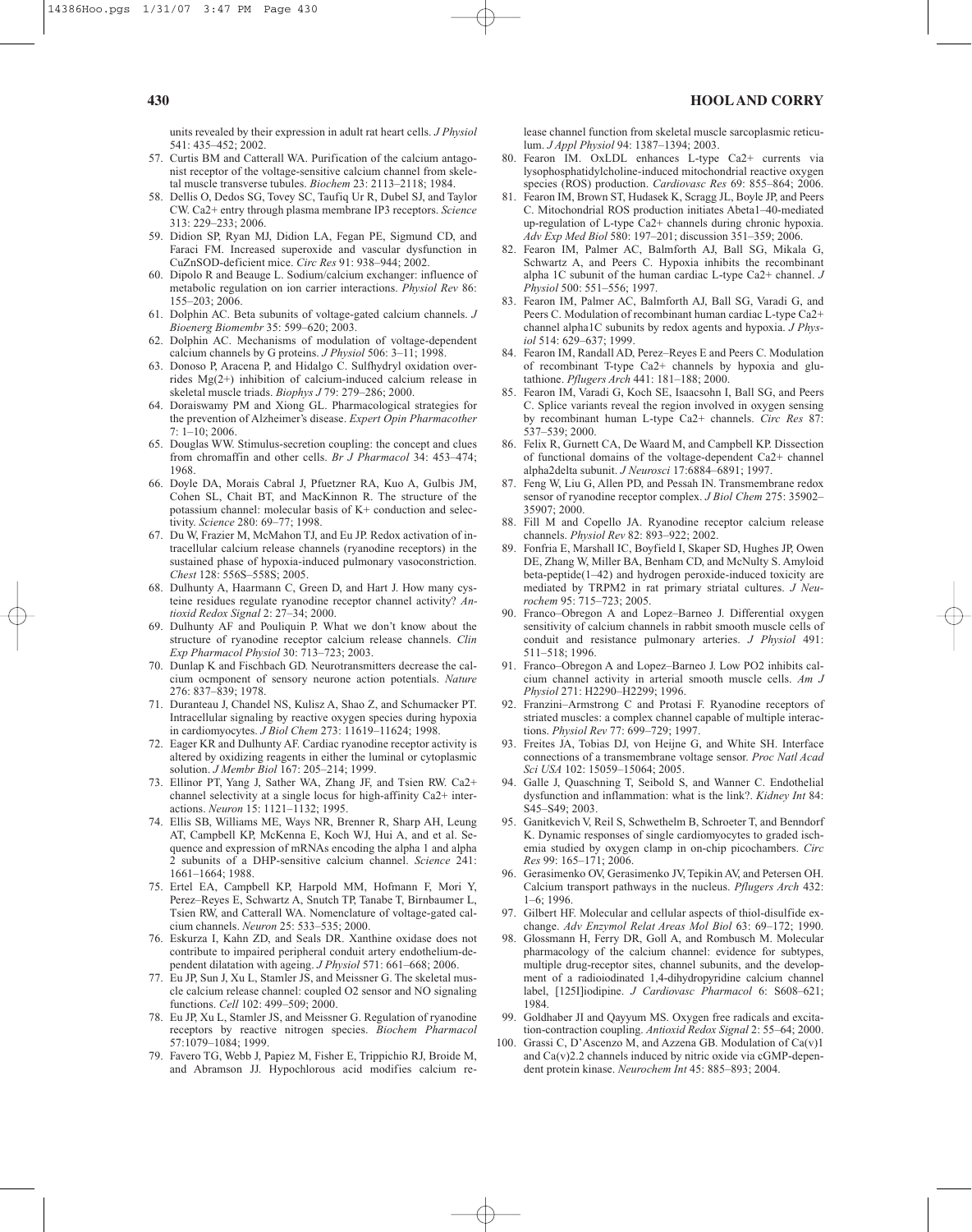#### **REDOX REGULATION OF Ca2+ CHANNELS 431**

- 101. Grassi C, D'Ascenzo M, Valente A, and Battista Azzena G. Ca2+ channel inhibition induced by nitric oxide in rat insulinoma RINm5F cells. *Pflugers Arch* 437: 241–247; 1999.
- 102. Griendling KK, Sorescu D, and Ushio–Fukai M. NAD(P)H oxidase: role in cardiovascular biology and disease. *Circ Res* 86: 494–501; 2000.
- 103. Grieve DJ, Byrne JA, Cave AC, and Shah AM. Role of oxidative stress in cardiac remodelling after myocardial infarction. *Heart Lung Circ* 13: 132–138; 2004.
- 104. Groth RD and Mermelstein PG. Brain-derived neurotrophic factor activation of NFAT (nuclear factor of activated T-cells)-dependent transcription: a role for the transcription factor NFATc4 in neurotrophin-mediated gene expression. *J Neurosci* 23: 8125–8134; 2003.
- 105. Gunter TE, Buntinas L, Sparagna G, Eliseev R, and Gunter K. Mitochondrial calcium transport: mechanisms and functions. *Cell Calcium* 28: 285–296; 2000.
- 106. Gunter TE, Yule DI, Gunter KK, Eliseev RA, and Salter JD. Calcium and mitochondria. *FEBS Lett* 567: 96–102; 2004.
- 107. Gyorke S and Fill M. Ryanodine receptor adaptation: control mechanism of Ca(2+)-induced Ca2+ release in heart. *Science* 260: 807–809; 1993.
- 108. Hagar RE, Burgstahler AD, Nathanson MH, and Ehrlich BE. Type III InsP3 receptor channel stays open in the presence of increased calcium. *Nature* 396: 81–84; 1998.
- 109. Halestrap AP, Doran E, Gillespie JP, and O'Toole A. Mitochondria and cell death. *Biochem Soc Trans* 28: 170–177; 2000.
- 110. Halestrap AP, Kerr PM, Javadov S, and Woodfield KY. Elucidating the molecular mechanism of the permeability transition pore and its role in reperfusion injury of the heart. *Biochim Biophys Acta* 1366: 79–94; 1998.
- 111. Halliwell B. The role of oxygen radicals in human disease, with particular reference to the vascular system. *Haemostasis* 23:  $118 - 126 \cdot 1993$
- 112. Halliwell B and Whiteman M. Measuring reactive species and oxidative damage in vivo and in cell culture: how should you do it and what do the results mean? *Br J Pharmacol* 142: 231–255; 2004.
- 113. Hamilton SL and Reid MB. RyR1 modulation by oxidation and calmodulin. *Antioxid Redox Signal* 2: 41–45; 2000.
- 114. Hanson ES and Leibold EA. Regulation of iron regulatory protein 1 during hypoxia and hypoxia/reoxygenation. *J Biol Chem* 273: 7588–7593; 1998.
- 115. Heinemann SH, Terlau H, Stuhmer W, Imoto K, and Numa S. Calcium channel characteristics conferred on the sodium channel by single mutations. *Nature* 356: 441–443; 1992.
- 116. Hidalgo C, Bull R, Marengo JJ, Perez CF, and Donoso P. SH oxidation stimulates calcium release channels (ryanodine receptors) from excitable cells. *Biol Res* 33: 113–24; 2000.
- 117. Hidalgo C, Donoso P, and Carrasco MA. The ryanodine receptors Ca2+ release channels: cellular redox sensors? *IUBMB Life* 57: 315–322; 2005.
- 118. Hool LC. Hypoxia alters the sensitivity of the L-type  $Ca(2+)$ channel to alpha-adrenergic receptor stimulation in the presence of beta-adrenergic receptor stimulation. *Circ Res* 88: 1036– 1043; 2001.
- 119. Hool LC. Hypoxia increases the sensitivity of the L-type  $Ca(2+)$ current to beta-adrenergic receptor stimulation via a C2 region-containing protein kinase C isoform. *Circ Res* 87: 1164–1171; 2000.
- 120. Hool LC and Arthur PG. Decreasing cellular hydrogen peroxide with catalase mimics the effects of hypoxia on the sensitivity of the L-type Ca2+ channel to beta-adrenergic receptor stimulation in cardiac myocytes. *Circ Res* 91: 601–609; 2002.
- 121. Hool LC, Di Maria CA, Viola HM, and Arthur PG. Role of NAD(P)H oxidase in the regulation of cardiac L-type Ca2+ channel function during acute hypoxia. *Cardiovasc Res* 67: 624–635; 2005.
- 122. Hosey MM, Barhanin J, Schmid A, Vandaele S, Ptasienski J, O'- Callahan C, Cooper C, and Lazdunski M. Photoaffinity labelling and phosphorylation of a 165 kilodalton peptide associated with dihydropyridine and phenylalkylamine-sensitive calcium channels. *Biochem Biophys Res Commun* 147: 1137–1145; 1987.
- 123. Hudasek K, Brown ST, and Fearon IM. H2O2 regulates recombinant Ca2+ channel alpha1C subunits but does not mediate their

sensitivity to acute hypoxia. *Biochem Biophys Res Commun* 318: 135–141; 2004.

- 124. Humphries KM, Deal MS, and Taylor SS. Enhanced dephosphorylation of cAMP-dependent protein kinase by oxidation and thiol modification. *J Biol Chem* 280: 2750–2758; 2005.
- 125. Humphries KM, Juliano C, and Taylor SS. Regulation of cAMPdependent protein kinase activity by glutathionylation. *J Biol Chem* 277: 43505–43511; 2002.
- 126. Huser J, Blatter LA,and Lipsius SL. Intracellular Ca2+ release contributes to automaticity in cat atrial pacemaker cells. *J Physiol* 524: 415–422; 2000.
- 127. Jalili T, Takeishi Y, Song G, Ball NA, Howles G, and Walsh RA. PKC translocation without changes in Galphaq and PLC-beta protein abundance in cardiac hypertrophy and failure. *Am J Physiol* 277: H2298–H2304; 1999.
- 128. Jay SD, Ellis SB, McCue AF, Williams ME, Vedvick TS, Harpold MM, and Campbell KP. Primary structure of the gamma subunit of the DHP-sensitive calcium channel from skeletal muscle. *Science* 248: 490–492; 1990.
- 129. Jeroudi MO, Hartley CJ, and Bolli R. Myocardial reperfusion injury: role of oxygen radicals and potential therapy with antioxidants. *Am J Cardiol* 73: 2B–7B; 1994.
- 130. Jiang Y, Lee A, Chen J, Ruta V, Cadene M, Chait BT, and MacKinnon R. X-ray structure of a voltage-dependent K+ channel. *Nature* 423: 33–41; 2003.
- 131. Jones SW. Calcium channels: unanswered questions. *J Bioenerg Biomembr* 35: 461–475; 2003.
- 131a. Jones SW. Overview of voltage-dependent calcium channels. *J Bioenerg Biomembr* 30: 299–312, 1998.
- 132. Joseph SK, Nakao SK, and Sukumvanich S. Reactivity of free thiol groups in type-I inositol trisphosphate receptors. *Biochem J* 393: 575–582; 2006.
- 133. Jouaville LS, Ichas F, Holmuhamedov EL, Camacho P, and Lechleiter JD. Synchronization of calcium waves by mitochondrial substrates in *Xenopus laevis* oocytes. *Nature* 377: 438–441; 1995.
- 134. Ju YK and Allen DG. Intracellular calcium and Na+-Ca2+ exchange current in isolated toad pacemaker cells. *J Physiol* 508: 153–166; 1998.
- 135. Kakishita M, Nakamura K, Asanuma M, Morita H, Saito H, Kusano K, Nakamura Y, Emori T, Matsubara H, Sugaya T, Ogawa N, and Ohe T. Direct evidence for increased hydroxyl radicals in angiotensin II-induced cardiac hypertrophy through angiotensin II type 1a receptor. *J Cardiovasc Pharmacol* 42: S67–S70; 2003.
- 136. Kamsler A and Segal M. Hydrogen peroxide modulation of synaptic plasticity. *J Neurosci* 23: 269–276; 2003.
- 137. Kaneko S, Kawakami S, Hara Y, Wakamori M, Itoh E, Minami T, Takada Y, Kume T, Katsuki H, Mori Y, and Akaike A. A critical role of TRPM2 in neuronal cell death by hydrogen peroxide. *J Pharmacol Sci* 101: 66–76; 2006.
- 138. Kang SM, Lim S, Song H, Chang W, Lee S, Bae SM, Chung JH, Lee H, Kim HG, Yoon DH, Kim TW, Jang Y, Sung JM, Chung NS, and Hwang KC. Allopurinol modulates reactive oxygen species generation and Ca2+ overload in ischemia-reperfused heart and hypoxia-reoxygenated cardiomyocytes. *Eur J Pharmacol* 535: 212–219; 2006.
- 139. Khan AA, Steiner JP, Klein MG, Schneider MF, and Snyder SH. IP3 receptor: localization to plasma membrane of T cells and cocapping with the T cell receptor. *Science* 257: 815–818; 1992.
- 140. Khan AU and Wilson T. Reactive oxygen species as cellular messengers. *Chem Biol* 2: 437–445; 1995.
- 141. Khan SA and Hare JM. The role of nitric oxide in the physiological regulation of Ca2+ cycling. *Curr Opin Drug Discov Devel* 6: 658–666; 2003.
- 142. Kim MS, Morii T, Sun LX, Imoto K, and Mori Y. Structural determinants of ion selectivity in brain calcium channel. *FEBS Lett* 318: 145–148; 1993.
- 143. Kirichok Y, Krapivinsky G and Clapham DE. The mitochondrial calcium uniporter is a highly selective ion channel. *Nature* 427:  $360 - 364 \cdot 2004$
- 144. Kloner RA and Jennings RB. Consequences of brief ischemia: stunning, preconditioning, and their clinical implications: part 1. *Circulation* 104: 2981–2989; 2001.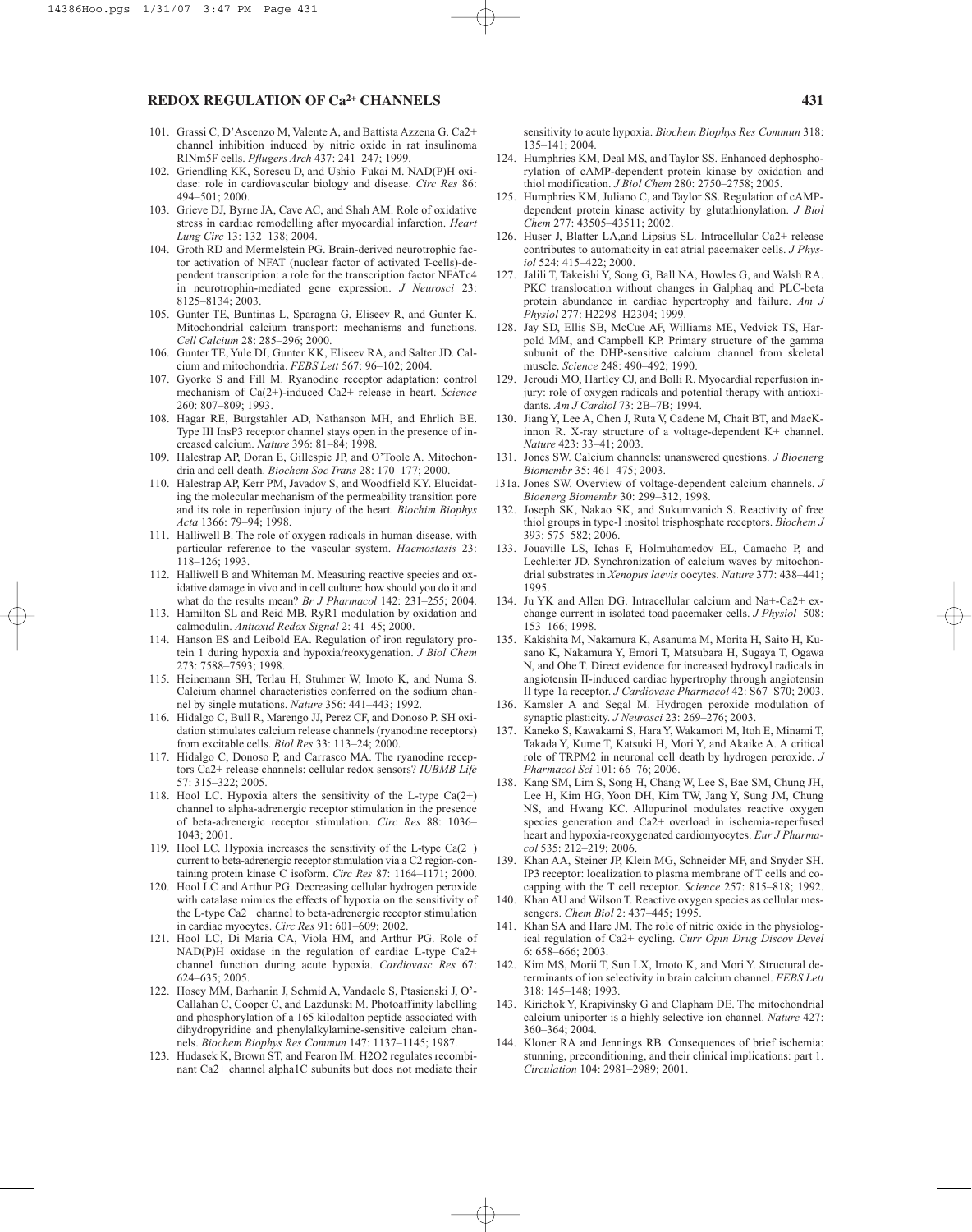- 145. Klugbauer N, Lacinova L, Marais E, Hobom M, and Hofmann F. Molecular diversity of the calcium channel alpha2delta subunit. *J Neurosci* 19: 684–691; 1999.
- 146. Kornhauser JM, Cowan CW, Shaywitz AJ, Dolmetsch RE, Griffith EC, Hu LS, Haddad C, Xia Z, and Greenberg ME. CREB transcriptional activity in neurons is regulated by multiple, calciumspecific phosphorylation events. *Neuron* 34: 221–233; 2002.
- 147. Korshunov SS, Skulachev VP, and Starkov AA. High protonic potential actuates a mechanism of production of reactive oxygen species in mitochondria. *FEBS Lett* 416: 15–18; 1997.
- 148. Kraft R, Grimm C, Grosse K, Hoffmann A, Sauerbruch S, Kettenmann H, Schultz G, and Harteneck C. Hydrogen peroxide and ADP-ribose induce TRPM2-mediated calcium influx and cation currents in microglia. *Am J Physiol Cell Physiol* 286: C129–137; 2004.
- 149. Kroll SL and Czyzyk–Krzeska MF. Role of H2O2 and hemecontaining O2 sensors in hypoxic regulation of tyrosine hydroxylase gene expression. *Am J Physiol* 274: C167–C174; 1998.
- 150. Lacampagne A, Duittoz A, Bolanos P, Peineau N, and Argibay JA. Effect of sulfhydryl oxidation on ionic and gating currents associated with L-type calcium channels in isolated guinea-pig ventricular myocytes. *Cardiovasc Res* 30: 799–806; 1995.
- 151. Laver DR and Lamb GD. Inactivation of Ca2+ release channels (ryanodine receptors RyR1 and RyR2) with rapid steps in [Ca2+] and voltage. *Biophys J* 74: 2352–2364; 1998.
- 152. Lehotsky J, Kaplan P, Racay P, Matejovicova M, Drgova A, and Mezesova V. Membrane ion transport systems during oxidative stress in rodent brain: protective effect of stobadine and other antioxidants. *Life Sci* 65: 1951–1958; 1999.
- 153. Leite MF, Thrower EC, Echevarria W, Koulen P, Hirata K, Bennett AM, Ehrlich BE, and Nathanson MH. Nuclear and cytosolic calcium are regulated independently. *Proc Natl Acad Sci USA* 100: 2975–2980; 2003.
- 154. Leung AT, Imagawa T, and Campbell KP. Structural characterization of the 1,4-dihydropyridine receptor of the voltage-dependent Ca2+ channel from rabbit skeletal muscle. Evidence for two distinct high molecular weight subunits. *J Biol Chem* 262: 7943– 7946; 1987.
- 155. Li A, Segui J, Heinemann SH, and Hoshi T. Oxidation regulates cloned neuronal voltage-dependent Ca2+ channels expressed in Xenopus oocytes. *J Neurosci* 18: 6740–6747; 1998.
- 156. Li JM, Gall NP, Grieve DJ, Chen M, and Shah AM. Activation of NADPH oxidase during progression of cardiac hypertrophy to failure. *Hypertension* 40: 477–484; 2002.
- 157. Liochev SI and Fridovich I. Lucigenin as mediator of superoxide production: revisited. *Free Rad Biol Med* 25: 926–928; 1998.
- 158. Lipsius SL, Huser J and Blatter LA. Intracellular Ca2+ release sparks atrial pacemaker activity. *News Physiol Sci* 16: 101–106; 2001.
- 159. Lipton SA, Choi YB, Pan ZH, Lei SZ, Chen HS, Sucher NJ, Loscalzo J, Singel DJ and Stamler JS. A redox-based mechanism for the neuroprotective and neurodestructive effects of nitric oxide and related nitroso-compounds. *Nature* 364: 626–632; 1993.
- 160. Liu QY, Lai FA, Rousseau E, Jones RV and Meissner G. Multiple conductance states of the purified calcium release channel complex from skeletal sarcoplasmic reticulum. *Biophys J* 55: 415–424; 1989.
- 161. Llinas R, Sugimori M, Lin JW and Cherksey B. Blocking and isolation of a calcium channel from neurons in mammals and cephalopods utilizing a toxin fraction (FTX) from funnel-web spider poison. *Proc Natl Acad Sci USA* 86: 1689–1693; 1989.
- 162. Long SB, Campbell EB, and Mackinnon R. Crystal structure of a mammalian voltage-dependent Shaker family K+ channel. *Science* 309: 897–903; 2005.
- 163. Lopez–Barneo J, Pardal R, Montoro RJ, Smani T, Garcia– Hirschfeld J, and Urena J. K+ and Ca2+ channel activity and cytosolic [Ca2+] in oxygen-sensing tissues. *Respir Physiol* 115: 215–227; 1999.
- 164. Lopez–Barneo J, Pardal R, and Ortega–Saenz P. Cellular mechanism of oxygen sensing. *Ann Rev Physiol* 63: 259–287; 2001.
- 165. Lopez–Colome AM and Lee I. Pharmacological characterization of inositol-1,4,5,-trisphosphate binding to membranes

from retina and retinal cultures. *J Neurosci Res* 44: 149–156; 1996.

- 166. Lu C, Chan SL, Haughey N, Lee WT, and Mattson MP. Selective and biphasic effect of the membrane lipid peroxidation product 4-hydroxy-2,3-nonenal on *N*-methyl-D-aspartate channels. *J Neurochem* 78: 577–589; 2001.
- 167. Lui PP, Chan FL, Suen YK, Kwok TT, and Kong SK. The nucleus of HeLa cells contains tubular structures for Ca2+ signaling with the involvement of mitochondria. *Biochem Biophys Res Commun* 308: 826–833; 2003.
- 168. Lukyanetz EA, Shkryl VM, Kravchuk OV, and Kostyuk PG. Action of hypoxia on different types of calcium channels in hippocampal neurons. *Biochim Biophys Acta* 1618: 33–38; 2003.
- 169. Lukyanetz EA, Shkryl VM, Kravchuk OV, and Kostyuk PG. Effect of hypoxia on calcium channels depends on extracellular calcium in CA1 hippocampal neurons. *Brain Res* 980: 128–134; 2003.
- 170. Lytton J, Westlin M, and Hanley MR. Thapsigargin inhibits the sarcoplasmic or endoplasmic reticulum Ca-ATPase family of calcium pumps. *J Biol Chem* 266: 17067–17071; 1991.
- 171. Madamanchi NR, Vendrov A, and Runge MS. Oxidative stress and vascular disease. *Arterioscler Thromb Vasc Biol* 25: 29–38; 2005.
- 172. Malviya AN and Klein C. Mechanism regulating nuclear calcium signaling. *Can J Physiol Pharmacol* 84: 403–422; 2006.
- 173. Mayer ML. A calcium-activated chloride current generates the after-depolarization of rat sensory neurones in culture. *J Physiol* 364: 217–239; 1985.
- 174. McCormack JG, Halestrap AP, and Denton RM. Role of calcium ions in regulation of mammalian intramitochondrial metabolism. *Physiol Rev* 70: 391–425; 1990.
- 175. McDonald TF, Pelzer S, Trautwein W, and Pelzer DJ. Regulation and modulation of calcium channels in cardiac, skeletal, and smooth muscle cells. *Physiol Rev* 74: 365–507; 1994.
- 176. McGeown JG. Interactions between inositol 1,4,5-trisphosphate receptors and ryanodine receptors in smooth muscle: one store or two? *Cell Calcium* 35: 613–619; 2004.
- 177. McNulty S and Fonfria E. The role of TRPM channels in cell death. *Pflugers Arch* 451: 235–242; 2005.
- 178. Michelakis ED, Hampl V, Nsair A, Wu X, Harry G, Haromy A, Gurtu R, and Archer SL. Diversity in mitochondrial function explains differences in vascular oxygen sensing. *Circ Res* 90: 1307–1315; 2002.
- 179. Michelakis ED, Rebeyka I, Wu X, Nsair A, Thebaud B, Hashimoto K, Dyck JR, Haromy A, Harry G, Barr A, and Archer SL. O2 sensing in the human ductus arteriosus: regulation of voltage-gated  $\bar{K}$ + channels in smooth muscle cells by a mitochondrial redox sensor. *Circ Res* 91: 478–486; 2002.
- 180. Minhas KM, Saraiva RM, Schuleri KH, Lehrke S, Zheng M, Saliaris AP, Berry CE, Barouch LA, Vandegaer KM, Li D, and Hare JM. Xanthine oxidoreductase inhibition causes reverse remodeling in rats with dilated cardiomyopathy. *Circ Res* 98: 271–279; 2006.
- 181. Miyamoto E. Molecular mechanism of neuronal plasticity: induction and maintenance of long-term potentiation in the hippocampus. *J Pharmacol Sci* 100: 433–442; 2006.
- 182. Morad M, Suzuki YJ, and Okabe E. Redox regulation of cardiac and skeletal sarcoplasmic reticulum. *Antioxid Redox Signal* 2: 1–3; 2000.
- 183. Murthy KS. Signaling for contraction and relaxation in smooth muscle of the gut. *Annu Rev Physiol* 68: 345–374; 2006.
- 184. Nakagawa T, Okano H, Furuichi T, Aruga J, and Mikoshiba K. The subtypes of the mouse inositol 1,4,5-trisphosphate receptor are expressed in a tissue-specific and developmentally specific manner. *Proc Natl Acad Sci USA* 88: 6244–6248; 1991.
- 185. Nakazono K, Watanabe N, Matsuno K, Sasaki J, Sato T, and Inoue M. Does superoxide underlie the pathogenesis of hypertension? *Proc Natl Acad Sci USA* 88: 10045–10048; 1991.
- 186. Napoli C, Salomone S, Godfraind T, Palinski W, Capuzzi DM, Palumbo G, D'Armiento FP, Donzelli R, de Nigris F, Capizzi RL, Mancini M, Gonnella JS, and Bianchi A. 1,4-Dihydropyridine calcium channel blockers inhibit plasma and LDL oxidation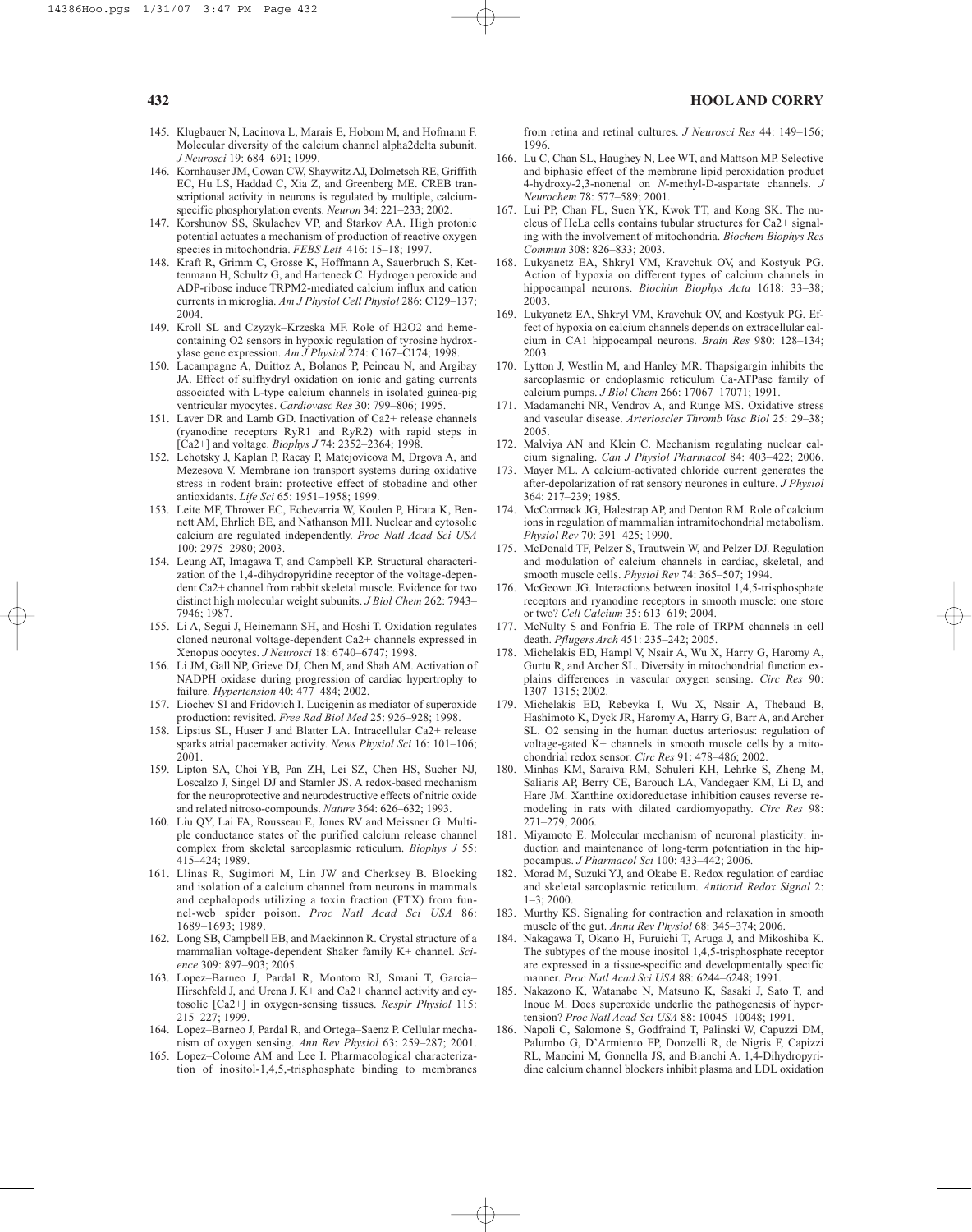and formation of oxidation-specific epitopes in the arterial wall and prolong survival in stroke-prone spontaneously hypertensive rats. *Stroke* 30: 1907–1915; 1999.

- 187. Napoli C, Sica V, Pignalosa O, and de Nigris F. New trends in antiatherosclerotic agents. *Curr Med Chem* 12: 1755–1772; 2005.
- 188. Nelson MT, Joksovic PM, Perez–Reyes E, and Todorovic SM. The endogenous redox agent L-cysteine induces T-type Ca2+ channel-dependent sensitization of a novel subpopulation of rat peripheral nociceptors. *J Neurosci* 25: 8766–8775; 2005.
- 189. Nerbonne JM and Kass RS. Molecular physiology of cardiac repolarization. *Physiol Rev* 85: 1205–1253; 2005.
- 190. Nicoll DA, Ottolia M, Lu L, Lu Y, and Philipson KD. A new topological model of the cardiac sarcolemmal Na+-Ca2+ exchanger. *J Biol Chem* 274: 910–917; 1999.
- 191. Nowycky MC, Fox AP, and Tsien RW. Three types of neuronal calcium channel with different calcium agonist sensitivity. *Nature* 316: 440–443; 1985.
- 192. Ohtsubo T, Rovira, II, Starost MF, Liu C, and Finkel T. Xanthine oxidoreductase is an endogenous regulator of cyclooxygenase-2. *Circ Res* 95: 1118–1124; 2004.
- 193. Okabe E, Tsujimoto Y, and Kobayashi Y. Calmodulin and cyclic ADP-ribose interaction in Ca2+ signaling related to cardiac sarcoplasmic reticulum: superoxide anion radical-triggered Ca2+ release. *Antioxid Redox Signal* 2: 47–54; 2000.
- 194. O'Kelly I, Peers C, and Kemp PJ. NADPH oxidase does not account fully for O2-sensing in model airway chemoreceptor cells. *Biochem Biophys Res Comm* 283: 1131–1134; 2001.
- 195. Osborn KD, Zaidi A, Urbauer RJ, Michaelis ML, and Johnson CK. Single-molecule characterization of the dynamics of calmodulin bound to oxidatively modified plasma-membrane Ca2+-ATPase. *Biochemistry* 44: 11074–11081; 2005.
- 196. Oshino N, Chance B, Sies H, and Bucher T. The role of H 2 O 2 generation in perfused rat liver and the reaction of catalase compound I and hydrogen donors. *Arch Biochem Biophys* 154: 117–131; 1973.
- 197. Overmyer K, Brosche M, and Kangasjarvi J. Reactive oxygen species and hormonal control of cell death. *Tr Plant Sci* 8: 335–342; 2003.
- 198. Pacher P, Nivorozhkin A, and Szabo C. Therapeutic effects of xanthine oxidase inhibitors: renaissance half a century after the discovery of allopurinol. *Pharmacol Rev* 58: 87–114; 2006.
- 199. Paky A, Michael JR, Burke–Wolin TM, Wolin MS, and Gurtner GH. Endogenous production of superoxide by rabbit lungs: effects of hypoxia or metabolic inhibitors. *J Appl Physiol* 74: 2868–2874; 1993.
- 200. Parent L and Gopalakrishnan M. Glutamate substitution in repeat IV alters divalent and monovalent cation permeation in the heart Ca2+ channel. *Biophys J* 69:1801–1813; 1995.
- 201. Peers C. The G. L. Brown Prize Lecture. Hypoxic regulation of ion channel function and expression. *Exper Physiol* 87: 413–422; 2002.
- 202. Perez–Reyes E, Kim HS, Lacerda AE, Horne W, Wei XY, Rampe D, Campbell KP, Brown AM, and Birnbaumer L. Induction of calcium currents by the expression of the alpha 1-subunit of the dihydropyridine receptor from skeletal muscle. *Nature* 340: 233–236; 1989.
- 203. Pessah IN and Feng W. Functional role of hyperreactive sulfhydryl moieties within the ryanodine receptor complex. *Antioxid Redox Signal* 2: 17–25; 2000.
- 204. Pizzetti G, Mailhac A, Li Volsi L, Di Marco F, Lu C, Margonato A, and Chierchia SL. Beneficial effects of diltiazem during myocardial reperfusion: a randomized trial in acute myocardial infarction. *Ital Heart J* 2: 757–765; 2001.
- 205. Post JM, Hume JR, Archer SL, and Weir EK. Direct role for potassium channel inhibition in hypoxic pulmonary vasoconstriction. *Am J Physiol* 262: C882–C890; 1992.
- 206. Poteser M, Graziani A, Rosker C, Eder P, Derler I, Kahr H, Zhu MX, Romanin C, and Groschner K. TRPC3 and TRPC4 associate to form a redox-sensitive cation channel. Evidence for expression of native TRPC3-TRPC4 heteromeric channels in endothelial cells. *J Biol Chem* 281: 13588–13595; 2006.
- 207. Pragnell M, De Waard M, Mori Y, Tanabe T, Snutch TP, and Campbell KP. Calcium channel beta-subunit binds to a con-

served motif in the I-II cytoplasmic linker of the alpha 1-subunit. *Nature* 368: 67–70; 1994.

- 208. Qin N, Yagel S, Momplaisir ML, Codd EE, and D'Andrea MR. Molecular cloning and characterization of the human voltagegated calcium channel alpha(2)delta-4 subunit. *Mol Pharmacol* 62: 485–496; 2002.
- 209. Rajagopalan S, Kurz S, Munzel T, Tarpey M, Freeman BA, Griendling KK, and Harrison DG. Angiotensin II-mediated hypertension in the rat increases vascular superoxide production via membrane NADH/NADPH oxidase activation. Contribution to alterations of vasomotor tone. *J Clin Invest* 97: 1916–1923; 1996.
- 210. Randall A and Tsien RW. Pharmacological dissection of multiple types of Ca2+ channel currents in rat cerebellar granule neurons. *J Neurosci* 15: 2995–3012; 1995.
- 211. Randall AD and Tsien RW. Contrasting biophysical and pharmacological properties of T-type and R-type calcium channels. *Neuropharmacol* 36: 879–893; 1997.
- 212. Redondo PC, Salido GM, Rosado JA, and Pariente JA. Effect of hydrogen peroxide on Ca2+ mobilisation in human platelets through sulphydryl oxidation dependent and independent mechanisms. *Biochem Pharmacol* 67: 491–502; 2004.
- 213. Renard–Rooney DC, Joseph SK, Seitz MB, and Thomas AP. Effect of oxidized glutathione and temperature on inositol 1,4,5 trisphosphate binding in permeabilized hepatocytes. *Biochem J* 310: 185–192; 1995.
- 214. Rey FE, Cifuentes ME, Kiarash A, Quinn MT, and Pagano PJ. Novel competitive inhibitor of NAD(P)H oxidase assembly attenuates vascular O(2)(-) and systolic blood pressure in mice. *Circ Res* 89: 408–414; 2001.
- 215. Rossi AE and Dirksen RT. Sarcoplasmic reticulum: the dynamic calcium governor of muscle. *Muscle Nerve* 33: 715–731; 2006.
- 216. Sabri A, Hughie HH, and Lucchesi PA. Regulation of hypertrophic and apoptotic signaling pathways by reactive oxygen species in cardiac myocytes. *Antioxid Redox Signal* 5: 731–740; 2003.
- 217. Sah P. Ca(2+)-activated K+ currents in neurones: types, physiological roles and modulation. *Trends Neurosci* 19: 150–154; 1996.
- 218. Sakai H, Tsutamoto T, Tsutsui T, Tanaka T, Ishikawa C, and Horie M. Serum level of uric acid, partly secreted from the failing heart, is a prognostic marker in patients with congestive heart failure. *Circ J* 70: 1006–1011; 2006.
- 219. Salama G, Menshikova EV, and Abramson JJ. Molecular interaction between nitric oxide and ryanodine receptors of skeletal and cardiac sarcoplasmic reticulum. *Antioxid Redox Signal* 2: 5–16; 2000.
- 220. Salmeen A, Andersen JN, Myers MP, Meng TC, Hinks JA, Tonks NK, and Barford D. Redox regulation of protein tyrosine phosphatase 1B involves a sulphenyl-amide intermediate. *Nature* 423: 769–773; 2003.
- 221. Santarelli LC, Wassef R, Heinemann SH, and Hoshi T. Three methionine residues located within the regulator of conductance for K+ (RCK) domains confer oxidative sensitivity to large-conductance Ca2+-activated K+ channels. *J Physiol* 571: 329–348; 2006.
- 222. Scarpa A and Graziotti P. Mechanisms for intracellular calcium regulation in heart. I. Stopped-flow measurements of Ca++ uptake by cardiac mitochondria. *J Gen Physiol* 62: 756–772; 1973.
- 223. Schiefer A, Meissner G, and Isenberg G. Ca2+ activation and Ca2+ inactivation of canine reconstituted cardiac sarcoplasmic reticulum Ca(2+)-release channels. *J Physiol* 489: 337–348; 1995.
- 224. Schwartz CJ, Valente AJ, Sprague EA, Kelley JL, Cayatte AJ, and Mowery J. Atherosclerosis. Potential targets for stabilization and regression. *Circulation* 86: 117–123; 1992.
- 225. Senft AP, Dalton TP, and Shertzer HG. Determining glutathione and glutathione disulfide using the fluorescence probe o-phthalaldehyde. *Anal Biochem* 280: 80–86; 2000.
- 226. Serysheva, II, Hamilton SL, Chiu W, and Ludtke SJ. Structure of Ca2+ release channel at 14 A resolution. *J Mol Biol* 345: 427–431; 2005.
- 227. Sham JS, Song LS, Chen Y, Deng LH, Stern MD, Lakatta EG, and Cheng H. Termination of Ca2+ release by a local inactivation of ryanodine receptors in cardiac myocytes. *Proc Natl Acad Sci USA* 95:15096–15101; 1998.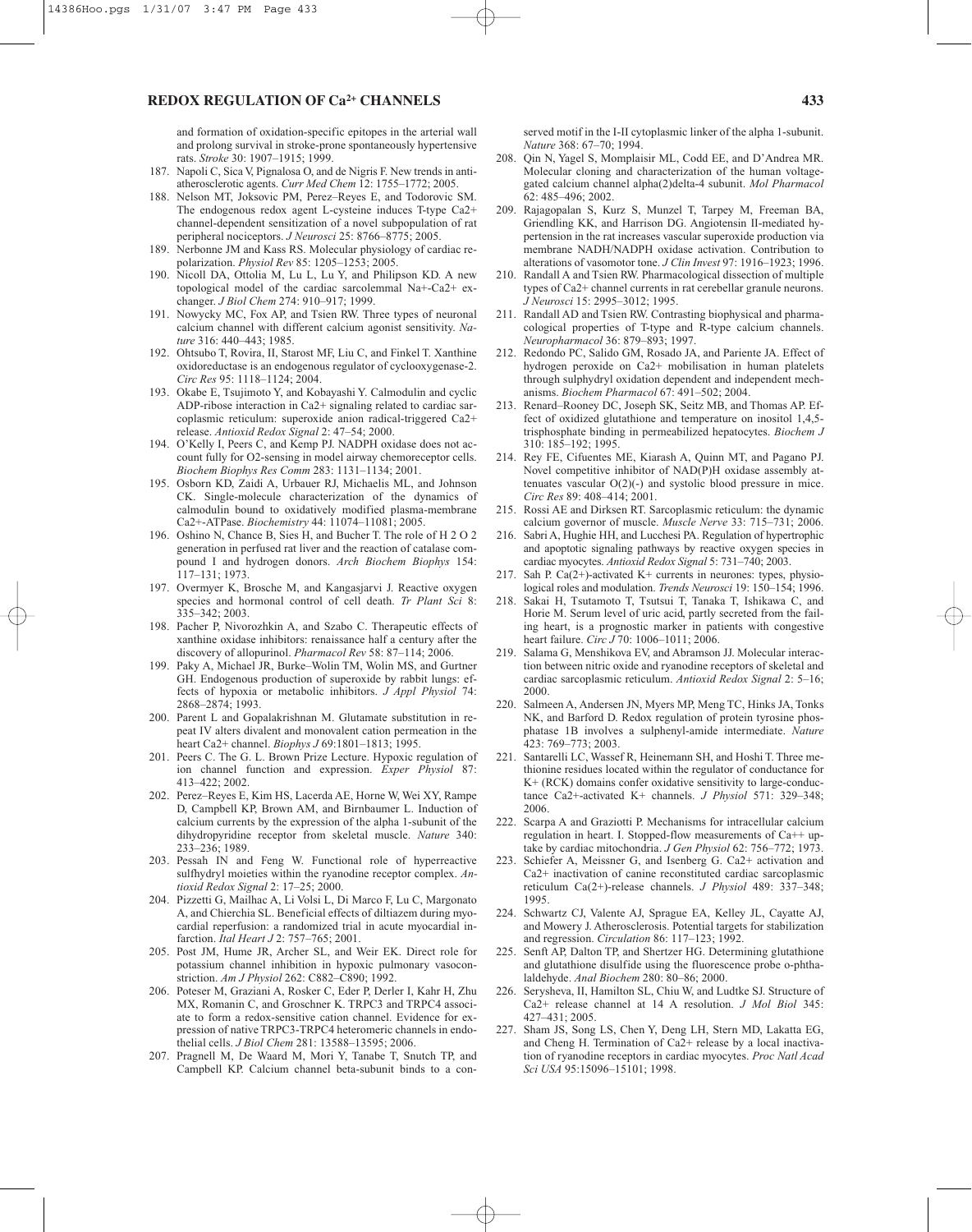- 228. Sharov VS, Dremina ES, Galeva NA, Williams TD, and Schoneich C. Quantitative mapping of oxidation-sensitive cysteine residues in SERCA in vivo and in vitro by HPLC-electrospraytandem MS: selective protein oxidation during biological aging. *Biochem J* 394: 605–615; 2006.
- 229. Sims C and Harvey RD. Redox modulation of basal and betaadrenergically stimulated cardiac L-type Ca(2+) channel activity by phenylarsine oxide. *Br J Pharmacol* 142: 797–807; 2004.
- 230. Singer D, Biel M, Lotan I, Flockerzi V, Hofmann F, and Dascal N. The roles of the subunits in the function of the calcium channel. *Science* 253: 1553–1557; 1991.
- 231. Sitsapesan R, Montgomery RA, and Williams AJ. New insights into the gating mechanisms of cardiac ryanodine receptors revealed by rapid changes in ligand concentration. *Circ Res* 77: 765–772; 1995.
- 232. Smani T, Hernandez A, Urena J, Castellano AG, Franco–Obregon A, Ordonez A, and Lopez–Barneo J. Reduction of Ca(2+) channel activity by hypoxia in human and porcine coronary myocytes. *Cardiovasc Res* 53: 97–104; 2002.
- 233. Smith IF, Boyle JP, Kang P, Rome S, Pearson HA, and Peers C. Hypoxic regulation of Ca2+ signaling in cultured rat astrocytes. *Glia* 49: 153–157; 2005.
- 234. Smith JS, Imagawa T, Ma J, Fill M, Campbell KP, and Coronado R. Purified ryanodine receptor from rabbit skeletal muscle is the calcium-release channel of sarcoplasmic reticulum. *J Gen Physiol* 92: 1–26; 1988.
- 235. Snutch TP, Leonard JP, Gilbert MM, Lester HA, and Davidson N. Rat brain expresses a heterogeneous family of calcium channels. *Proc Natl Acad Sci USA* 87: 3391–3395; 1990.
- 236. Starkov AA and Fiskum G. Regulation of brain mitochondrial H2O2 production by membrane potential and NAD(P)H redox state. *J Neurochem* 86: 1101–1107; 2003.
- 237. Stone JR and Yang S. Hydrogen peroxide: a signaling messenger. *Antioxid Redox Signal* 8: 243–270; 2006.
- 238. Storm JF. Potassium currents in hippocampal pyramidal cells. *Prog Brain Res* 83: 161–187; 1990.
- 239. Striessnig J, Knaus HG, Grabner M, Moosburger K, Seitz W, Lietz H, and Glossmann H. Photoaffinity labelling of the phenylalkylamine receptor of the skeletal muscle transverse-tubule calcium channel. *FEBS Lett* 212: 247–53; 1987.
- 240. Stull LB, Leppo MK, Szweda L, Gao WD, and Marban E. Chronic treatment with allopurinol boosts survival and cardiac contractility in murine postischemic cardiomyopathy. *Circ Res* 95: 1005–1011; 2004.
- 241. Sucher NJ and Lipton SA. Redox modulatory site of the NMDA receptor-channel complex: regulation by oxidized glutathione. *J Neurosci Res* 30: 582–591; 1991.
- 242. Summers BA, Overholt JL, and Prabhakar NR. CO(2) and pH independently modulate L-type Ca(2+) current in rabbit carotid body glomus cells. *J Neurophysiol* 88: 604–612; 2002.
- 243. Sun J, Xu L, Eu JP, Stamler JS, and Meissner G. Classes of thiols that influence the activity of the skeletal muscle calcium release channel. *J Biol Chem* 276: 15625–15630; 2001.
- 244. Suzuki YJ and Ford GD. Superoxide stimulates IP3-induced Ca2+ release from vascular smooth muscle sarcoplasmic reticulum. *Am J Physiol* 262: H114–H116; 1992.
- 245. Suzuki YJ, Forman HJ, and Sevanian A. Oxidants as stimulators of signal transduction. *Free Radic Biol Med* 22: 269–285; 1997.
- 246. Takahashi M, Seagar MJ, Jones JF, Reber BF, and Catterall WA. Subunit structure of dihydropyridine-sensitive calcium channels from skeletal muscle. *Proc Natl Acad Sci USA* 84: 5478–5482; 1987.
- 247. Takeishi Y, Jalili T, Ball NA, and Walsh RA. Responses of cardiac protein kinase C isoforms to distinct pathological stimuli are differentially regulated. *Circ Res* 85: 264–271; 1999.
- 248. Takeishi Y, Ping P, Bolli R, Kirkpatrick DL, Hoit BD, and Walsh RA. Transgenic overexpression of constitutively active protein kinase C epsilon causes concentric cardiac hypertrophy. *Circ Res* 86: 1218–1223; 2000.
- 249. Takeshima H, Nishimura S, Matsumoto T, Ishida H, Kangawa K, Minamino N, Matsuo H, Ueda M, Hanaoka M, Hirose T, and et al. Primary structure and expression from complementary DNA of skeletal muscle ryanodine receptor. *Nature* 339: 439–445; 1989.
- 250. Tang XD, Daggett H, Hanner M, Garcia ML, McManus OB, Brot N, Weissbach H, Heinemann SH, and Hoshi T. Oxidative regulation of large conductance calcium-activated potassium channels. *J Gen Physiol* 117: 253–274; 2001.
- 251. Tanskanen AJ, Greenstein JL, O'Rourke B, and Winslow RL. The role of stochastic and modal gating of cardiac L-type Ca2+ channels on early after-depolarizations. *Biophys J* 88: 85–95; 2005.
- 252. Tarpey MM and Fridovich I. Methods of detection of vascular reactive species: nitric oxide, superoxide, hydrogen peroxide, and peroxynitrite. *Circ Res* 89: 224–236; 2001.
- 253. Thannickal VJ and Fanburg BL. Reactive oxygen species in cell signaling. *Am J Physiol* 279: L1005–L1028; 2000.
- 254. Tinker A and Williams AJ. Divalent cation conduction in the ryanodine receptor channel of sheep cardiac muscle sarcoplasmic reticulum. *J Gen Physiol* 100: 479–493; 1992.
- 255. Todorovic SM, Jevtovic–Todorovic V, Meyenburg A, Mennerick S, Perez–Reyes E, Romano C, Olney JW, and Zorumski CF. Redox modulation of T-type calcium channels in rat peripheral nociceptors. *Neuron* 31: 75–85; 2001.
- 256. Treves S, Pouliquin R, Moccagatta L, and Zorzato F. Functional properties of EGFP-tagged skeletal muscle calcium-release channel (ryanodine receptor) expressed in COS-7 cells: sensitivity to caffeine and 4-chloro-m-cresol. *Cell Calcium* 31: 1–12; 2002.
- 257. Trimm JL, Salama G, and Abramson JJ. Sulfhydryl oxidation induces rapid calcium release from sarcoplasmic reticulum vesicles. *J Biol Chem* 261: 16092–16098; 1986.
- Tsien RW, Lipscombe D, Madison DV, Bley KR, and Fox AP. Multiple types of neuronal calcium channels and their selective modulation. *Trends Neurosci* 11: 431–438; 1988.
- 259. Turrens JF. Mitochondrial formation of reactive oxygen species. *J Physiol* 552: 335–344; 2003.
- 260. Turrens JF. Superoxide production by the mitochondrial respiratory chain. *Biosci Reports* 17: 3–8; 1997.
- 261. Umemoto S, Tanaka M, Kawahara S, Kubo M, Umeji K, Hashimoto R, and Matsuzaki M. Calcium antagonist reduces oxidative stress by upregulating Cu/Zn superoxide dismutase in stroke-prone spontaneously hypertensive rats. *Hypertens Res* 27: 877–885; 2004.
- 262. Unni VK, Zakharenko SS, Zablow L, DeCostanzo AJ, and Siegelbaum SA. Calcium release from presynaptic ryanodinesensitive stores is required for long-term depression at hippocampal CA3-CA3 pyramidal neuron synapses. *J Neurosci* 24: 9612–9622; 2004.
- 263. Urena J, Franco–Obregon A, and Lopez–Barneo J. Contrasting effects of hypoxia on cytosolic Ca2+ spikes in conduit and resistance myocytes of the rabbit pulmonary artery. *J Physiol* 496: 103–109; 1996.
- 264. Ushio–Fukai M, Alexander RW, Akers M, Yin Q, Fujio Y, Walsh K, and Griendling KK. Reactive oxygen species mediate the activation of Akt/protein kinase B by angiotensin II in vascular smooth muscle cells. *J Biol Chem* 274: 22699–22704; 1999.
- 265. van Montfort RL, Congreve M, Tisi D, Carr R, and Jhoti H. Oxidation state of the active-site cysteine in protein tyrosine phosphatase 1B. *Nature* 423: 773–777; 2003.
- 266. vanden Hoek TL, Becker LB, Shao Z, Li C, and Schumacker PT. Reactive oxygen species released from mitochondria during brief hypoxia induce preconditioning in cardiomyocytes. *J Biol Chem* 273: 18092–18098; 1998.
- 267. vanden Hoek TL, Li C, Shao Z, Schumacker PT, and Becker LB. Significant levels of oxidants are generated by isolated cardiomyocytes during ischemia prior to reperfusion. *J Mol Cell Cardiol* 29: 2571–2583; 1997.
- 268. Vanoevelen J, Raeymaekers L, Parys JB, De Smedt H, Van Baelen K, Callewaert G, Wuytack F, and Missiaen L. Inositol trisphosphate producing agonists do not mobilize the thapsigargin-insensitive part of the endoplasmic-reticulum and Golgi Ca2+ store. *Cell Calcium* 35: 115–121; 2004.
- 269. Verdecchia P, Reboldi G, Angeli F, Gattobigio R, Bentivoglio M, Thijs L, Staessen JA, and Porcellati C. Angiotensin-converting enzyme inhibitors and calcium channel blockers for coronary heart disease and stroke prevention. *Hypertension* 46: 386–392; 2005.